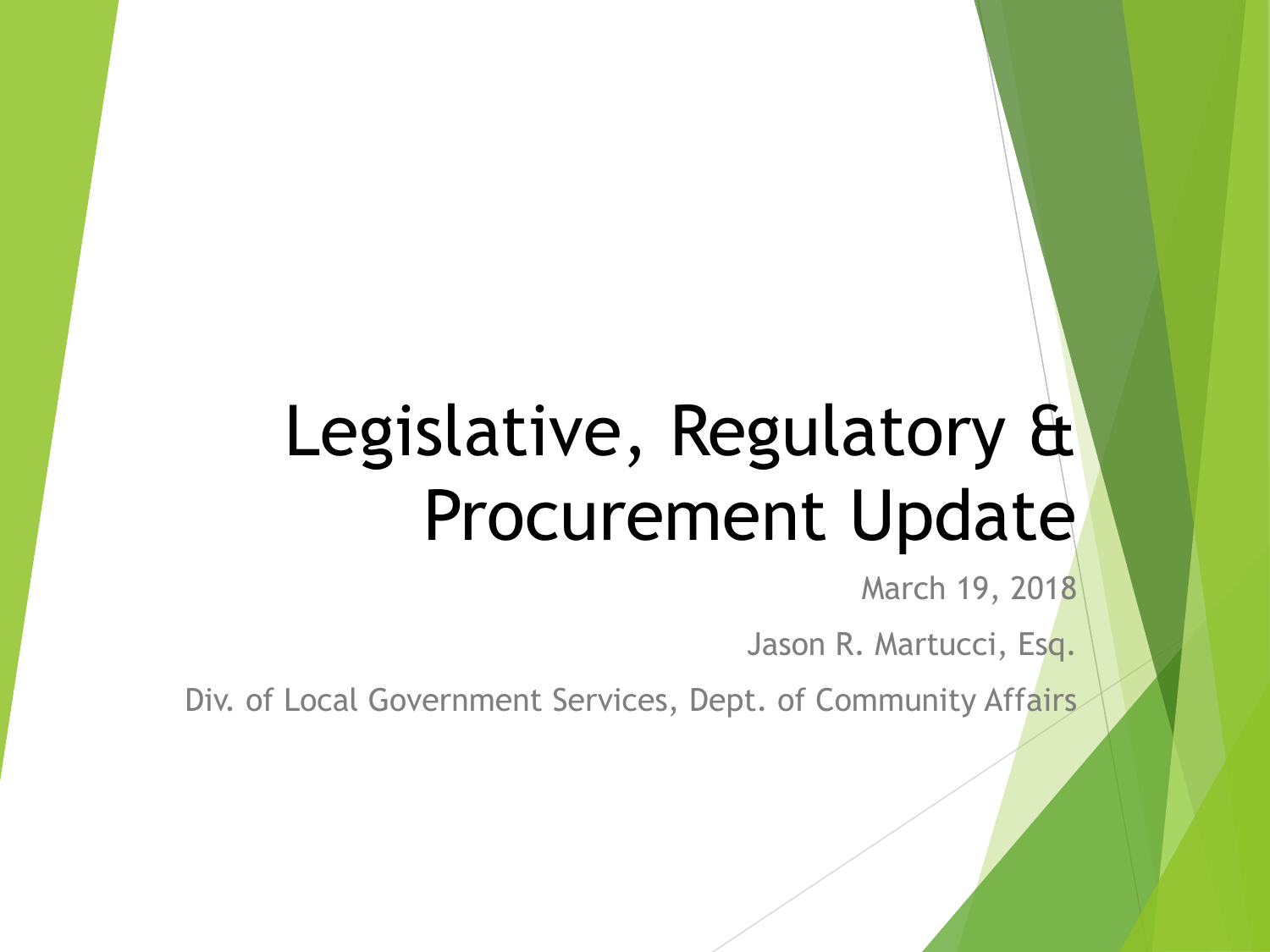- N.J.A.C. 5:32, effective December 4, 2017, codify and clarify the Division's policies relating to Chief Financial Officers, Tax Collectors, Municipal Clerks, and Qualified Purchasing Agents.
	- N.J.A.C. 5:32-1: General Provisions
	- N.J.A.C. 5:32-2: Chief Financial Officers
	- ▶ N.J.A.C. 5:32-3: Tax Collectors (from 5:33)
	- ▶ N.J.A.C. 5:32-4: QPAs (from NJAC 5:34-5)
	- N.J.A.C. 5:32-5: Municipal Clerks
- ▶ Certified Public Works Managers are not currently covered by N.J.A.C. 5:32 but remain subject to existing law and Division certification policy.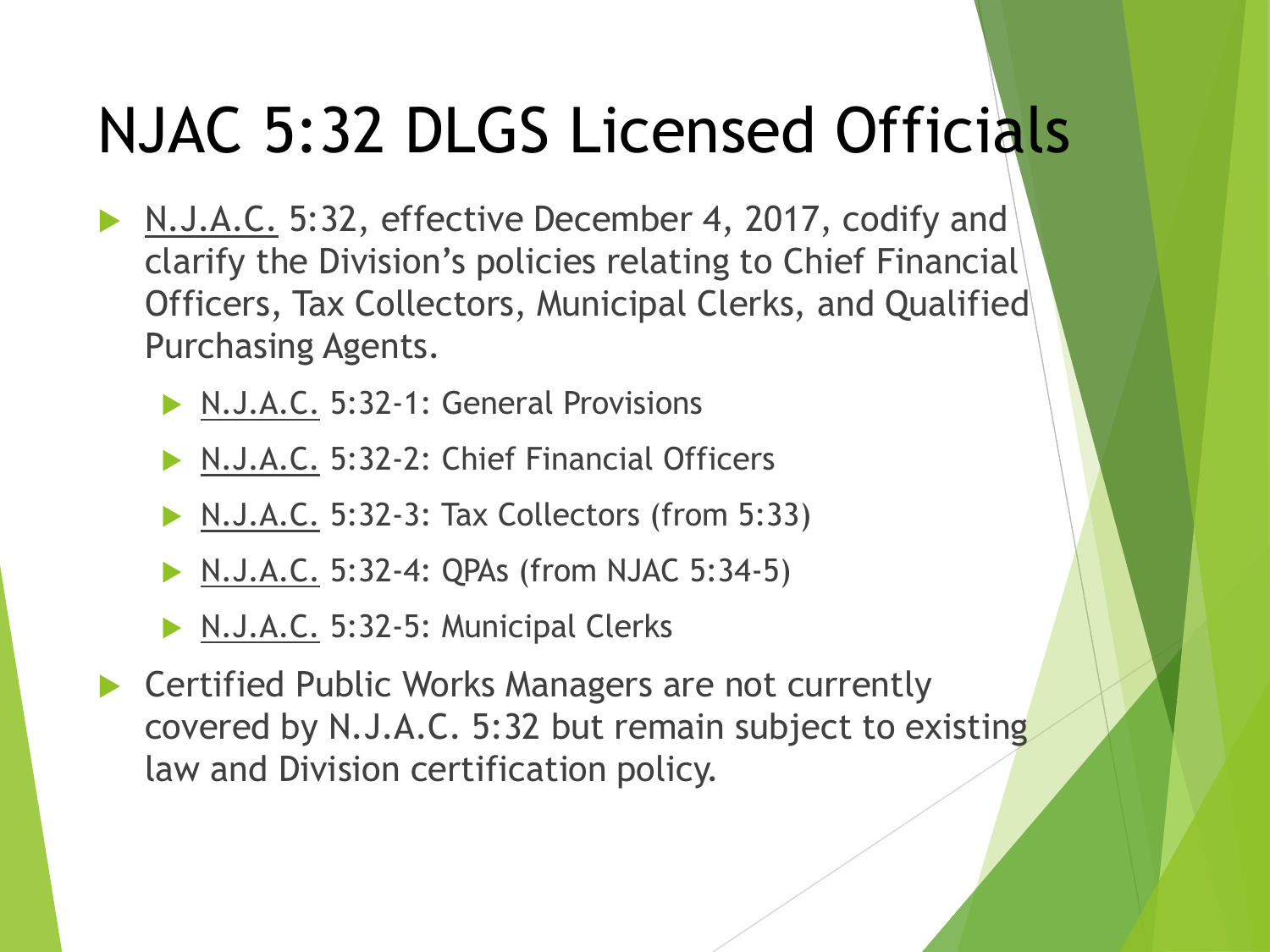- N.J.A.C. 5:32 largely codifies existing Division policy concerning:
	- coursework, examination, certification
	- continuing education, and certification renewal requirements
		- $\triangleright$  including the Division's ability to waive, upon written application and good cause shown, the minimum number of contact hours in a subject area if an applicant has earned at least the overall minimum number of continuing education contact hours; provided that the applicant has earned at least one contact hour in the given subject area.
	- $\blacktriangleright$  requirements for appointing and reappointing a temporary chief financial officer, temporary purchasing agent or acting municipal clerk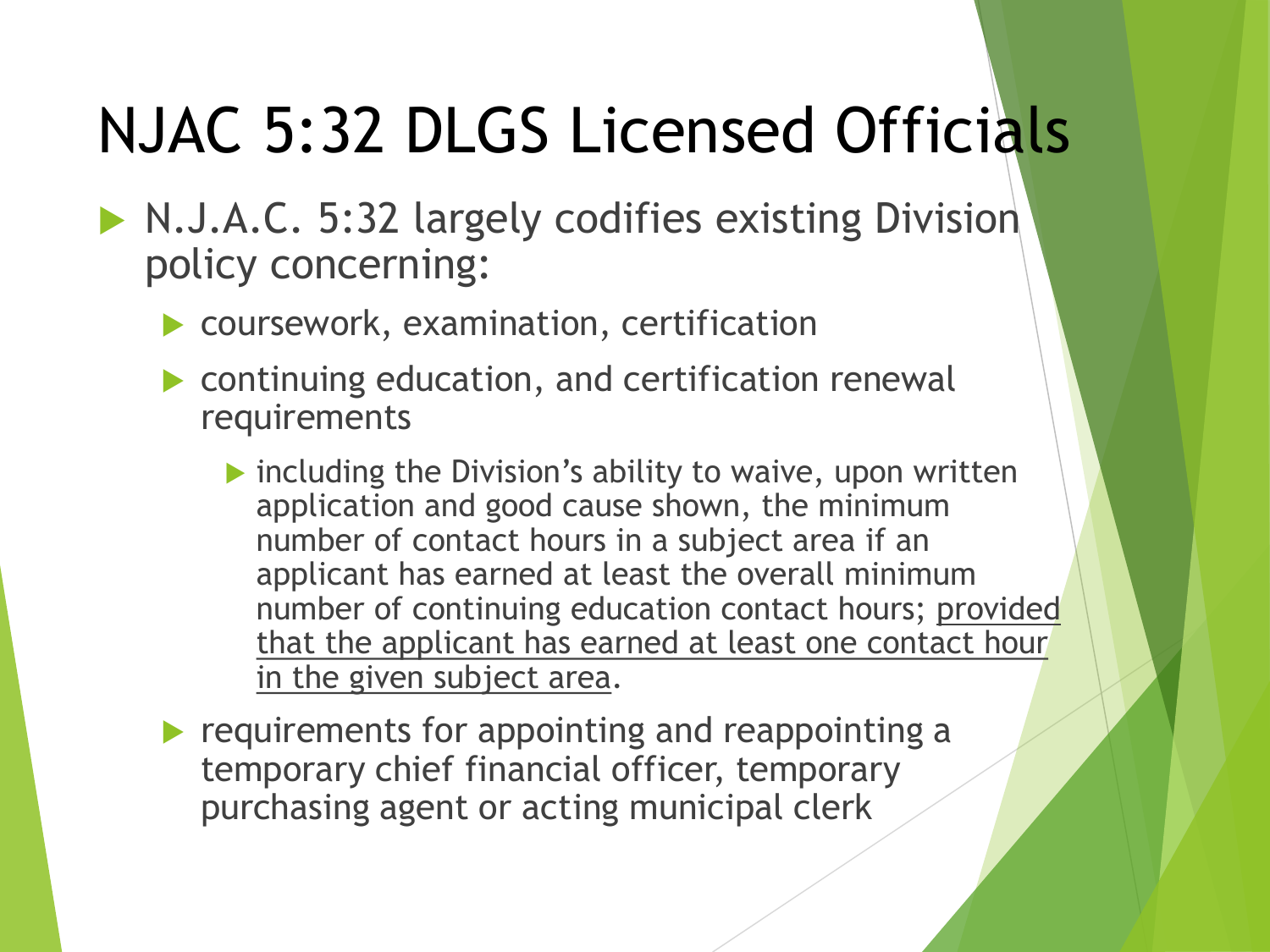- implements an up to six-month extension of the existing six-month grace period for earning the minimum number of continuing education credits for licensure renewal.
	- Established by P.L. 2015, c. 95, the grace period extension only applies if the Director determines that a certificate holder was prevented from earning the required continuing education units due to either or both of the following conditions:
		- A medical event or condition; and/or
		- A flood, hurricane, superstorm, tornado, or other natural disaster, and a state of emergency has been declared as a result thereof by the Governor (e.g. Sandy-cancelled League Conference in 2012)
	- An applicant for a grace period extension must demonstrate a good faith effort to earn the required continuing education units by no later than expiration of the existing six-month grace period.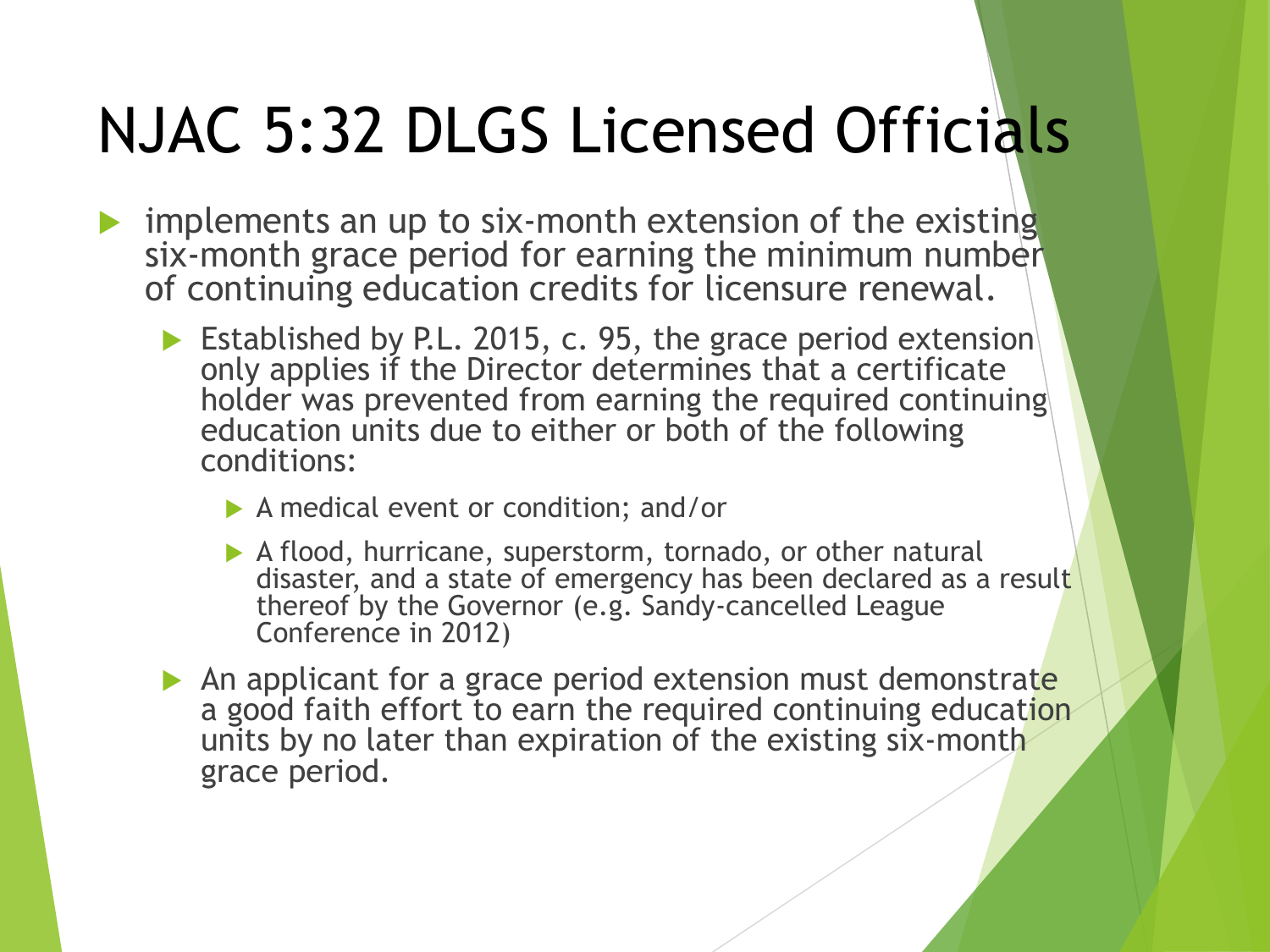- N.J.A.C. 5:32-2.1 and 5:32-3.1 codify in regulation the respective duties of the chief financial officer (municipal and county) and tax collector positions.
- Duties of a municipal and county chief financial officer include items such as, but not limited to:
	- $\triangleright$  Serving as custodian of public funds;
	- **Example 3** assisting in preparing the annual budget and developing fiscal policy;
	- **implementing internal controls;**
	- $\triangleright$  ensuring the accurate maintenance and regular reconciliation of all books and ledgers
- ▶ N.J.A.C. 5:32-3.1 details the responsibilities of a tax collector as they pertain to billing, collection, reporting, and ensuring compliance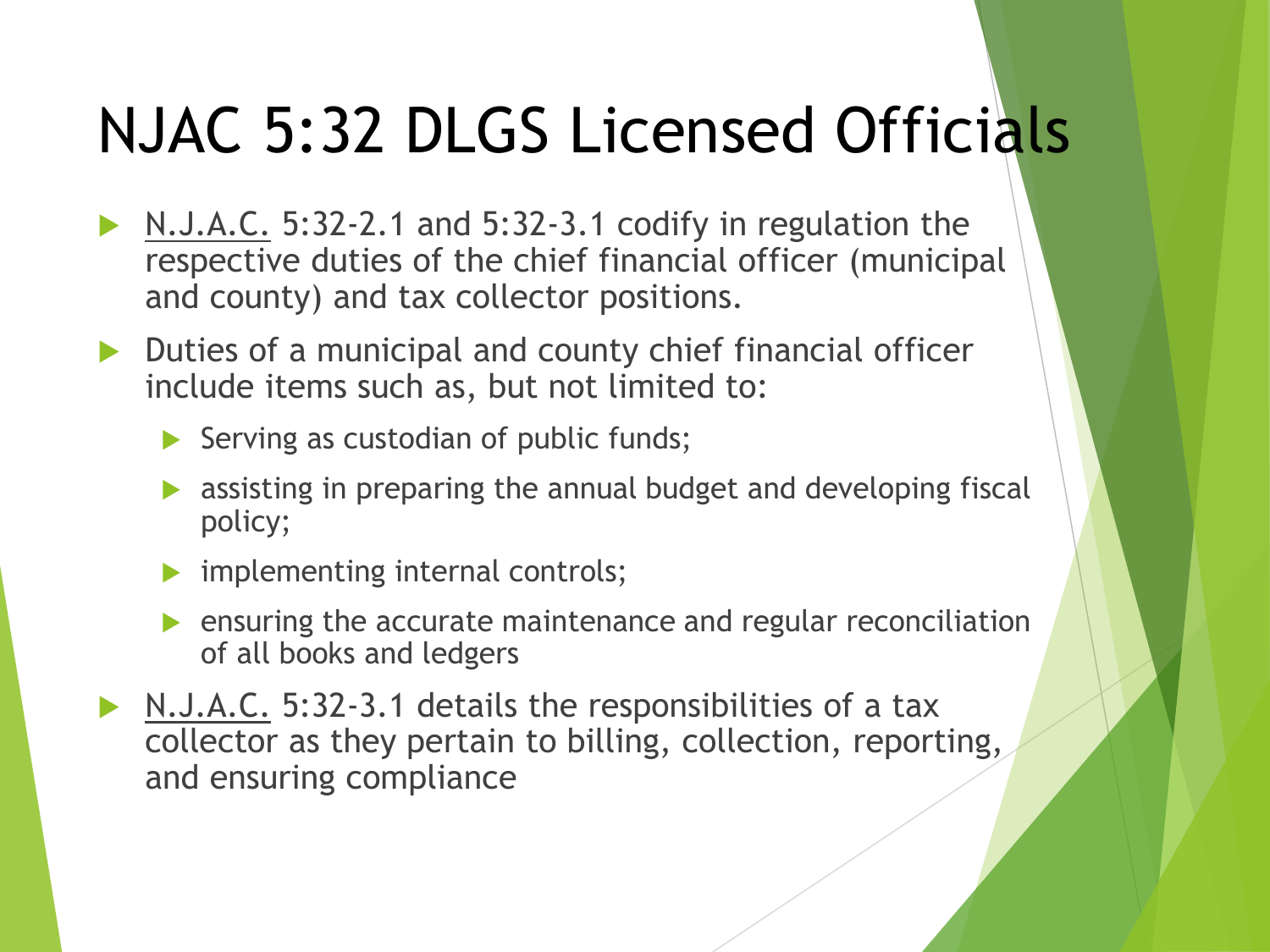**Private Entity Temporarily Fulfilling Duties of Municipal Chief Finance Officer**

- When a vacancy occurs in the office of chief financial officer following the appointment of a licensed CMFO to that office, N.J.A.C. 5:32-2.5 gives municipalities the option to seek Director approval to appoint a private entity to temporarily perform the duties of a chief financial officer.
	- ▶ The municipality may seek Director approval to appoint a private entity to fulfill chief financial officer duties for no more than two consecutive one-year terms, after which a licensed CMFO must be appointed.
	- $\triangleright$  Outside of this limited provision, a municipality cannot appoint a private entity to serve as chief financial officer (designated as "acting" or otherwise).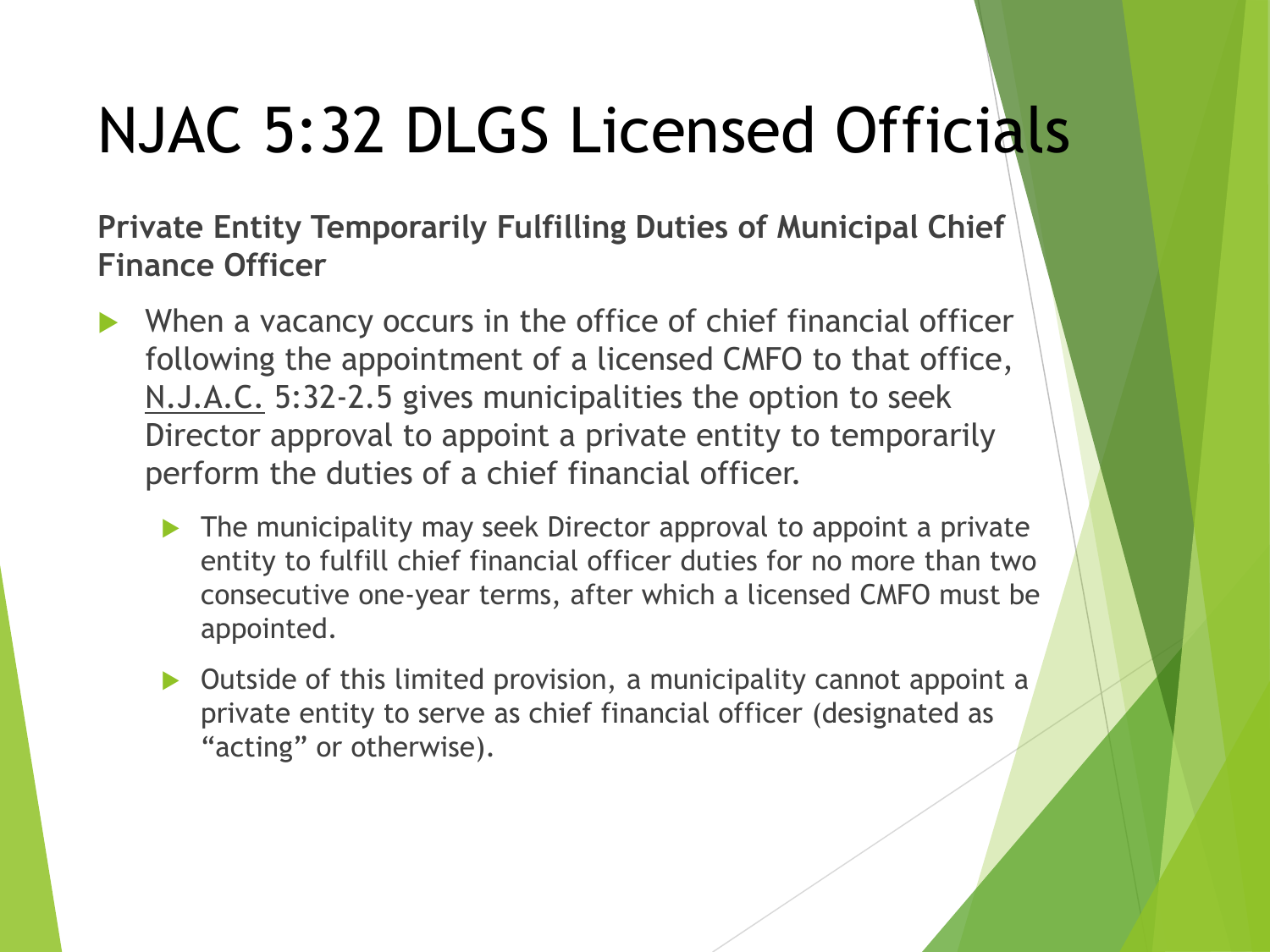**Private Entity Temporarily Fulfilling Duties of Municipal Chief Finance Officer**

- Any work performed by the private entity on behalf of the municipality shall be supervised by at least one employee who is a licensed CMFO
- Director approval to appoint or reappoint a private entity is contingent on:
	- $\triangleright$  the private entity being able fulfill the duties of a CMFO; and
	- $\triangleright$  the municipality demonstrating a good faith effort to obtain a licensed CMFO through avenues such as direct hiring and pursuing a shared service agreement with a neighboring municipality.
- Please review local Finance Notice 2018-03 issued in January, delves into much greater detail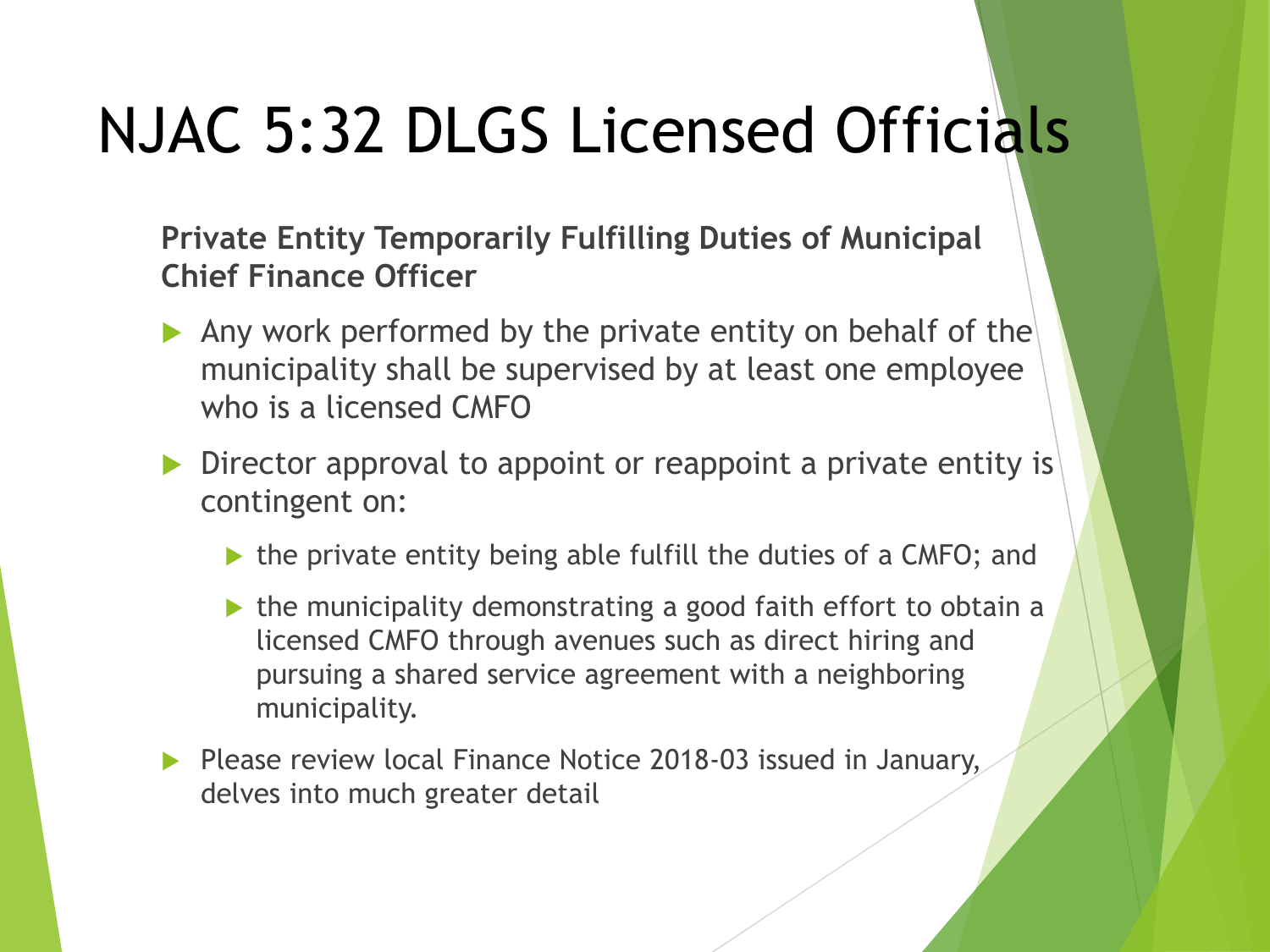- Newly adopted N.J.A.C. 5:33-1.1 provides a regulatory framework for online tax lien auctions
	- requirements for publication of notice
	- **In issuance of notice to the property owner**
	- **bidder registration**
	- $\triangleright$  conducting the online tax lien sale
	- $\blacktriangleright$  the receipt and processing of payments
	- procuring a vendor, limitations on vendor fees,
	- **Standard contractual provisions**
	- minimum technological, cybersecurity, and internal control standards.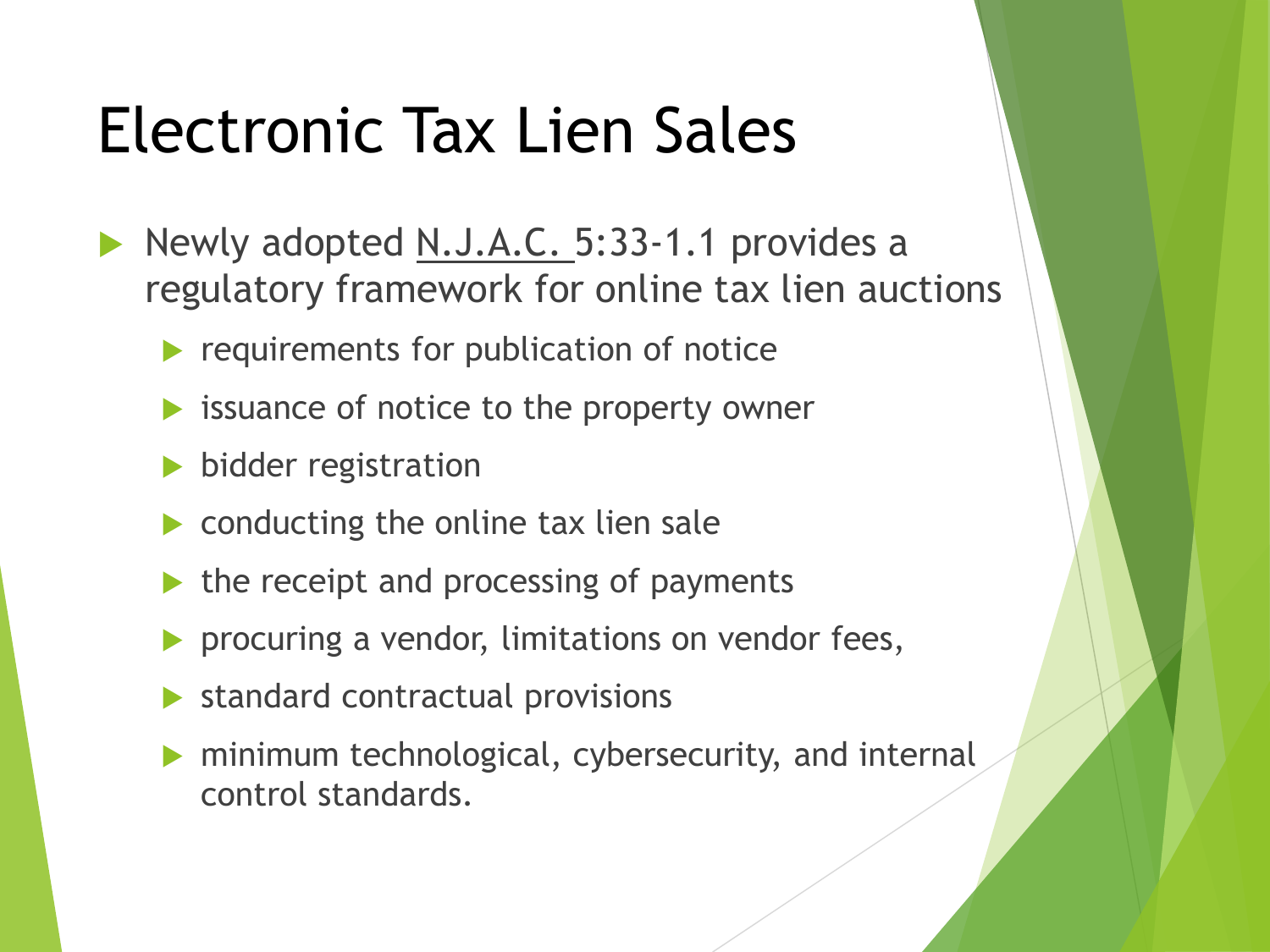- $\blacktriangleright$  For online tax sales, the tax collector shall continue to prepare the tax lien sale notice required pursuant to N.J.S.A. 54:5-25 for posting in 5 public places.
	- $\blacktriangleright$  In addition to the statutorily required content, the notice of sale shall also contain a statement that:
		- $\triangleright$  the tax sale is being held through an online auction
		- $\triangleright$  that bidders should submit their bids no later than the date and time of the sale set forth in the notice
		- $\blacktriangleright$  full link to the website where bidder instructions and registration can be accessed.
	- a copy of the tax sale notice shall also be posted on the municipality's website (if they have one) until the online sale concludes on the date of sale
		- $\triangleright$  No requirement to update tax sale notice in real time
		- it is recommended that tax collectors submit a copy of the tax sale notice to the webmaster for posting simultaneous to physically posting the five notices.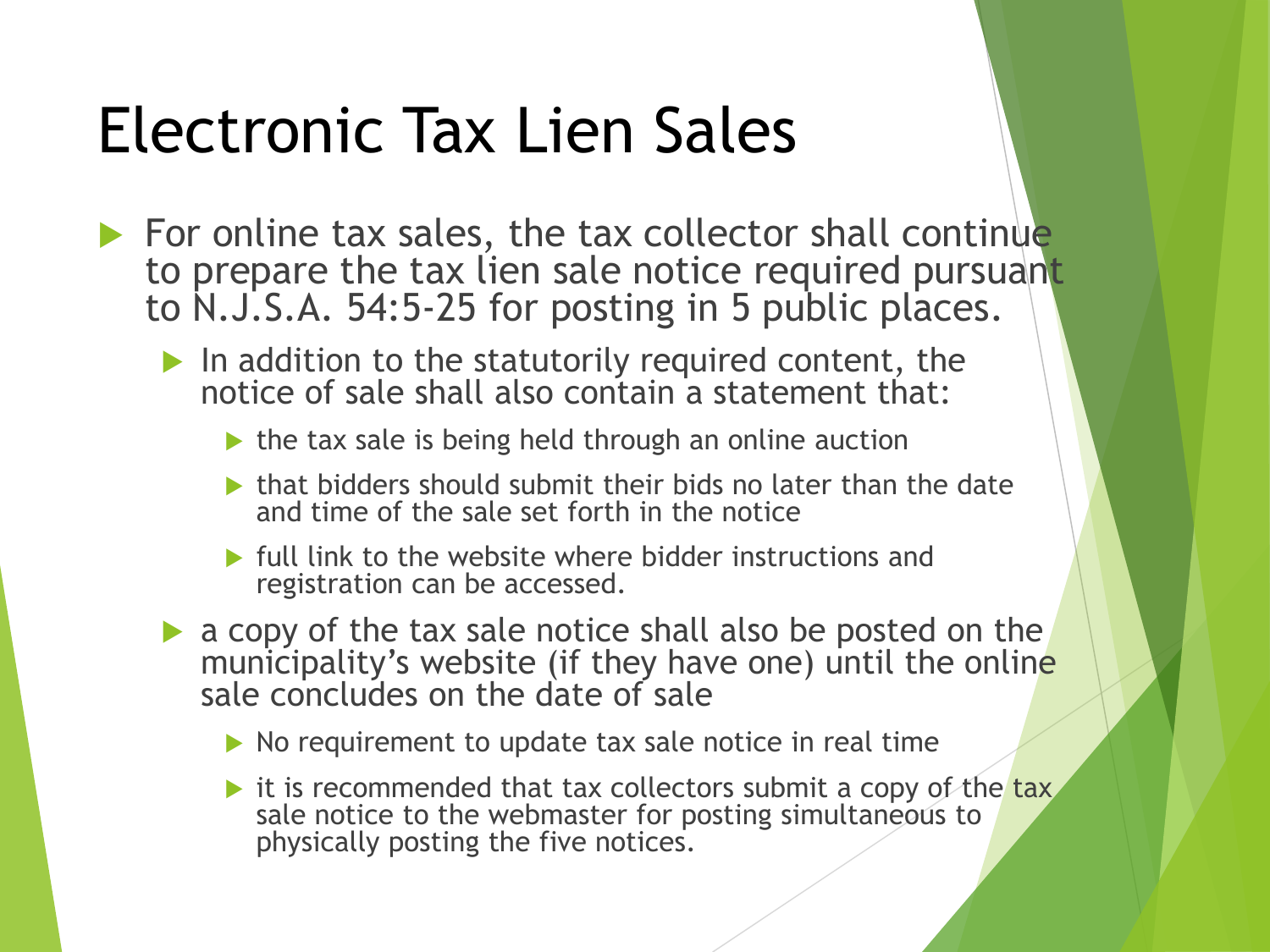- With respect to newspaper advertisement of the sale, a municipality may publish a display ad in lieu of the current legal notice required for a live sale under N.J.S.A. 54:5-26.
- $\triangleright$  Display ad must be no less than two inches x three inches (2"  $x$  3") with a bold black border, and contain the following:
	- $\blacktriangleright$  A statement that the municipality is announcing the sale of delinquent taxes and delinquent municipal charges;
	- $\triangleright$  A statement that the sale shall be conducted through an online auction;
	- A statement that the listing of all parcels and delinquencies and costs, along with bidding instructions, are available online for viewing at no cost;
	- ▶ The date and time of the sale; and
	- $\blacktriangleright$  The full website link where the tax sale line items may be viewed.
- Can charge up to \$25 for up to two mailings in lieu of two newspaper publications, same as for live sales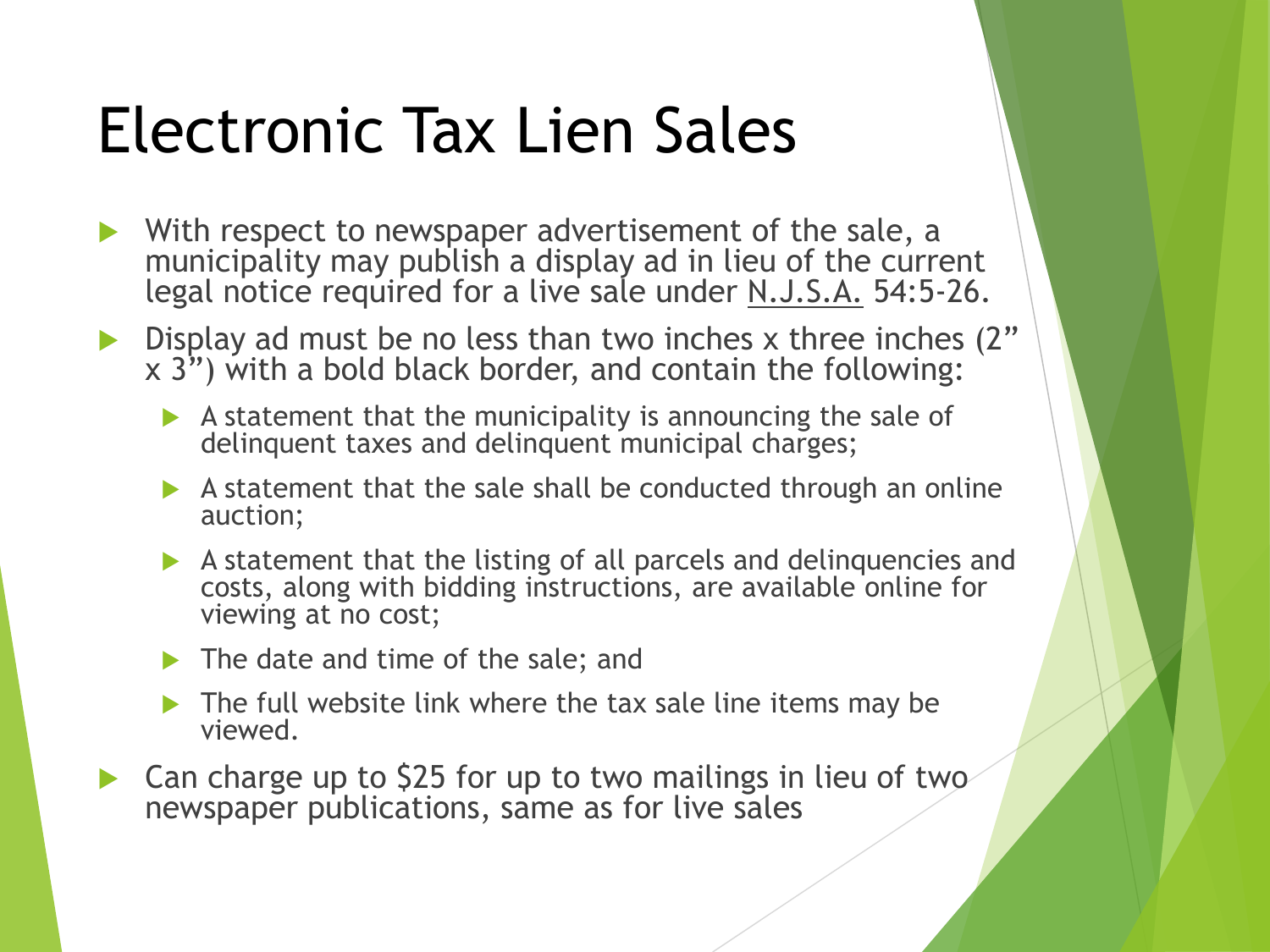- In order to contract with a third-party online tax sale vendor, that vendor shall:
	- $\triangleright$  Be presently conducting online tax sales in at least two states; or
	- $\blacktriangleright$  Have conducted online tax sales in the past two years that have included bidders from more than one state; or
	- $\triangleright$  Be affirmatively marketing in more than one state a system for performing online tax sales.
- **Third-Party Vendor must be competitively procured, can** use competitive contracting upon resolution of governing body
- Any contract with an online tax sale vendor, regardless of the cost, must be awarded by the municipality's governing body.
- No contract can extend beyond one (1) year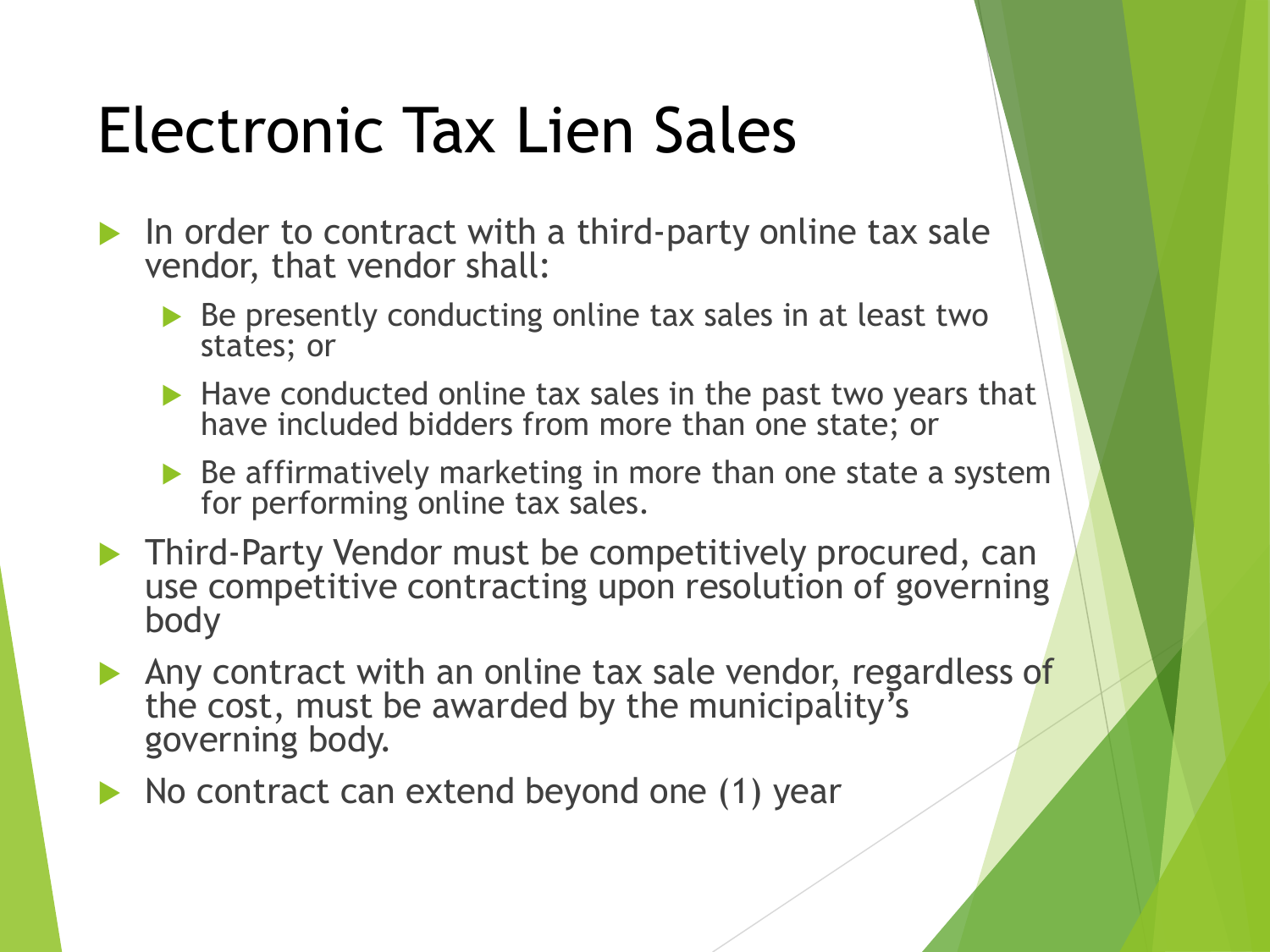- All contracts with an online tax sale vendor shall be in writing, executed by all parties, and contain:
	- **Language making the vendor responsible for the errors and** omissions of its employees and agents;
	- $\blacktriangleright$  Adequate provisions to indemnify the municipality against any losses incurred as a result of the actions or inactions of the vendor;
	- $\blacktriangleright$  Provisions for contract termination including, but not limited to, termination for failure to perform on the part of the vendor;
	- $\blacktriangleright$  Procedures for dispute resolution between the parties, including language making any dispute subject to New Jersey law, and service of process (notice of legal action) to the vendor
	- $\triangleright$  Before the contract is awarded, the tax collector must review the contract as to its terms and be satisfied that the contract contains the standard terms required by regulation; such review should be done in consultation with legal counsel.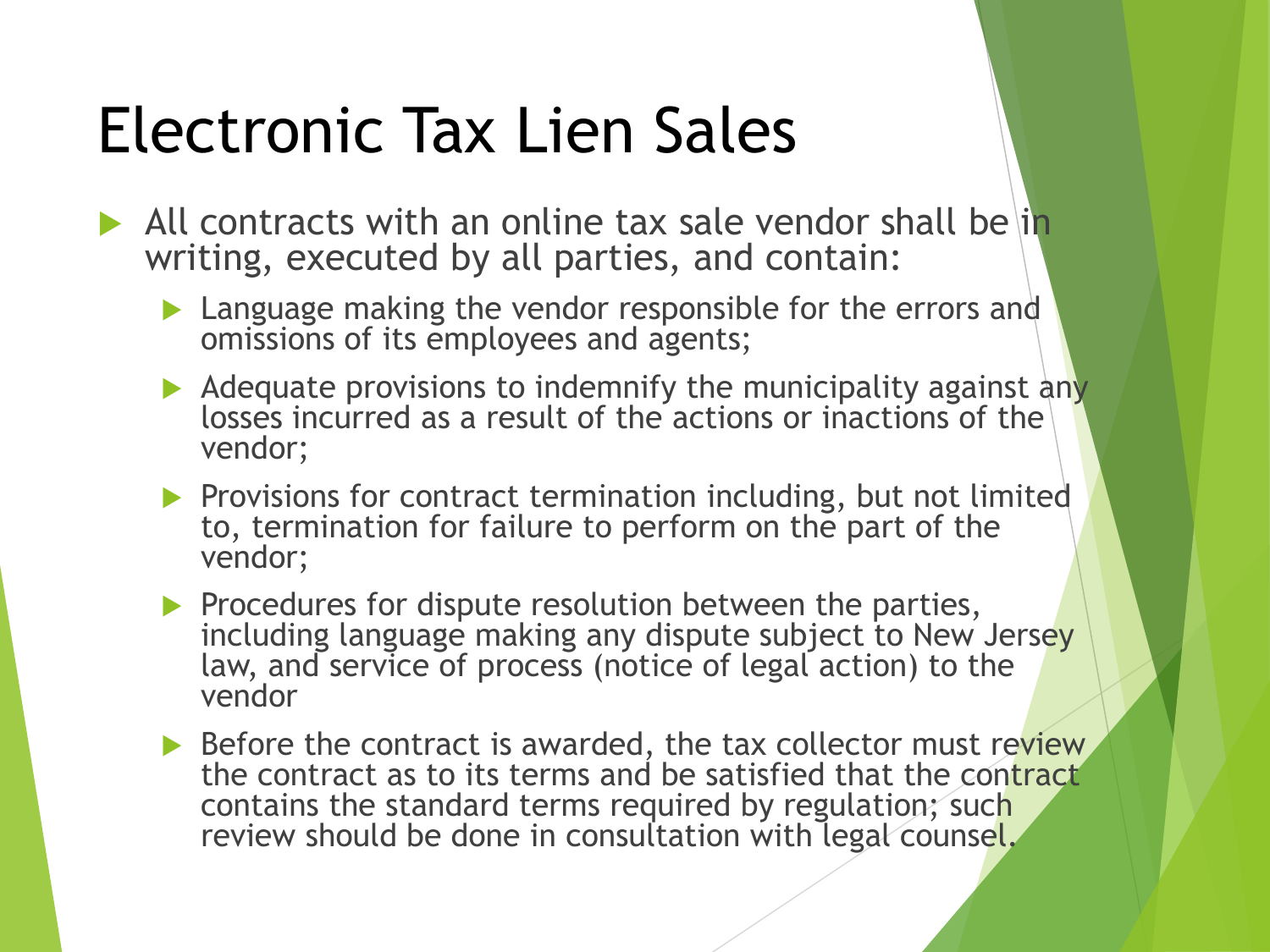- **Municipalities who had previously received Division** approval to conduct online tax sales under the pilot program may rely on that prior approval to conduct one more tax sale (and one more water/sewer lien sale if the municipality conducts such sales separately) under the pilot program so long as the tax sale is held on a date no later than June 30, 2018.
- All online tax sales held from July 1, 2018 on forward shall be conducted pursuant to the new rules.
- $\blacktriangleright$  Any municipality that had not participated in the pilot program must hold an online tax sale pursuant to the new rules regardless of the date the tax sale is to be held.
- Further details in Local Finance Notice 2018-08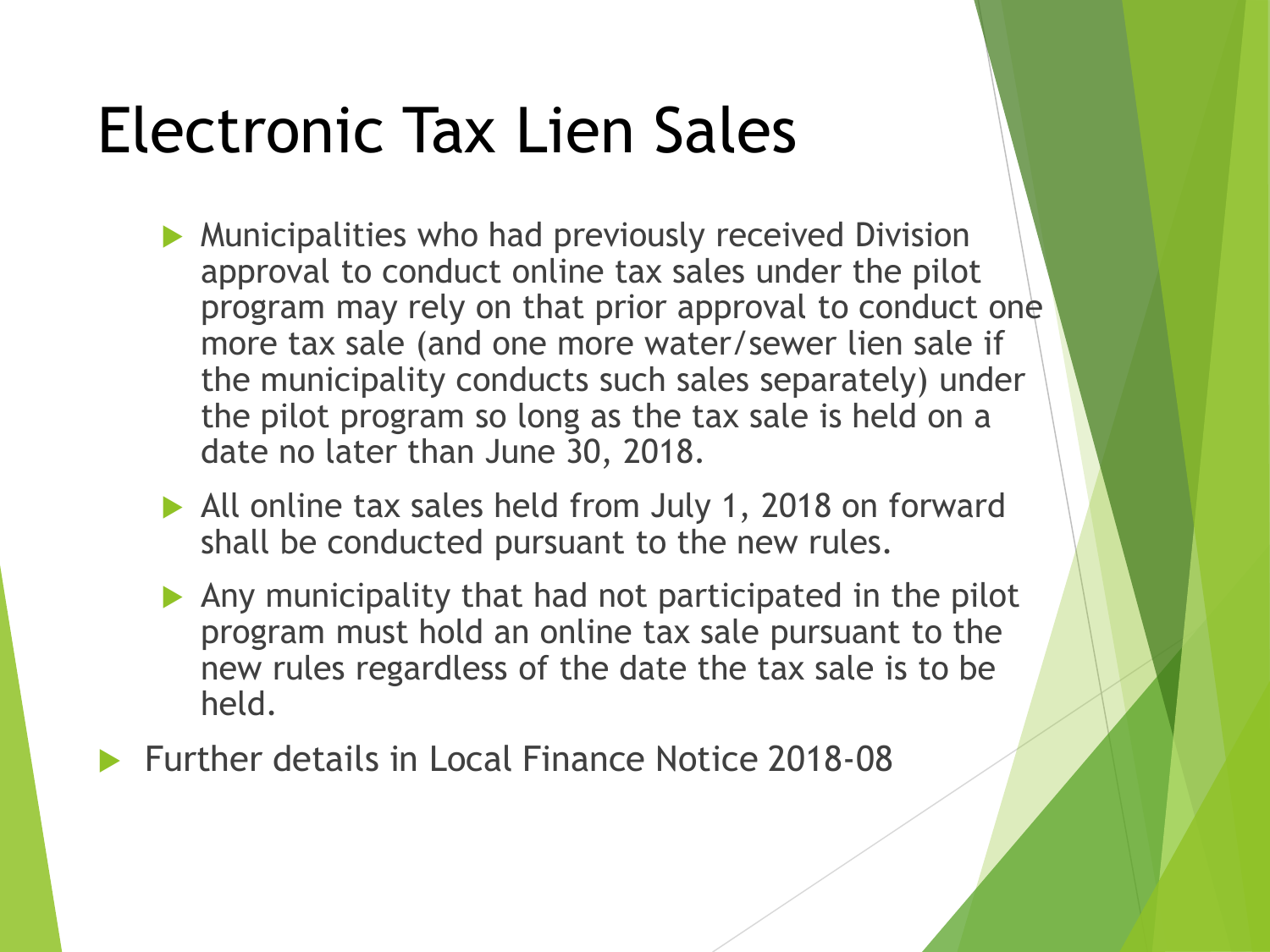- ▶ Amendments to NJAC 5:30-9A; 5:31-4.1 & 4.2
- Implements 40A:5-16.5, signed by Governor Christie August 2016
- Comprehensive overhaul of regulations governing electronic payment of claims; allowing local units, county colleges, and school districts to utilize standard electronic funds transfer technologies
	- $\blacktriangleright$  ACH
	- **Wire Transfers**
	- ▶ Commercial charge cards/accounts (except schools)
	- **Procurement cards (except schools)**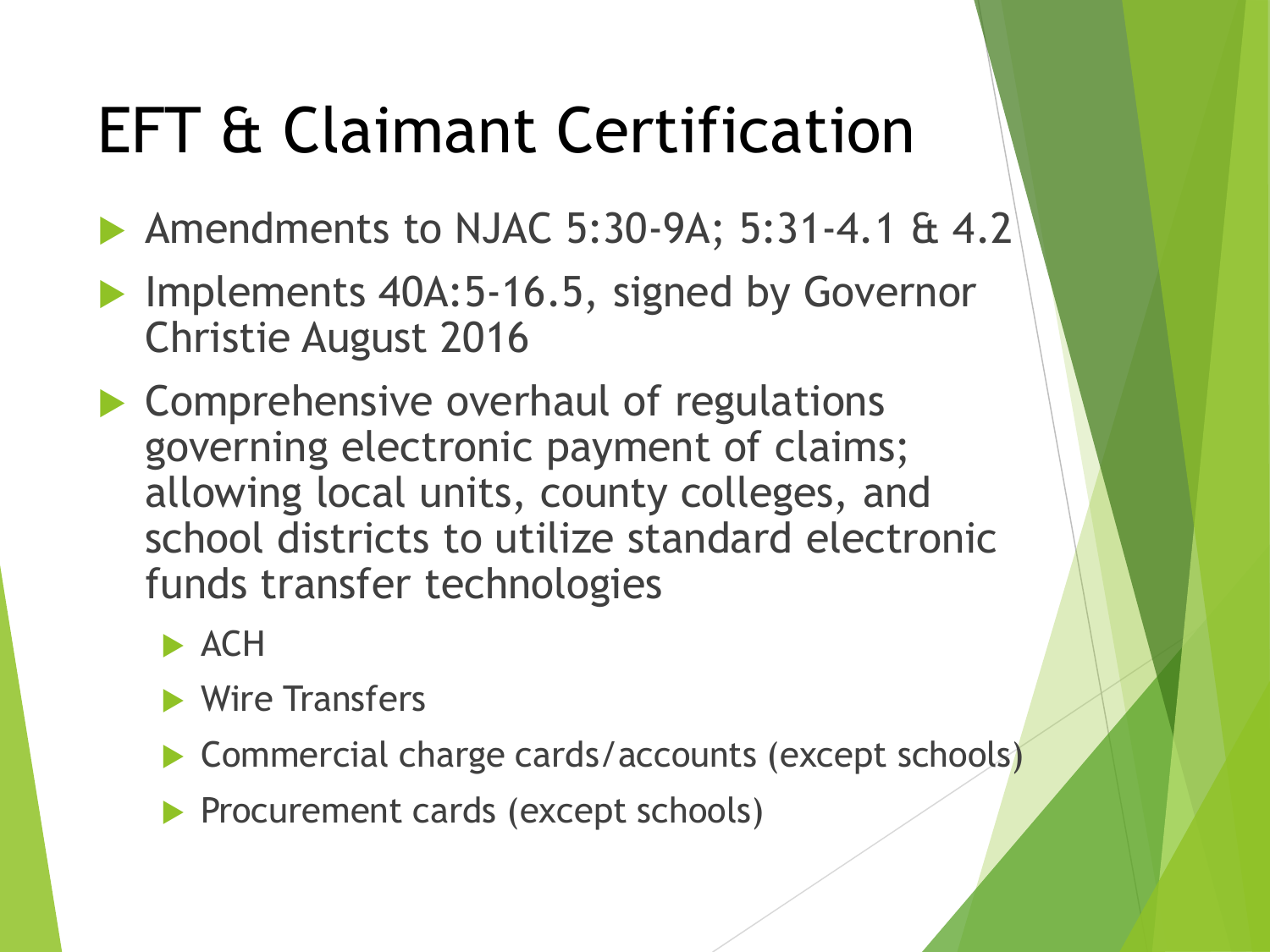- $\blacktriangleright$  Standard fiscal and operational controls, technological features and cybersecurity measures
- Local units must adopt policies and procedures governing EFT initiation and authorization
- ▶ CFO charged with ensuring proper controls are followed
	- ▶ Weekly review of activity reports, regular reconciliation
- ▶ Creation and maintenance of audit trail for transaction history and authorizations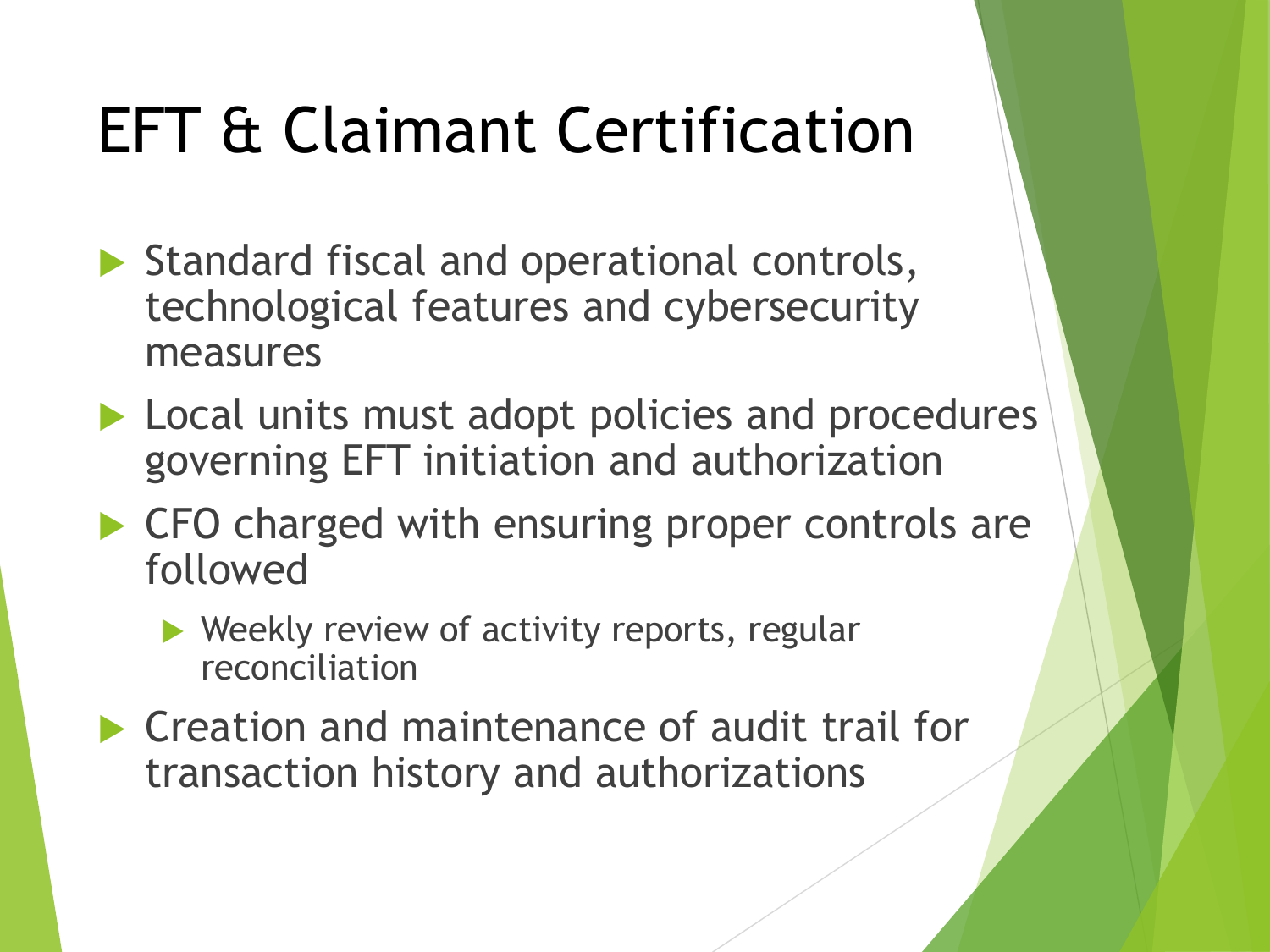#### Key Cybersecurity System/Vendor Requirements

- **Encryption of financial information and personal** identification information
- Maintain only critical personal identification information. Social Security numbers shall not be utilized as identification numbers for system purposes;
- System must undergo regular and stress testing;
- Regular security updates on all software and devices;
- ▶ Back-up plans, information disposal, and disaster recovery procedures created and tested;
- Regular security risk assessments for detecting compromises, along with regular monitoring for vulnerabilities, with necessary patches and updates being implemented; and
- ▶ Vendor must develop a Cybersecurity Incident Response Plan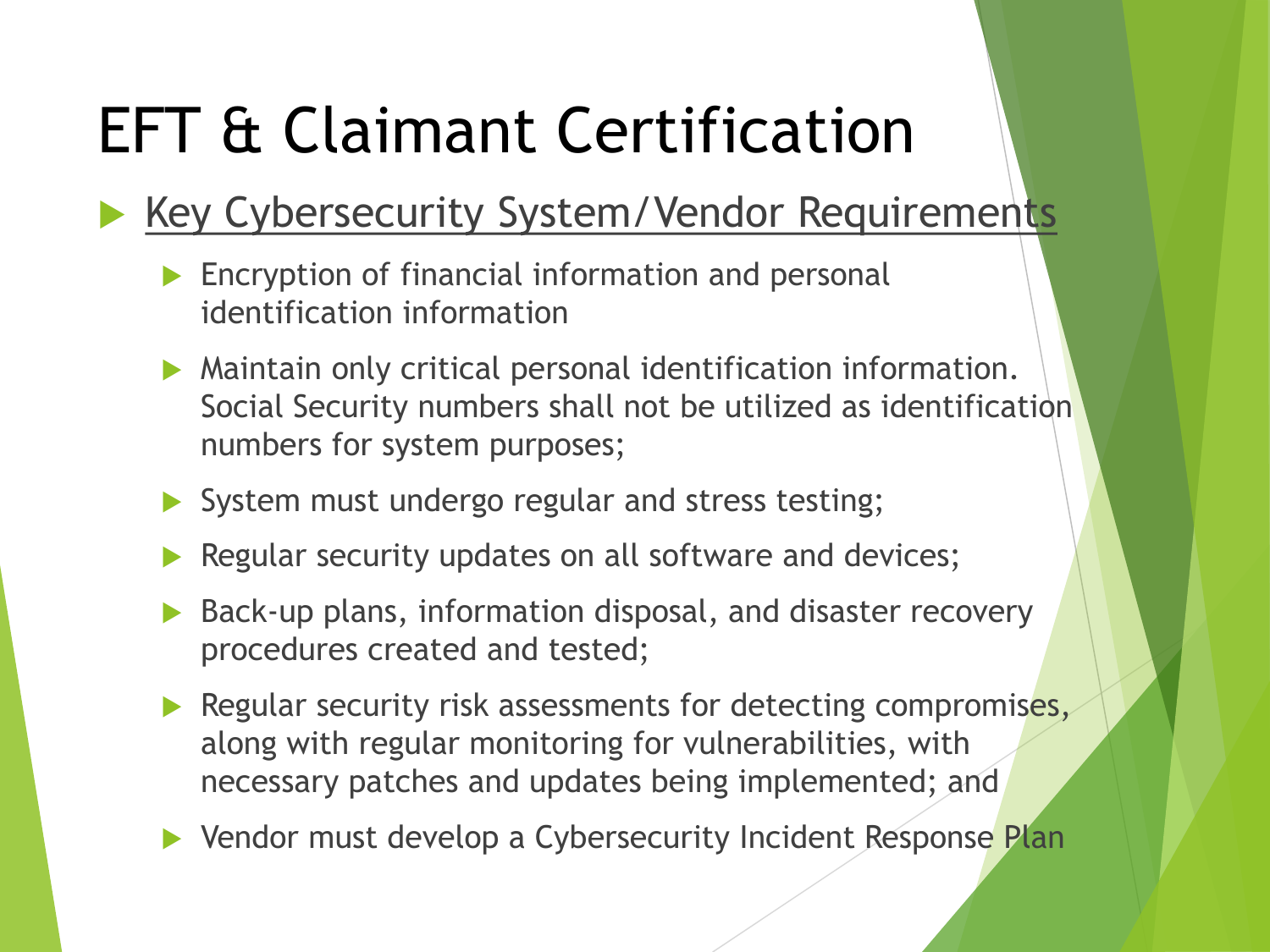Charge accounts/cards permitted (not schools):

- Issued by specific vendor
- Must be paid in full each month (no revolving)
- monthly purchase order issued for each charge account authorizing maximum to be expended for month
- ability to pay by invoice and receive itemized statements
- ▶ place single-purchase dollar limits
- Not permitted for travel/dining expenses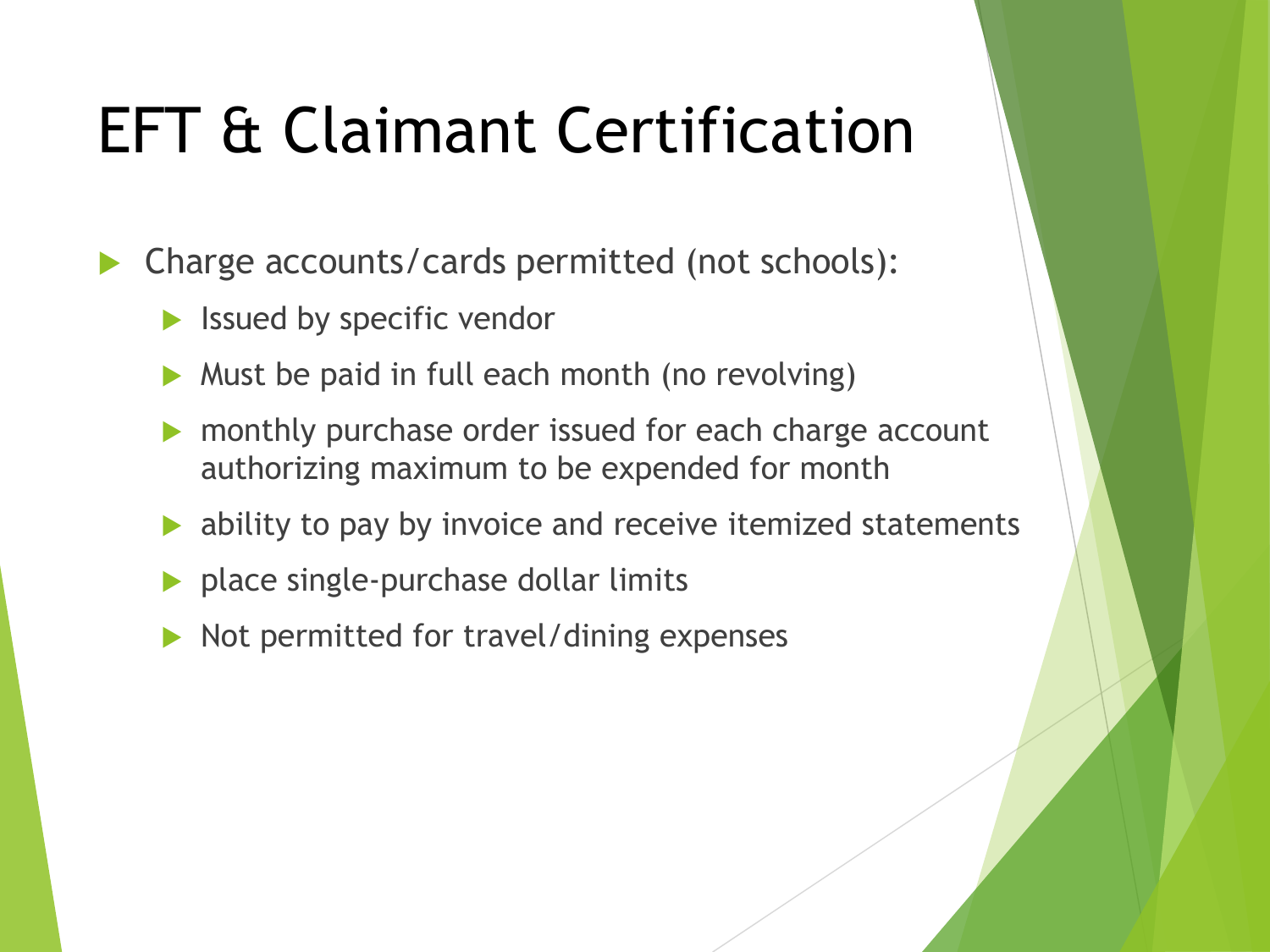#### Procurement Cards (P-Cards)

- Electronic procurement systems incorporating access restrictions determined by the contracting unit in accordance with an agreement w/ issuer.
	- ▶ Under the new EFT regulations, a Qualified Purchasing Agent must be designated as a "program manager" when P-Cards are used in any dollar amount.
	- While local governments are authorized to use P-Cards, school districts are not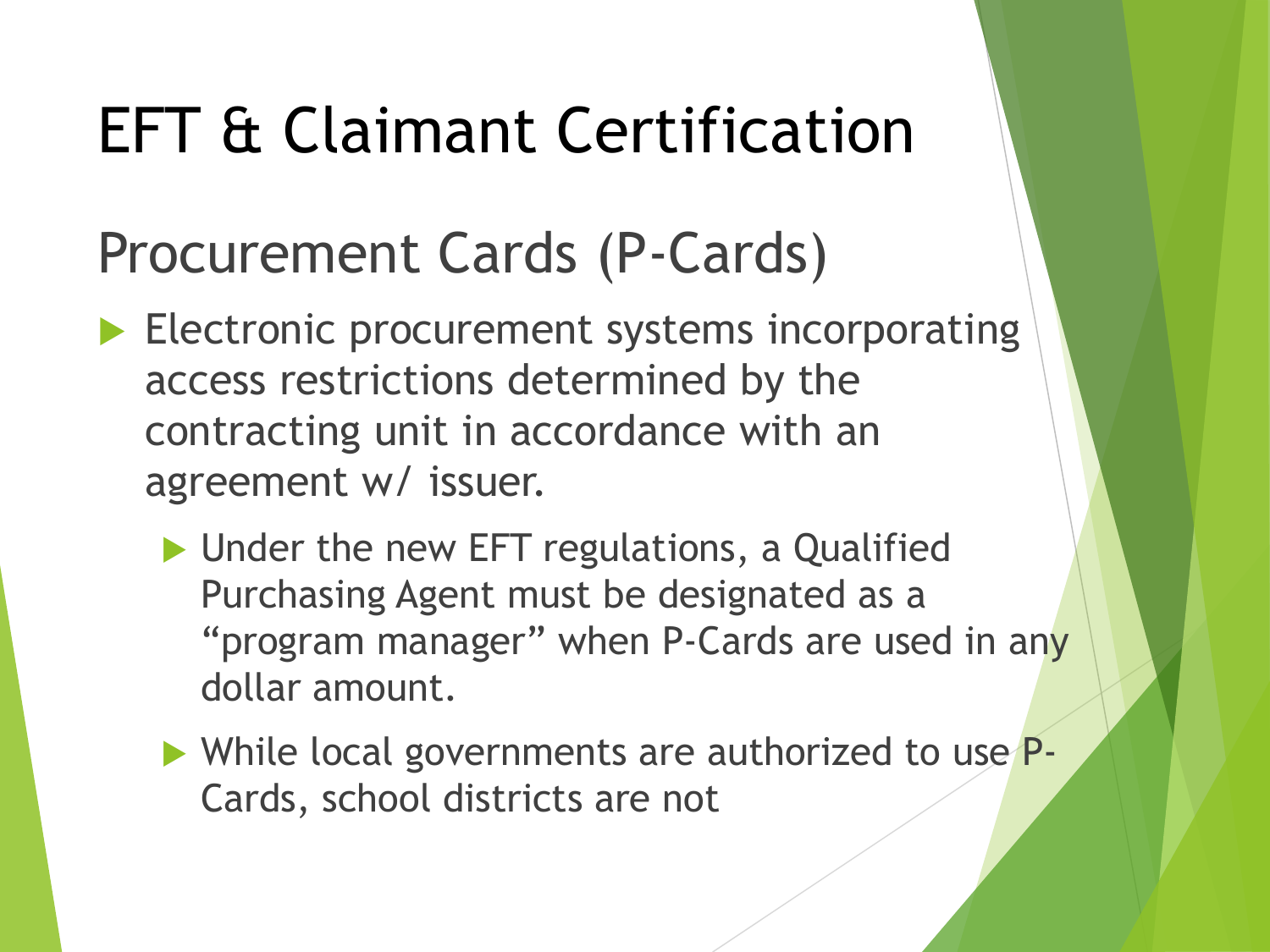#### Procurement Cards (P-Cards)

- Any P-Card program must include the ability to institute the following controls:
	- Control limits and review current activity online and in real-time
	- Establish, change, or delete limits on each card individually
	- Restrict the use of individual cards to certain individuals and categories of items
	- $\triangleright$  Establish a cumulative limit for a specific period
	- Receive sorted or sortable detailed reports of activity by authorized card user, department or spending category
	- Interface with accounting software such that
		- ▶ vendor activity includes all transactions processed through the P-Card, as well as transactions where direct vendor payments are processed, and
		- $\triangleright$  internal controls are maintained concerning the integrity of vendor payments, accumulated costs for goods and services (aggregation)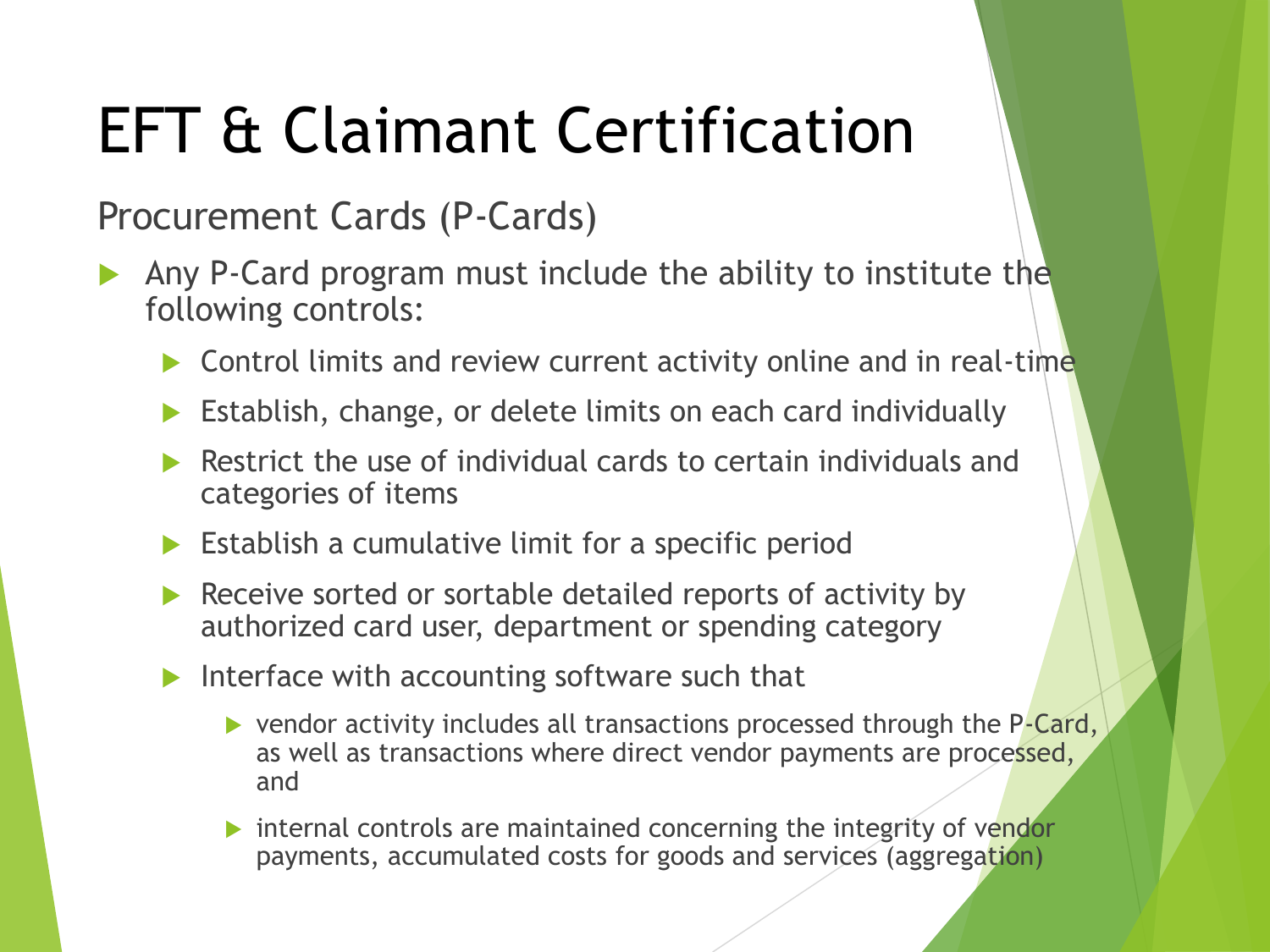#### **Procurement Cards**

- $\triangleright$  Before implementing a procurement card program, the local government must enact policies and procedures specific to procurement card usage
	- Designating who can use P-Cards, expenditure limits, permitted categories of vendors, consequences for misuse
	- As with policies and procedures governing electronic funds transfers generally, local units should incorporate P-Card policies and procedures into a payment of claims ordinance or resolution.
- All personnel connected with the local unit's program complete training on the P-Card system and the policies and procedures associated therewith.
	- **Program manager must organize training for each individual** whose duties may at any time include the use of a procurement card, supervisory review or reconciliation of activity in the P-Card program, as well as the local unit's policies and procedures concerning P-Card usage.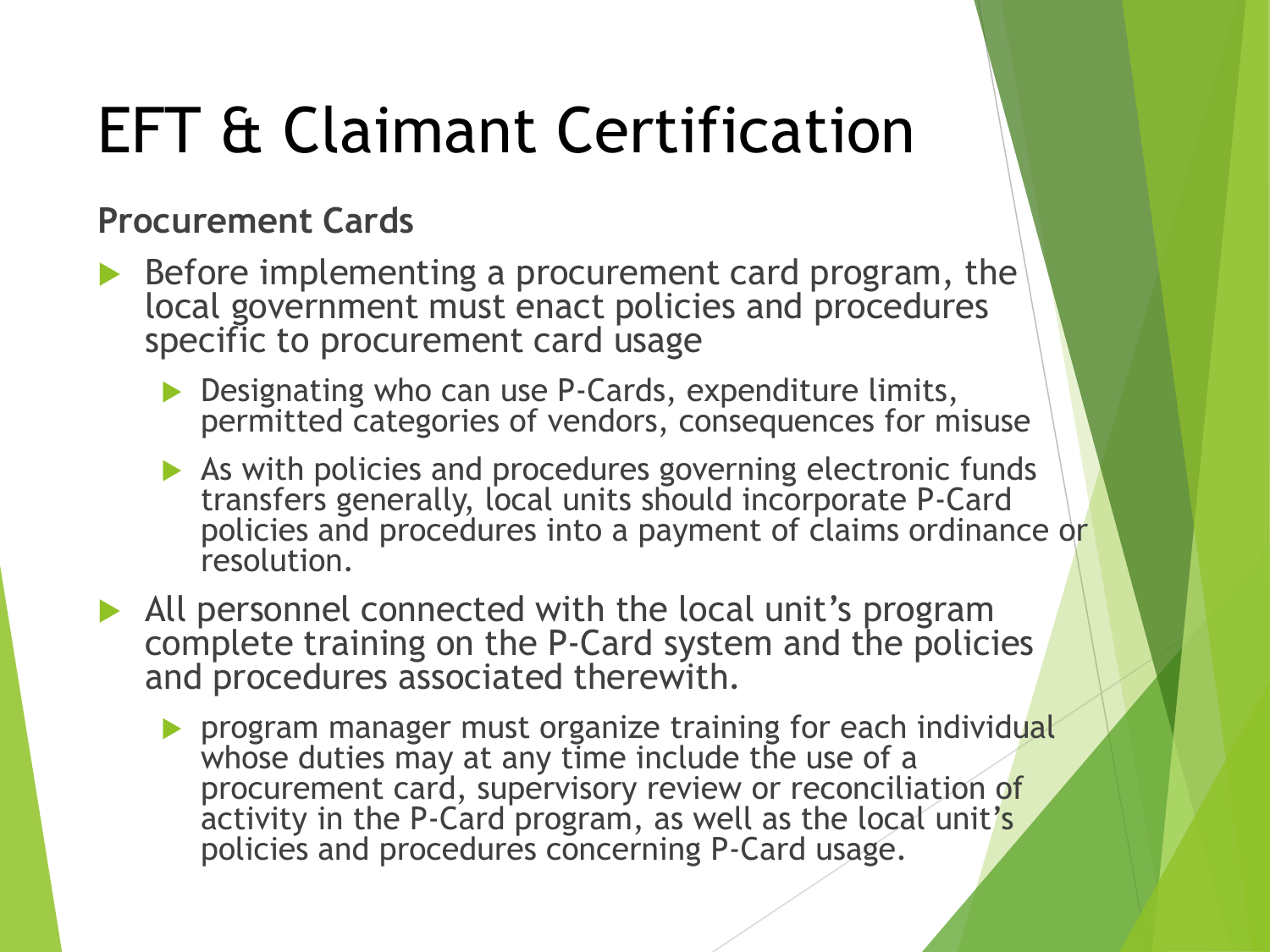#### **Procurement Cards**

- All employees shall sign a statement acknowledging receiving training and understanding P-Card policies and procedures.
	- Further acknowledgement that violators of these rules may result in revocation of privilege of use and/or disciplinary action up to and including termination of employment.
- Main training topics:
	- $\triangleright$  Explanation of the regulations, as well as local policies and procedures established by the local unit's governing body, pertaining to P-Card usage
	- Expeditious submittal of receipts to the program manager.
	- Expeditious handling of returns to ensure the local unit receives credit or is not billed.
	- Explanation that users may only use cards at pre-approved vendors for preapproved merchant codes, and that use for travel/dining/room and board is prohibited (except for the limited circumstances applicable to counties relating to extradition of inmates).
	- **Prohibition on cash advances from P-Cards.**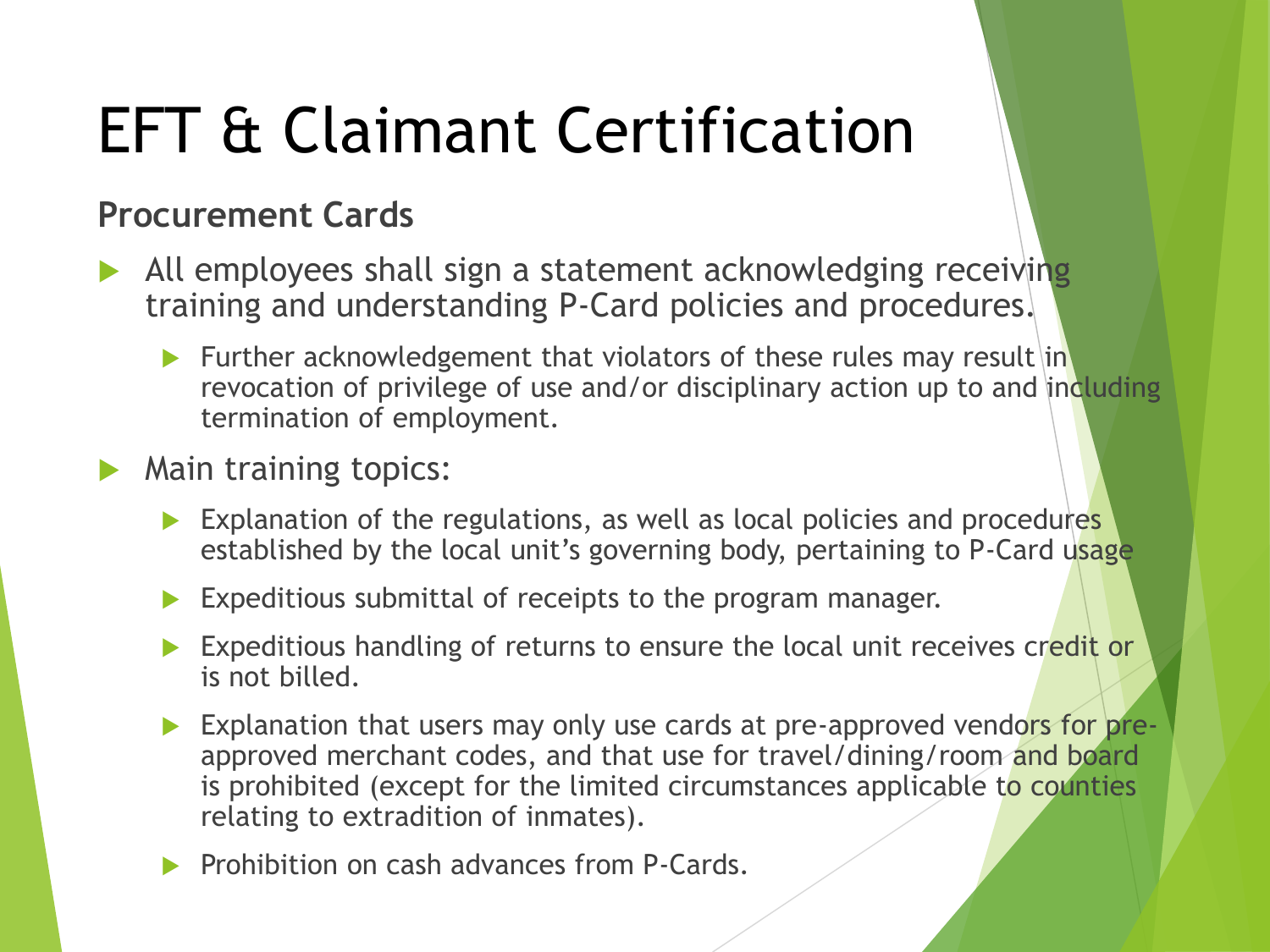#### **Claimant Certification**

- ▶ Certification of a vendor or representative thereof that the bill or demand is correct
- N.J.A.C. 5:30-9A.6 and 5:31-4.1 significantly overhaul claimant certification requirement
- Applies only to entities subject to Local Fiscal Affairs Law, claimant certification for schools is governed by NJSA 18A:19-3 and Dept. of Education regulations
- Regulations are authorized by subsection (c) of N.J.S.A. 40A:5-16.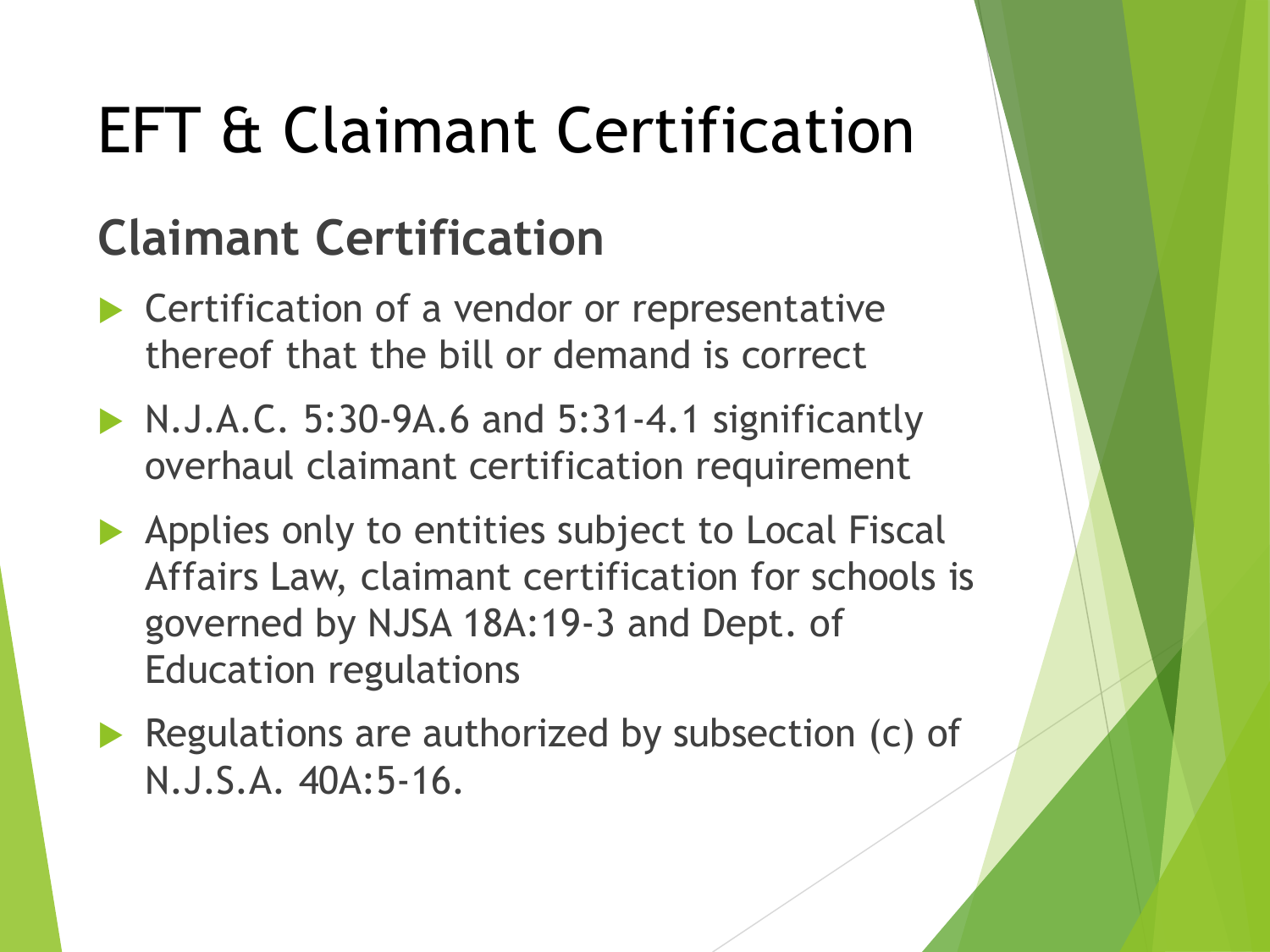#### Claimant certification changes (40A:5-16(c)):

- Allows claimant certification to be executed via wet signature, fax signature, or electronic signature.
- ▶ Contracting unit does not need to require claimant certification from vendor if:
	- **Payment made through an electronic transaction**
	- $\triangleright$  the governing body adopts a policy that a cert not be required when not issued by vendor in normal course of business
	- ▶ Certain payments in advance (e.g. website hosting, educational courses/CEUs, non-profit conference registrations, membership in non-profit organization)
	- $\blacktriangleright$  However, still required for services provided exclusively by the individual seeking payment (i.e. sole proprietor), and for reimbursement of employee expenses
	- ▶ P.L. 2015, c. 177 Utility and telecom bills (entities regulated by BPU) no longer subject to claimant certification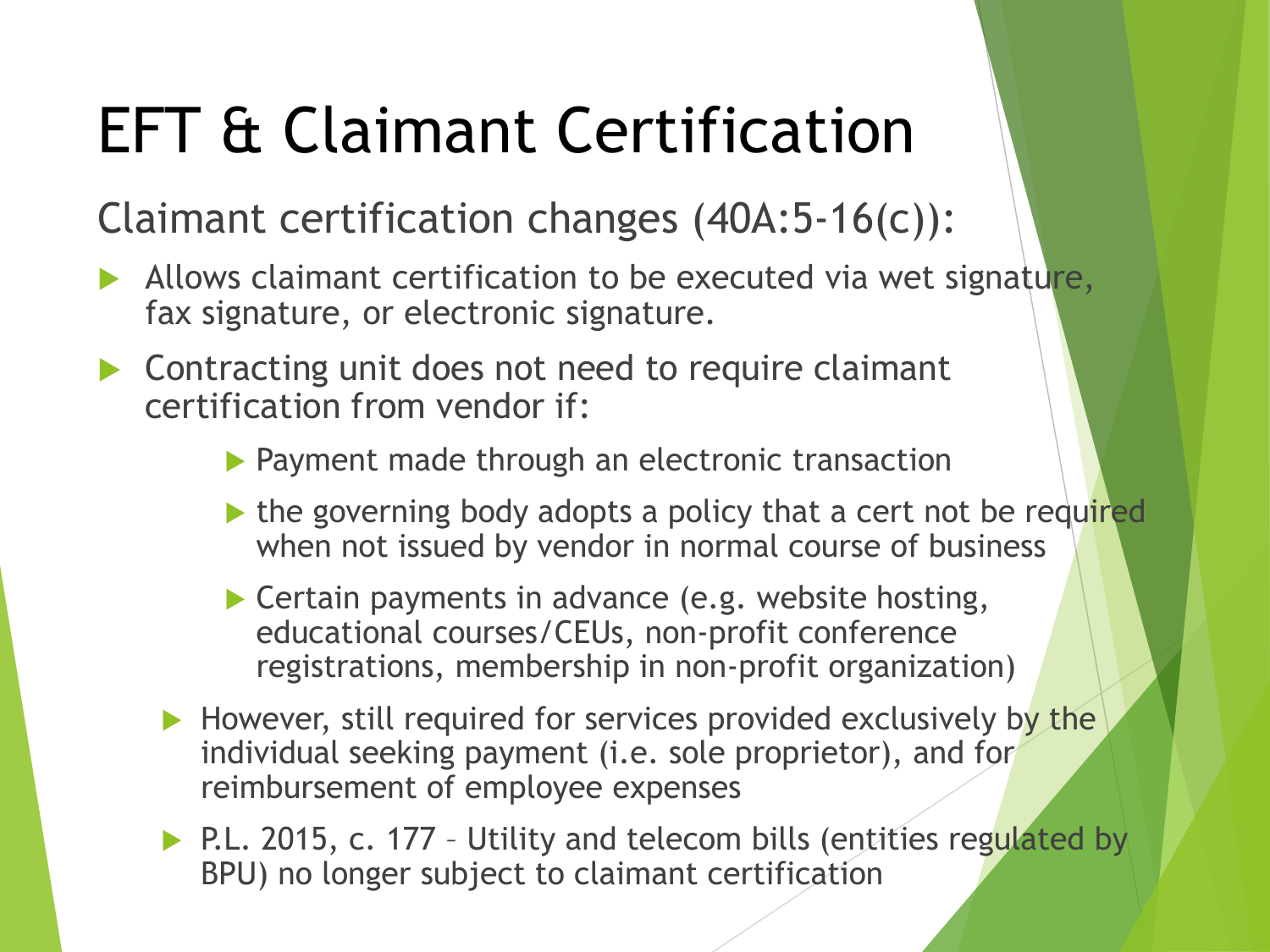## National Cooperative Contracts

P.L. 2011, c. 139

- Local Finance Notice 2012-10
- Contracts issued by National Cooperative Pricing groups made up of local government contracting units in multiple states
- Only permitted where lead agent is a local government entity
	- cannot have been awarded by a non-profit or private organization, even if a member of the cooperative.
- ▶ Competitive bidding process is required:
	- **Depen competition, or competition among those qualified or pre**qualified, submission of bids, and awarded pursuant to a "lowest responsible", "most advantageous to the public entity, price and other factors considered", or other similar standard employed by a public entity.
	- This excludes contract awards based on unadvertised, "invitation only," negotiated, local preference, or sole source procurement practices.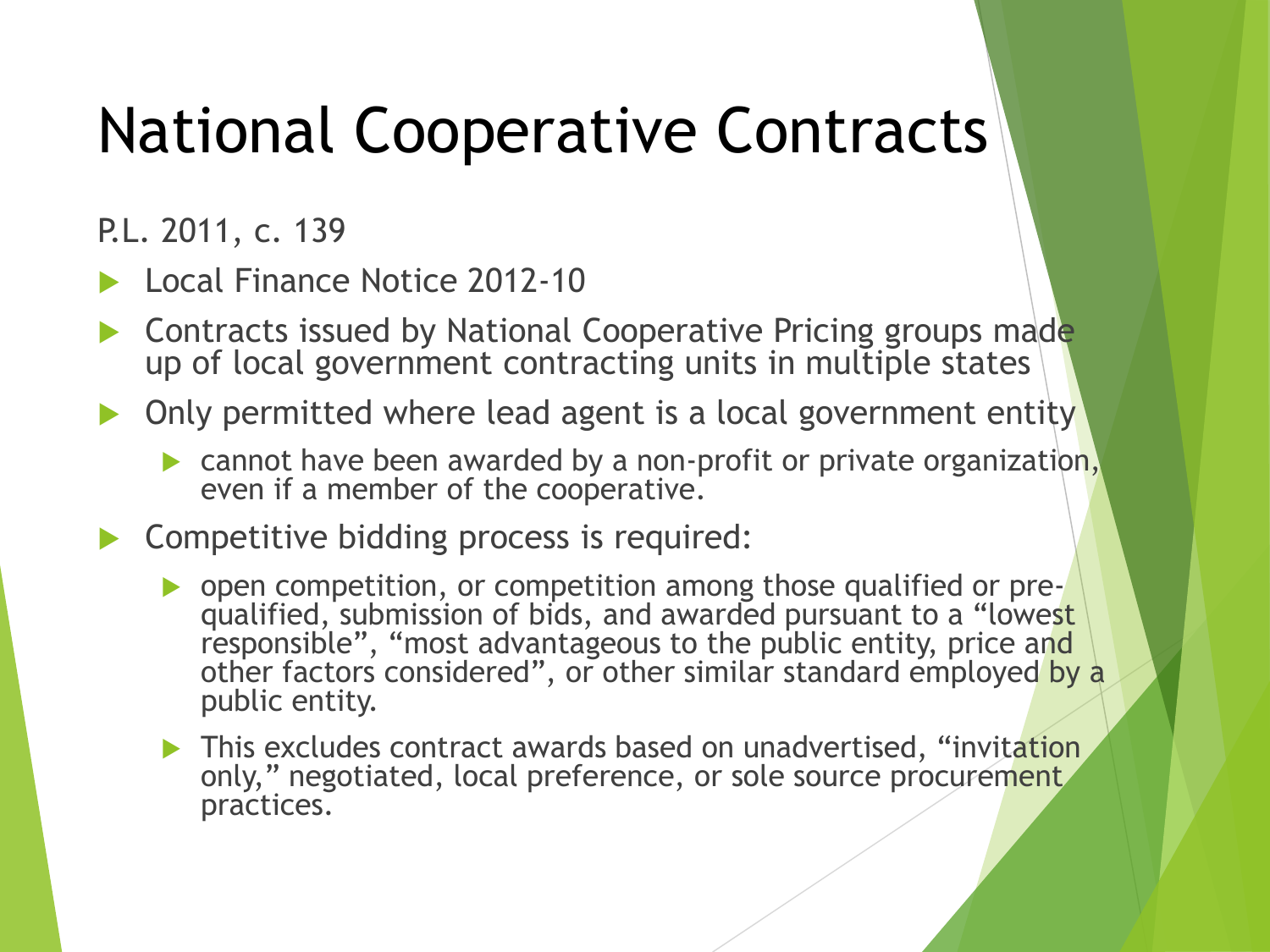## National Cooperative Contracts

- **NJ Business Registration Certificate**
- **Disclosure Statement**
- Proof of NJ Public Contract EEO Compliance
- ▶ Compliance with Political Contribution Disclosure Laws (Pay-to-Play)
- **Non-Collusion Affidavit**
- **NJ "Buy American" Law**
- Americans with Disabilities requirements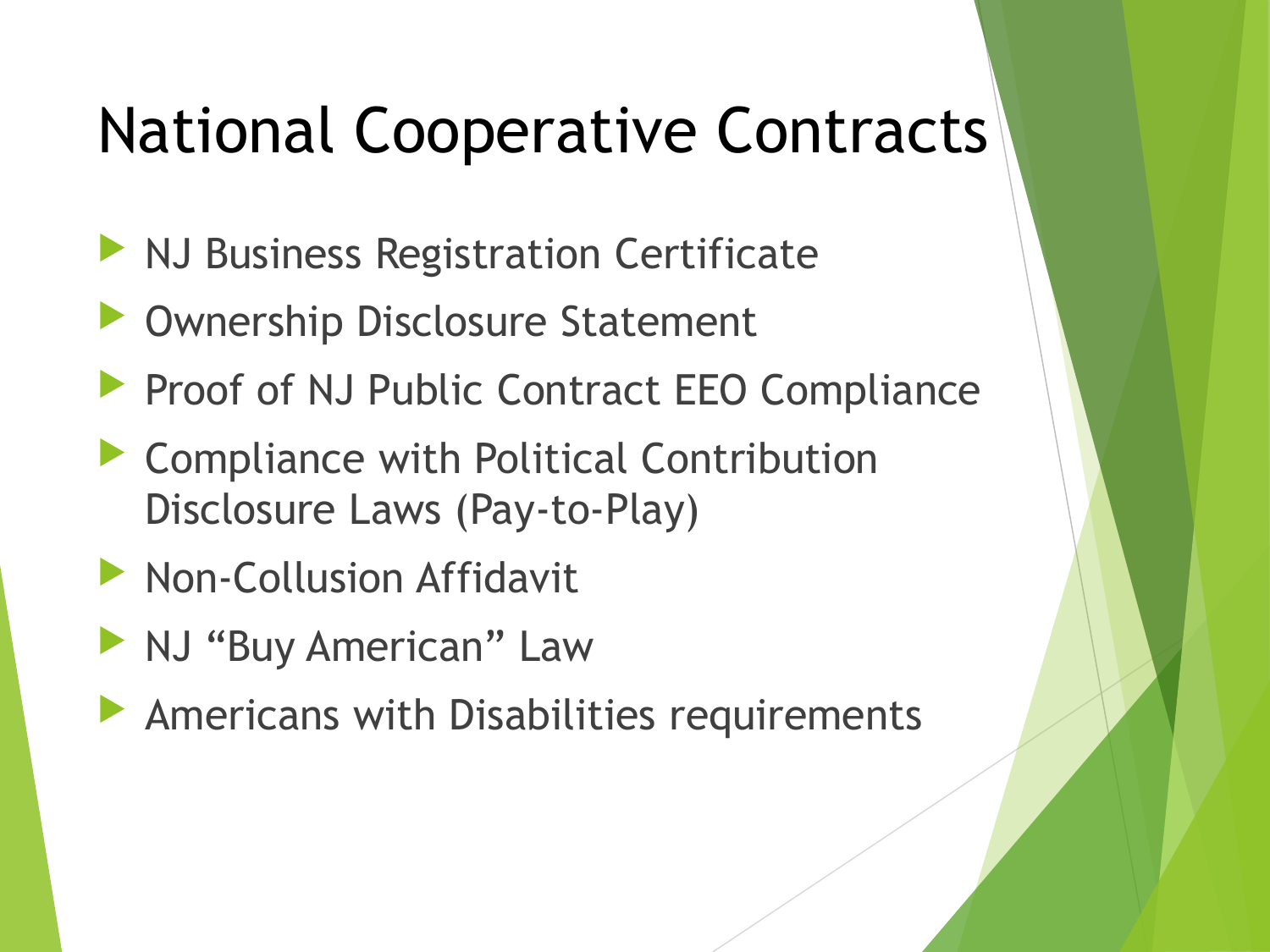## National Cooperative Contracts

- Publication of "Notice of Intent to Award Contract under a National Cooperative Purchasing Agreement" in an official newspaper and on the Contracting Unit's website.
	- $\triangleright$  Name of the entity that awarded the contract
	- $\triangleright$  Title of contract (description of the contract, i.e., office supplies)
	- A web link to where the contract can be viewed online
	- Length of contract (must be consistent with length of public contracts) law regulating the contracting unit)
	- A statement naming the vendor to whom the contracting unit intends to award the contract
	- $\blacktriangleright$  A statement of the authority under which the contract is being awarded; generally this will be N.J.S.A.  $52:34-6.2(b)(3)$
	- A notice of when the comment period ends
- Allow a minimum of ten (10) days between date of advertisement and award for affected providers to protest the award. Provide term and dates. Consider comments received prior to award and act accordingly. (Include any documentation revealing comments or requests for information, protests, etc.)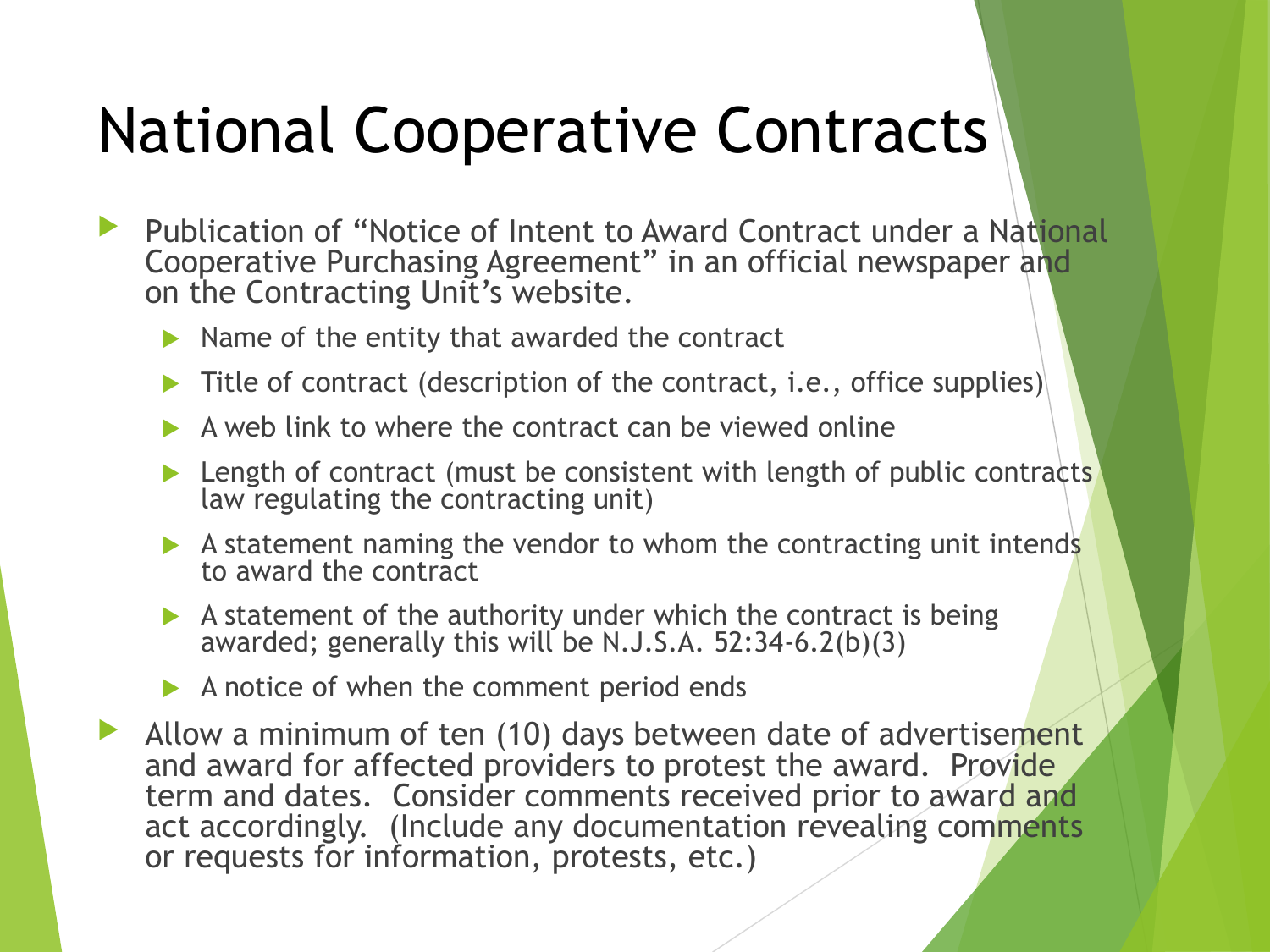#### Local Finance Notice 2017-11

- **Dearation & Management Contracts (Local** Public Contracts Law)
	- **Maximum 10 year duration**
	- ▶ Competitive Contracting statutorily permitted
	- If comp. contracting used, any existing employees impacted by the contract award must be given opportunity to offer concessions re wages, hours, terms of employment
		- **Employees/bargaining unit must be notified no** later than date of advertisement soliciting responses to RFP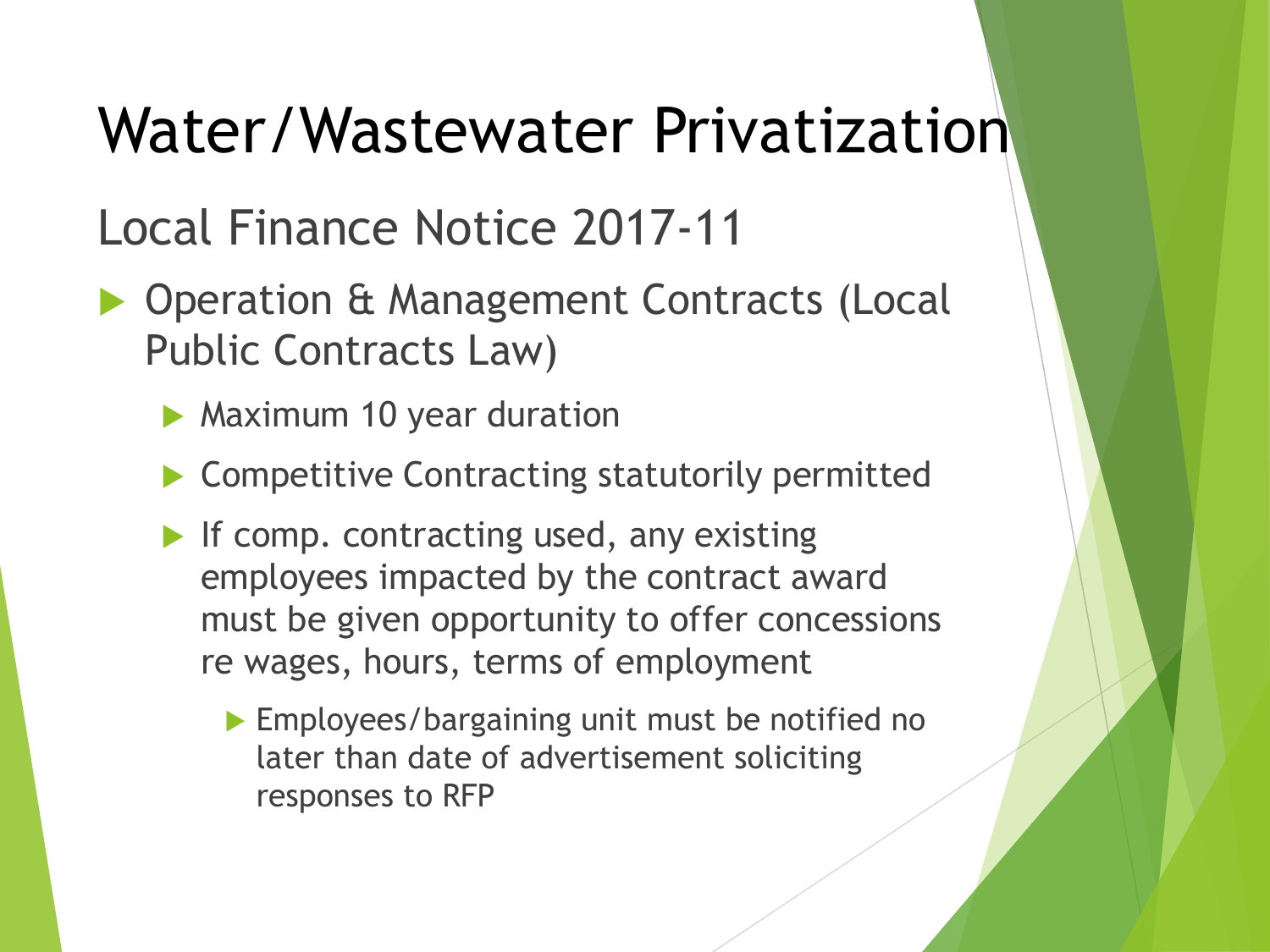- Water/Wastewater Public-Private Contracting Acts (NJSA 58:26-19 et seq.; 58:27-19 et seq.)
	- ▶ 40 year maximum duration
	- Only investor-owned utilities can enter into water supply public-private contract
	- **Public authorities and investor-owned utilities can** enter into wastewater public-private contracts.
	- $\triangleright$  Notice of intent to enter into public-private contract published no earlier than 60 days prior to date of public hearing
		- $\triangleright$  Must be published in both a newspaper of general circulation within the service area, and a newspaper of broad regional circulation
	- Responses to RFP must be submitted no less than  $30$ days from notice's publication date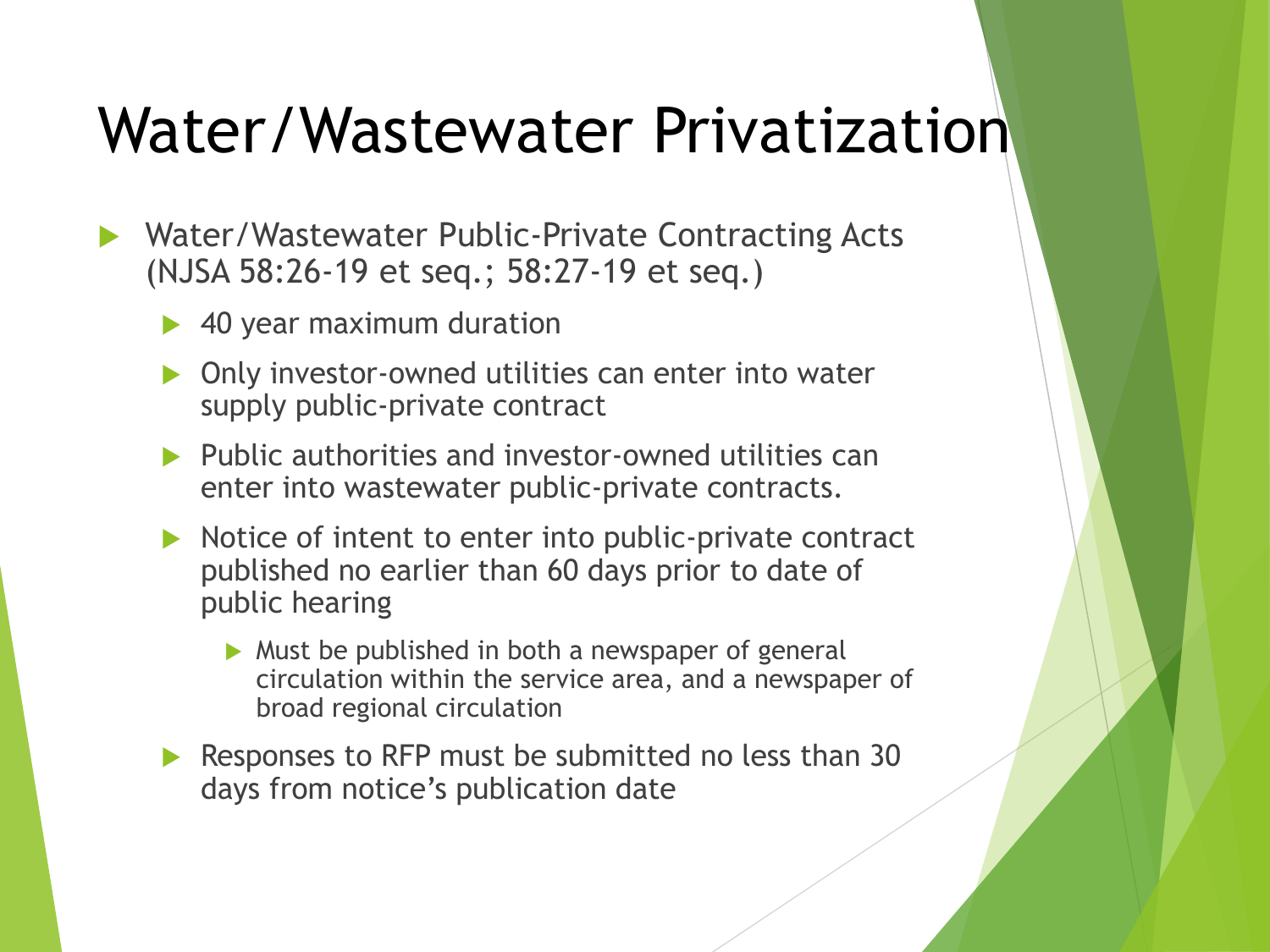Water/Wastewater Public-Private Contracting Acts (NJSA 58:26-19 et seq.; 58:27-19 et seq.)

- ▶ One qualified proposal must be selected, reason for selection in writing.
- ▶ Public hearing required, BPU and LFB approvals
- The Acts preempt the Local Public Contracts Law; however, pay-to-play laws still apply.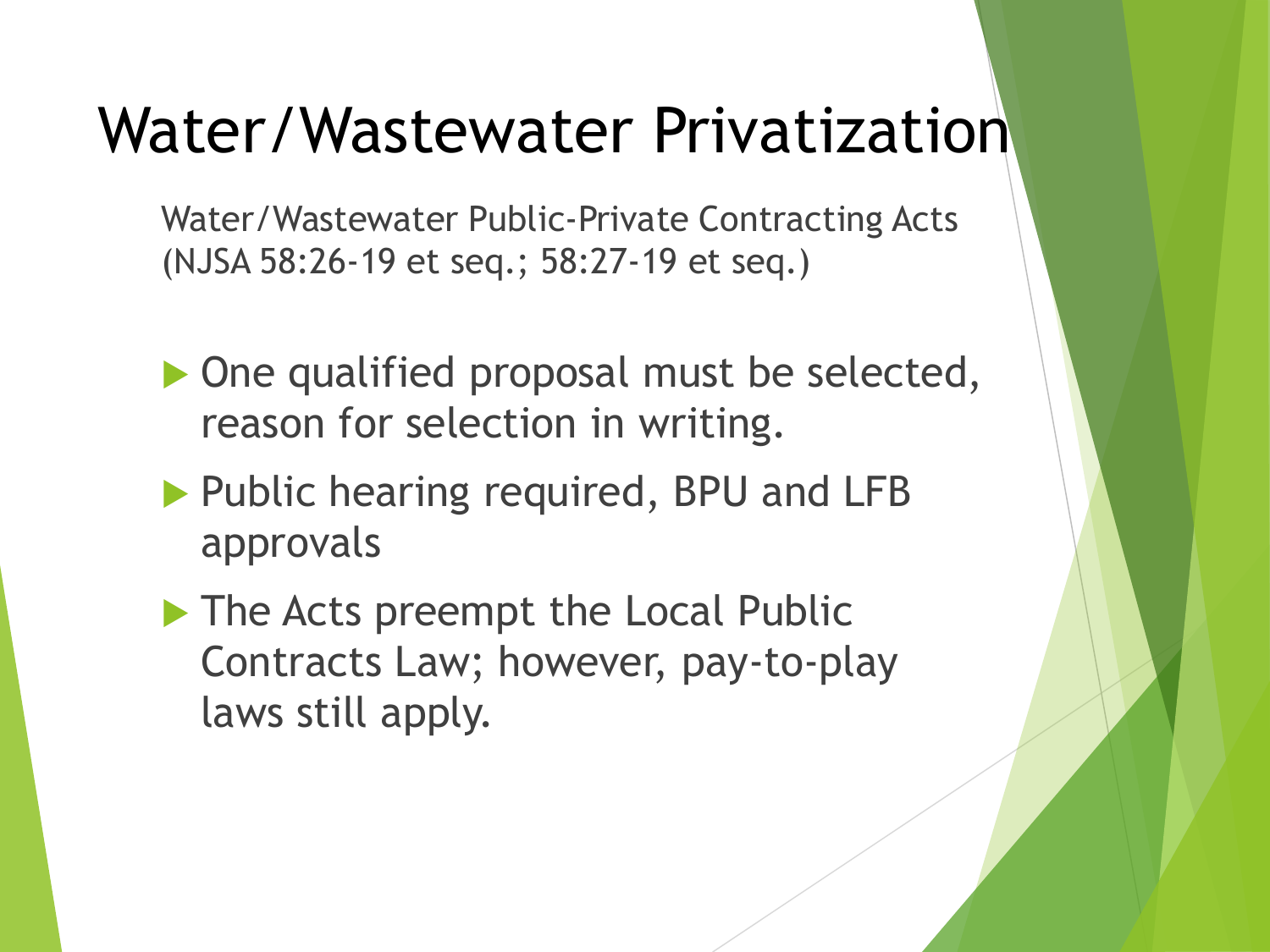- Sale or Long-Term Lease of a municipality's Water/Wastewater Utility (N.J.S.A. 40:62-3)
	- ▶ Subject to voter approval by referendum held at November general election
	- If system serves <5% of population, only BPU approval is required without a referendum needed
	- Any sale proceeds remaining after all liabilities of system satisfied **must** go toward defeasing municipality's debt
	- Solicitations for responses to RFPs must be advertised:
		- **at least once a week for six weeks in newspaper circulating** in municipality, and
		- $\triangleright$  once in a magazine or newspaper dedicated partly or wholly to municipal matters at least 30 days prior to receipt of proposals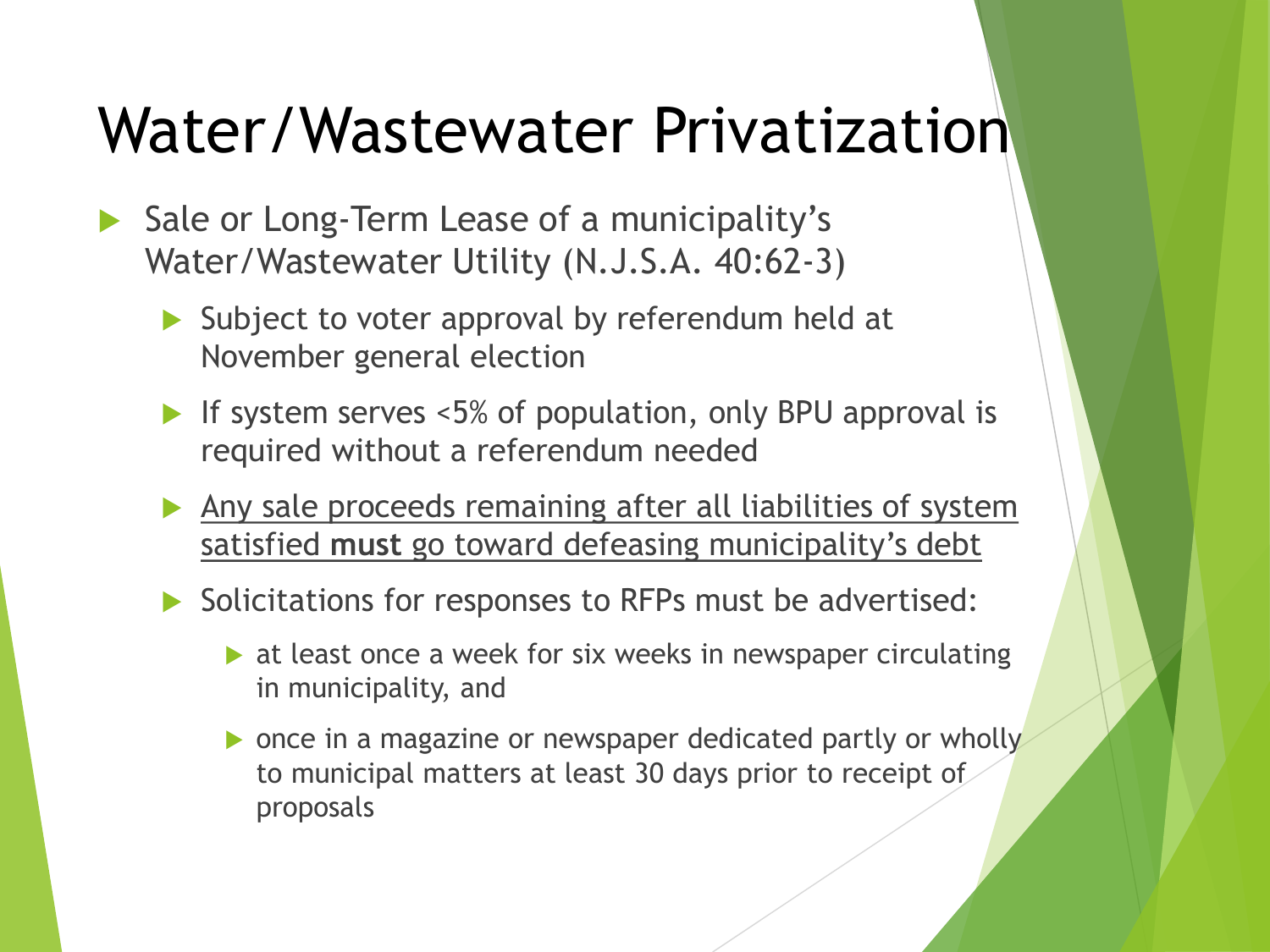- Sale or Long-Term Lease of a municipality's Water/Wastewater Utility (N.J.S.A. 40:62-3)
	- ▶ Certified check or sufficient bond to ensure fulfillment of K if response is accepted
	- ▶ Award to "highest responsible bidder", but solicitation of RFPs is acceptable
	- If sale is to another local unit (e.g. municipality, MUA), no competitive process or voter referendum is required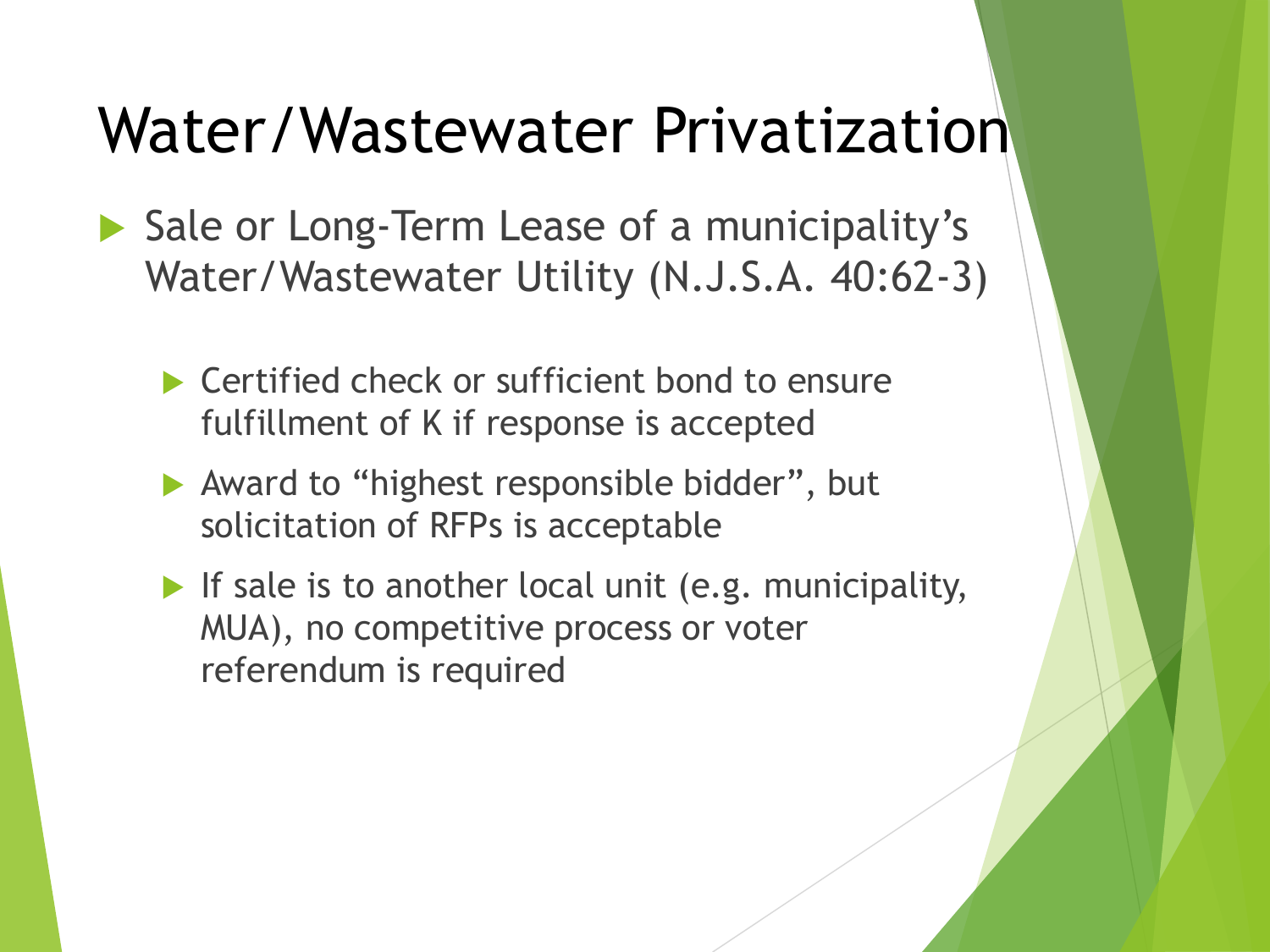- N.J.S.A. 58:30-1 et seq.
- Sale or long-term lease of municipal water/wastewater system
- Aimed at systems with substantial infrastructure needs
- ▶ Complex law with several key deadlines
- Allows for sale of system if "emergent conditions" are present as determined by DEP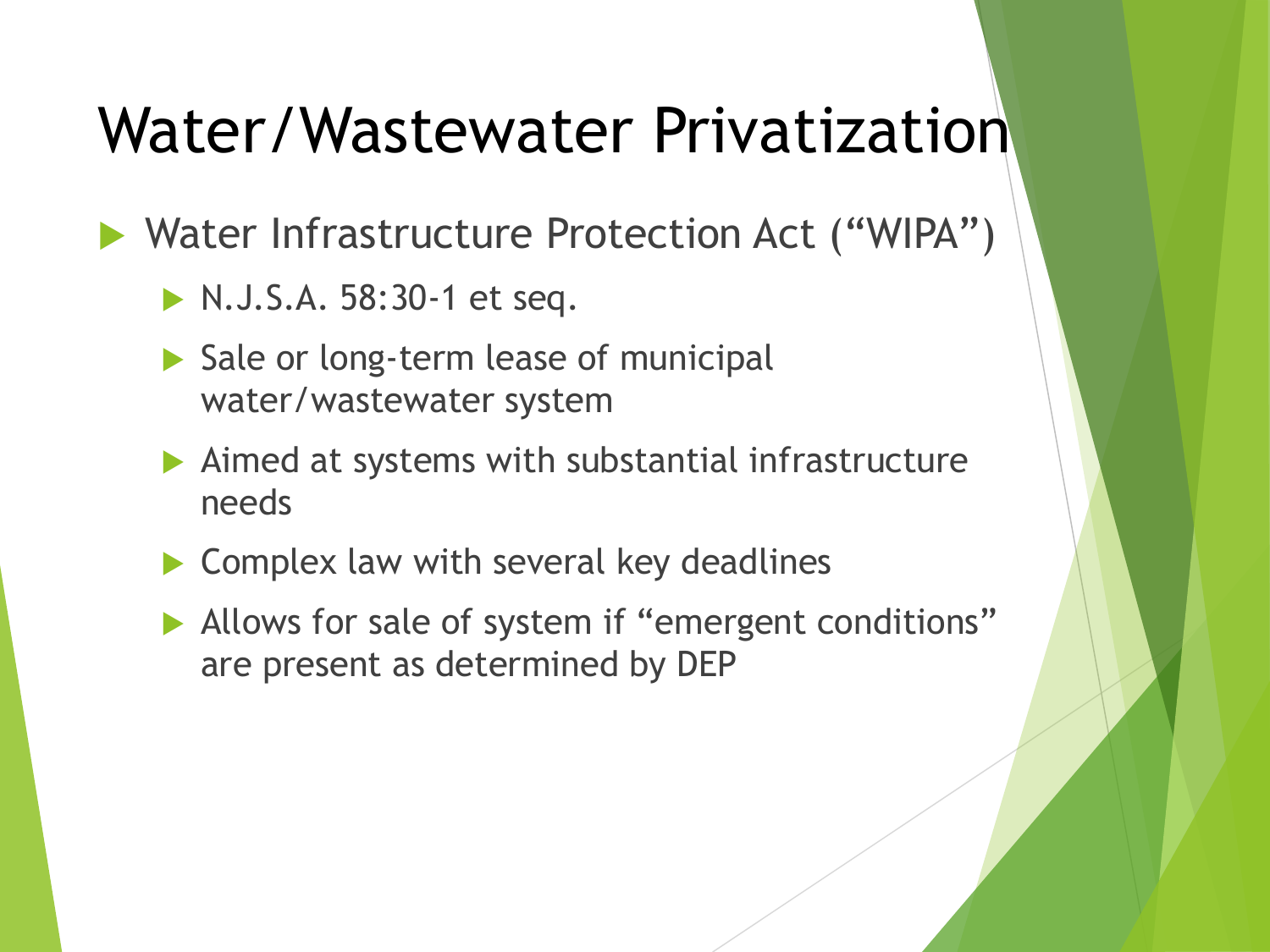- ▶ RFP process open to "capable public & private entities"
	- ▶ Owns a system serving no less than the number of residential or commercial accounts as the system which the entity proposes to lease or purchase
	- If Is not a significant noncomplier as defined under N.J.S.A. 58:10A-3 of the Water Pollution Control Act
	- $\blacktriangleright$  Is not currently the subject of an NJDEP formal enforcement action to address a material violation
	- $\triangleright$  Is not substantially out of compliance with an administrative consent order, settlement agreement, stipulation of settlement or judicial consent order entered into with the NJDEP.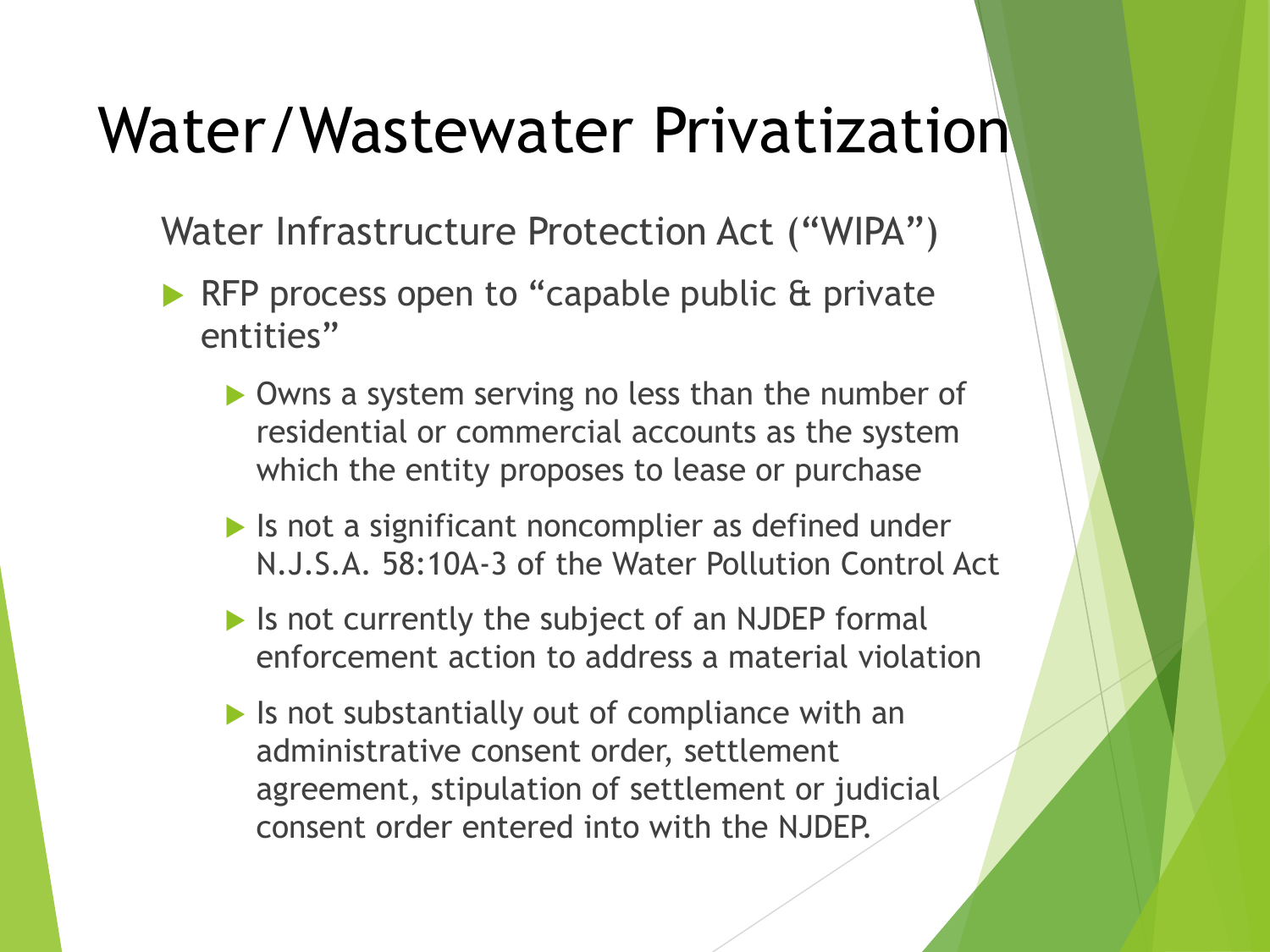- Solicitation for qualified entities must be advertised for at least 30 days in a newspaper w/ municipal circulation and another w/ Statewide circulation, and municipality's website
- $\triangleright$  RFP sent w/in 14 days to each vendor the municipality confirms is a capable private or public entity
- WIPA requires vendor proposals to be evaluated on the basis of several factors including:
	- **Financial, managerial, and technical capabilities of respondent**
	- **Corrective measures proposed for system, including the proposed** long-term asset management/improvement plan
	- Projected impact on customer rates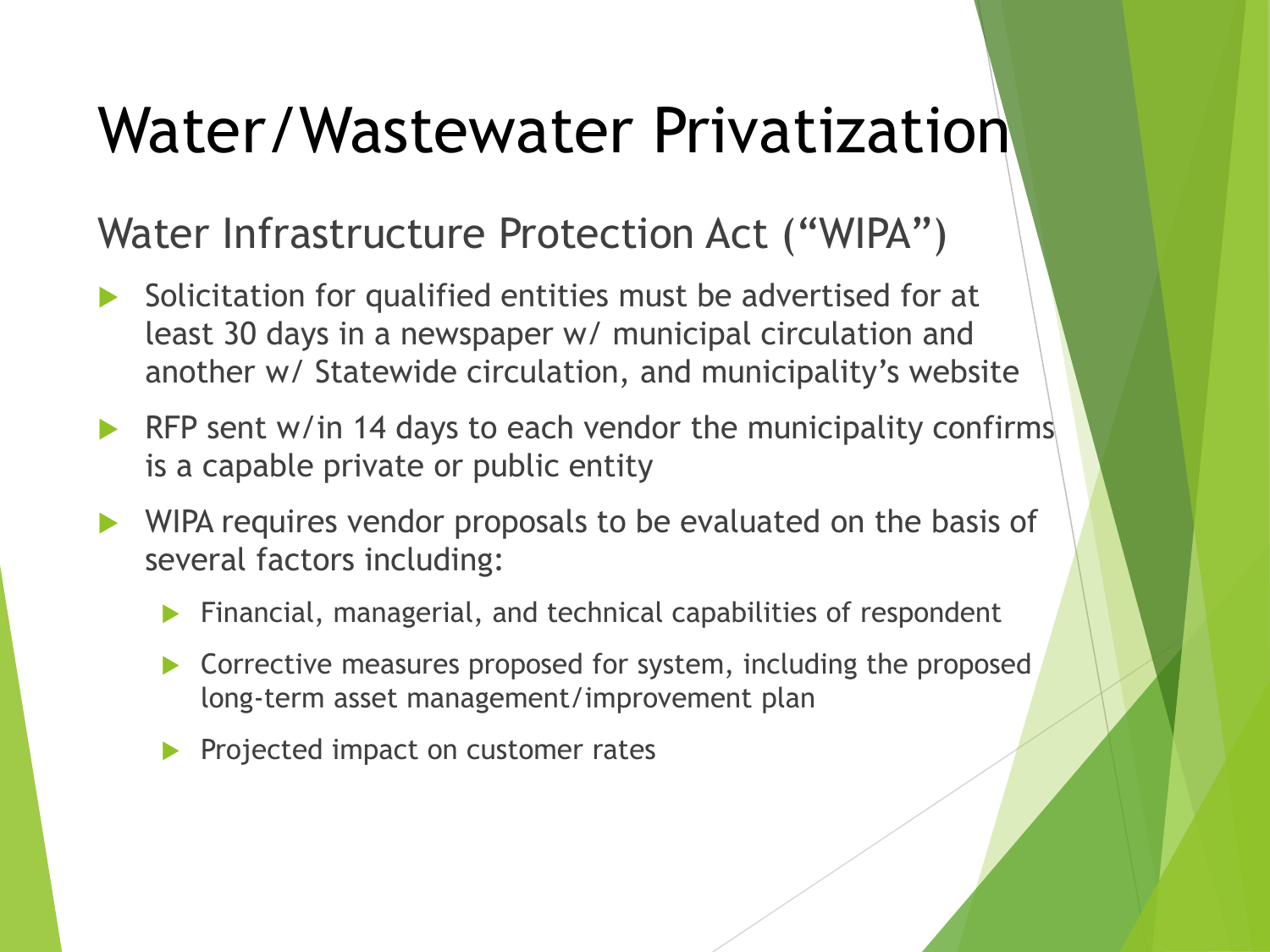- ▶ 2/3 of full membership of municipality's governing body must designate one of the proposals as most advantageous to the public pursuant to the evaluation criteria.
- ▶ Contract negotiations may commence once a designated respondent is selected.
- BPU must approve proposed contract; DLGS approves proposed use of sale proceeds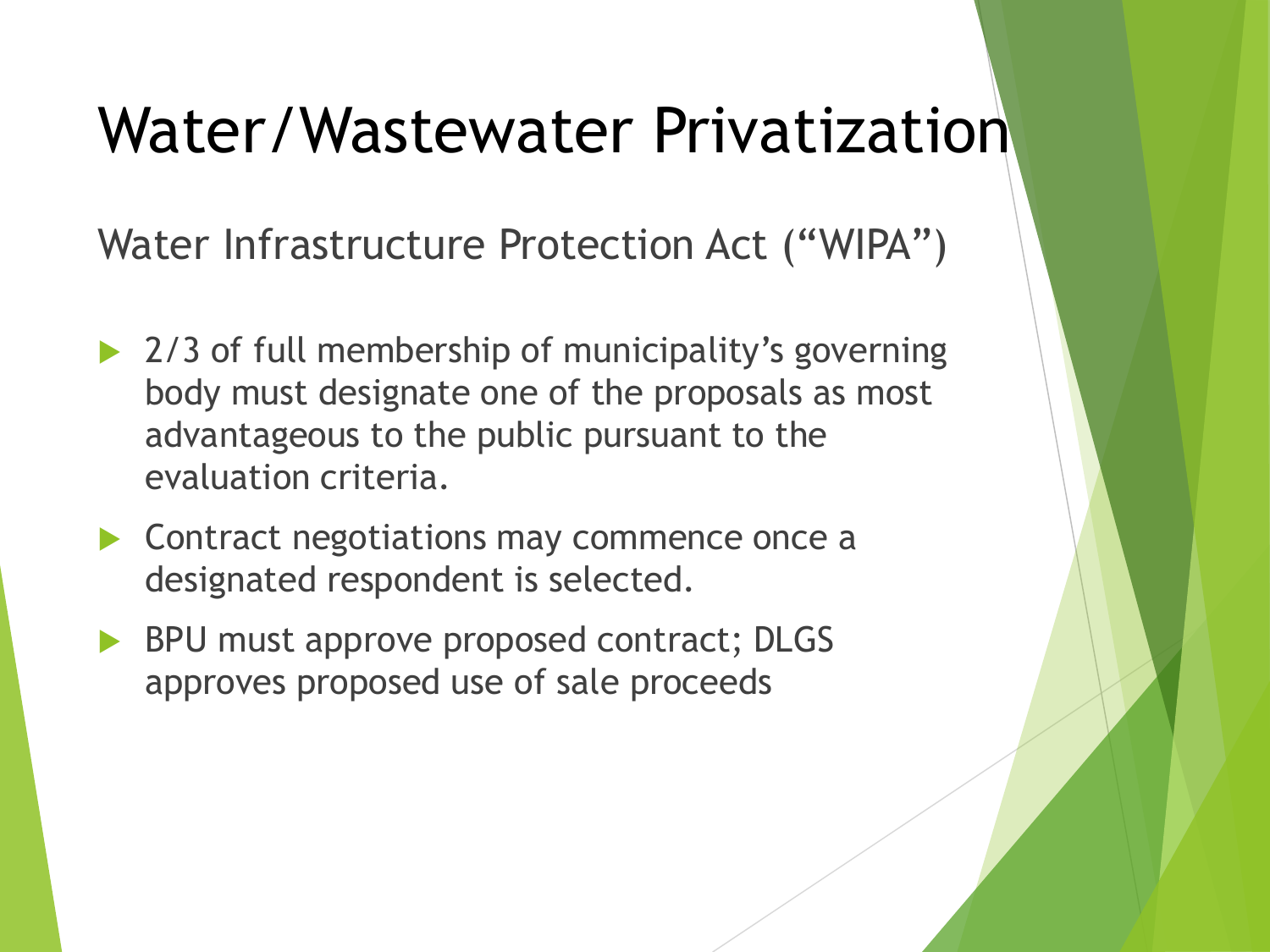- **P.L. 2017, c. 317 Establishes standardized changed** condition clauses for construction contracts awarded under the Local Public Contracts Law
- **Clauses apply even if not expressly included in the** contract.
- $\blacktriangleright$  The specific clauses required by the amended bill cover differing site conditions, suspensions of contract work, changes in the character of the contract work, and changes in the quantity of work to be performed by a contractor.
- Establishes a standard process for the handling of changed conditions on local public construction projects.
- Applies to all construction contracts first advertised after January 16, 2018 (effective date of law)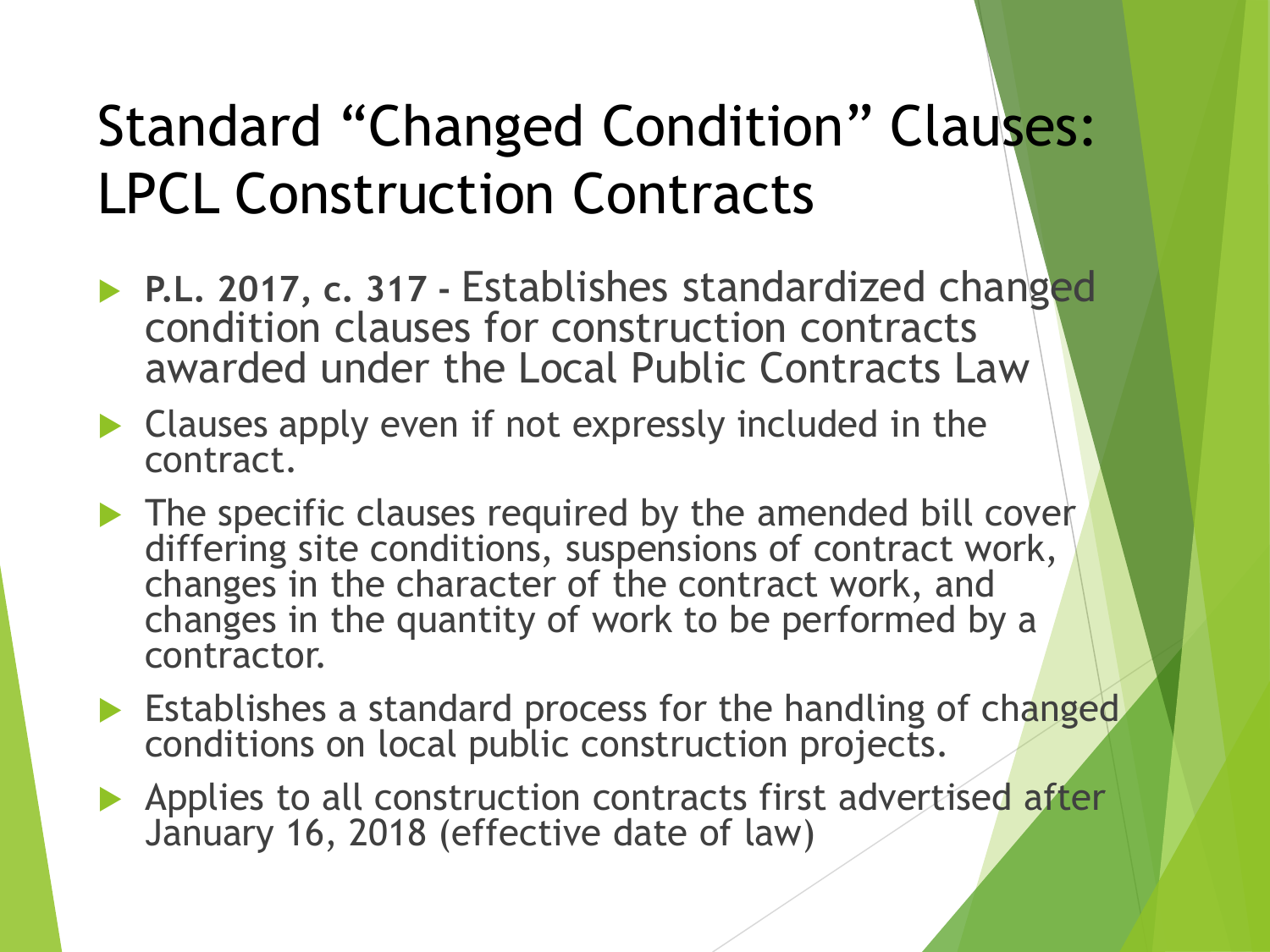#### **Differing Site Conditions**

- physical conditions at the contract work site that are subsurface or otherwise concealed and which differ materially from those indicated in the contract documents or are of such an unusual nature that the conditions differ materially from those ordinarily encountered and generally recognized as inherent in the work of the character provided for in the contract.
- Contractor must provide specific written notice to contracting unit
- $\blacktriangleright$  The contracting unit shall make a fair and equitable adjustment to the contract price and contract completion date for increased costs and delays resulting from agreed upon differing site conditions encountered by the contractor; detailed written instructions to contractor on how to proceed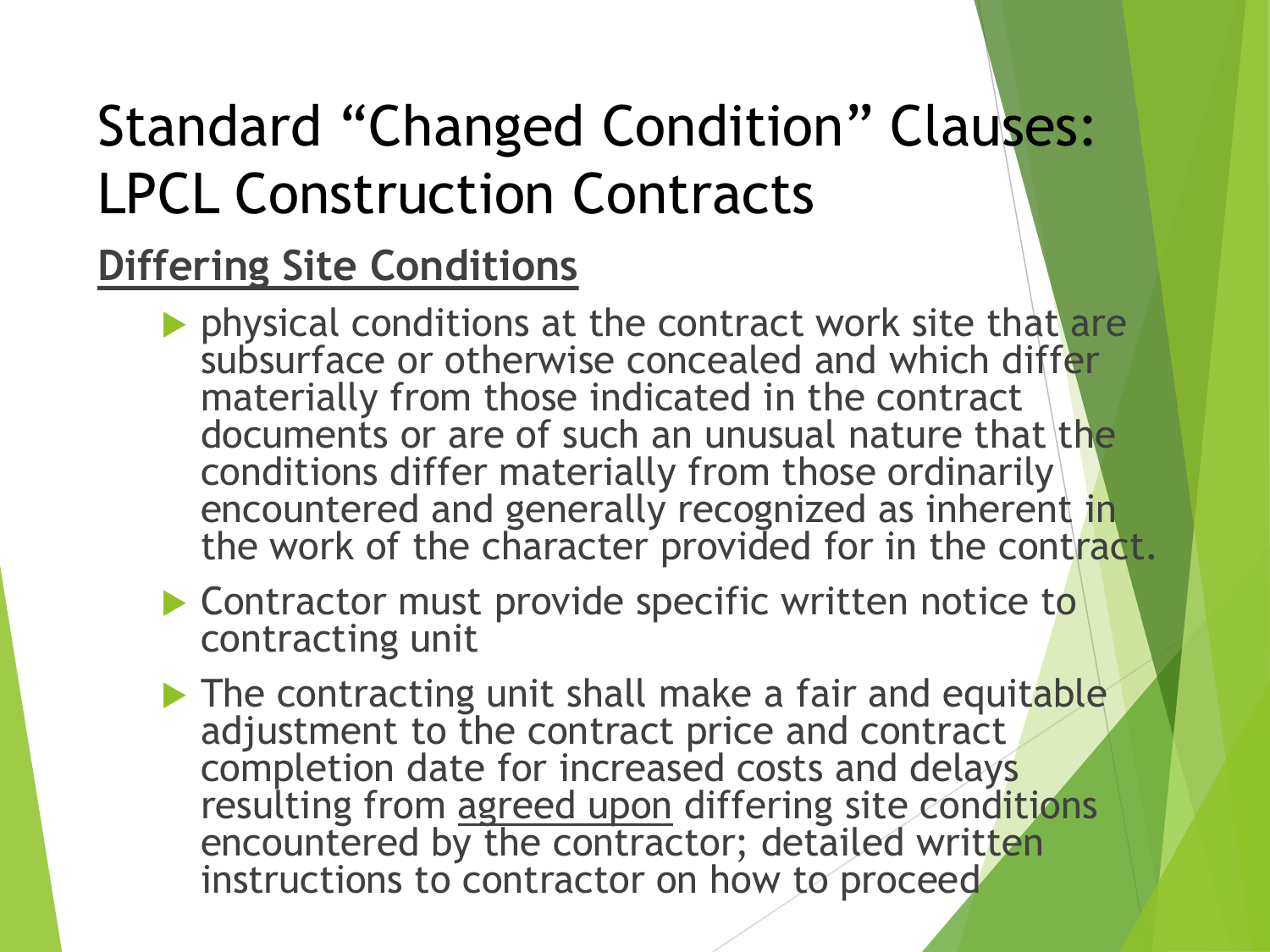**Differing Site Conditions**

- If the contracting unit determines that no differing site conditions are present that would result in additional costs or delays, the contracting unit shall so advise the contractor, in writing, and the contractor shall resume performance of the contract, and shall be entitled to pursue a differing site conditions claim against the contracting unit for additional compensation or time attributable to the alleged differing site conditions
- $\blacktriangleright$  Execution of the contract by the contractor shall constitute a representation that the contractor has visited the site and is generally familiar with the local conditions under which the work is to be performed.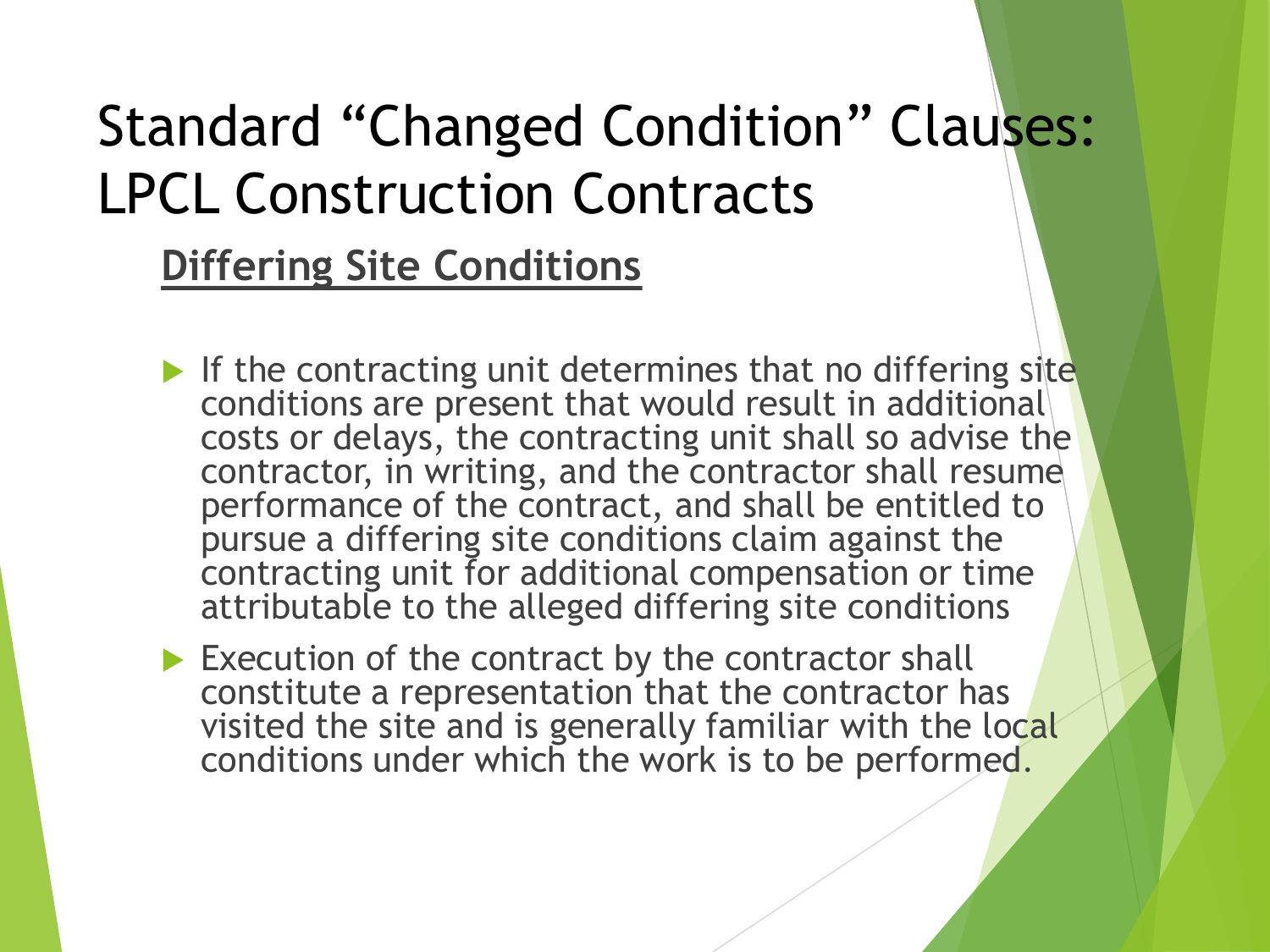#### Suspension of work

- $\triangleright$  The contracting unit shall provide written notice to the contractor in advance of any suspension of work lasting more than 10 calendar days of the performance of all or any portion of the work of the contract.
- If the performance of all or any portion of the work of the contract is suspended by the contracting unit for more than 10 calendar days due to no fault of the contractor or as a consequence of an occurrence beyond the contracting unit's control, the contractor shall be entitled to compensation for any resultant delay to the project completion or additional contractor expenses, and to an extension of time
	- **P** provided that, to the extent feasible, the contractor, within 10 calendar days following the conclusion of the suspension, notifies the contracting unit, in writing, of the nature and extent of the suspension of work.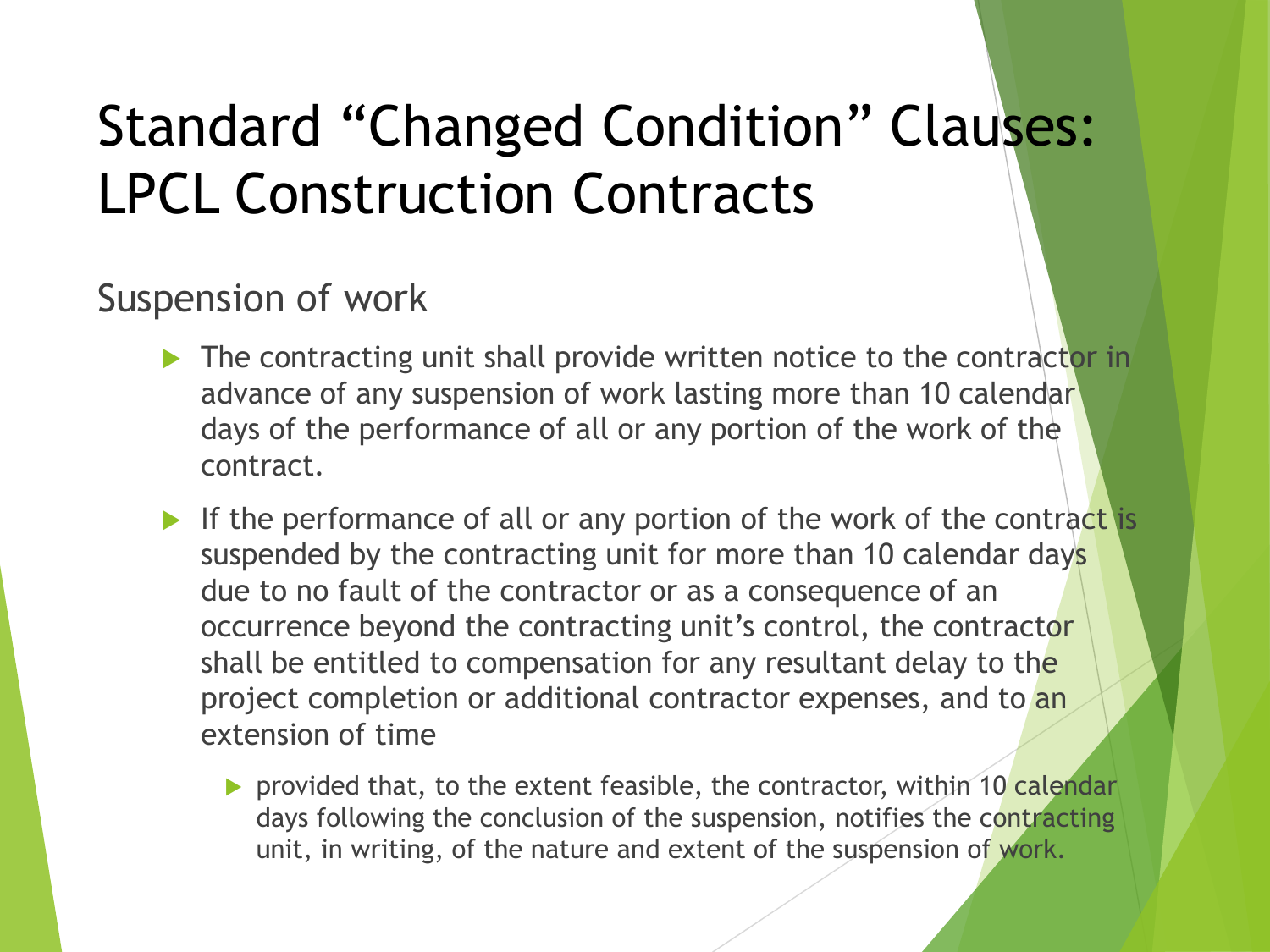Suspension of Work

- $\blacktriangleright$  The notice shall include available supporting information, which information may thereafter be supplemented by the contractor as needed and as may be reasonably requested by the contracting unit.
- ▶ Contracting unit shall promptly evaluate and respond to the contractor's notice
- **Failure of the contractor to provide timely notice of** a suspension of work shall result in a waiver of a claim if the contracting unit can prove by clear and convincing evidence that the lack of notice or delayed notice by the contractor actually prejudiced the contracting unit's ability to adequately investigate and defend against the claim.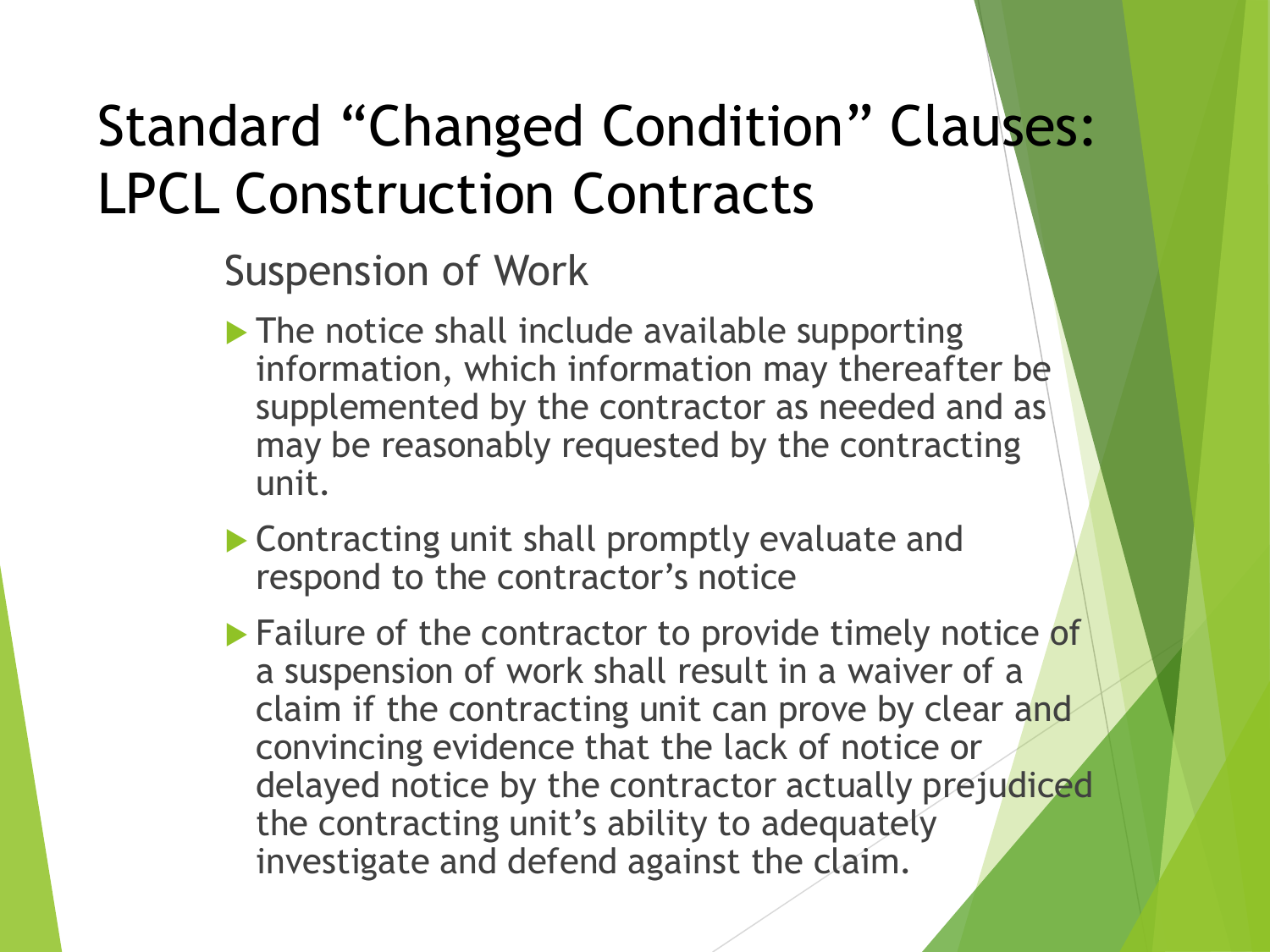#### **Suspension of Work**

- If the contracting unit determines that the contractor is entitled to additional compensation or time, the contracting unit shall make a fair and equitable upward adjustment to the contract price and contract completion date.
- If the contracting unit determines that the contractor is not entitled to additional compensation or time, the contractor shall proceed with the performance of the contract work, and shall be entitled to pursue a suspension of work claim against the contracting unit for additional compensation or time attributable to the suspension.
- Whenever a work suspension exceeds 60 days, upon seven days' written notice, either party shall have the option to terminate the contract for cause and to be fairly and equitably compensated therefor.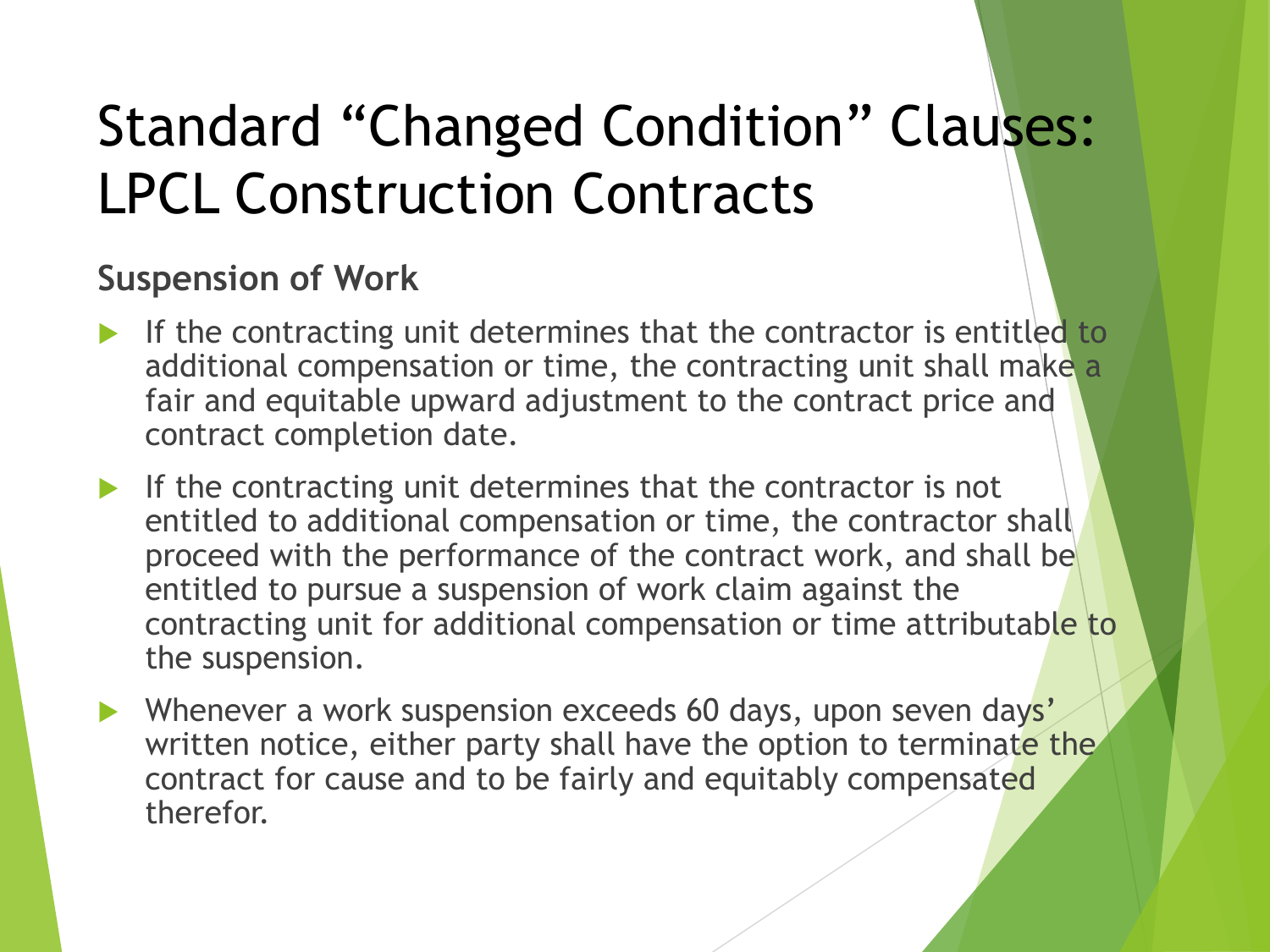**Material Change to Character of Work-** a character change which increases or decreases the contractor's cost of performing the work, increases or decreases the amount of time by which the contractor completes the work in relation to the contractually required completion date, or both.

- If the contractor believes that a change directive by the contracting unit results in a material change to the contract work, the contractor shall so notify the contracting unit in writing. The contractor shall continue to perform all work on the project that is not the subject of the notice.
- Depon receipt of the contractor's change in character, the contracting unit shall promptly evaluate the contractor's notice and promptly advise the contractor of its determination on how to proceed in writing.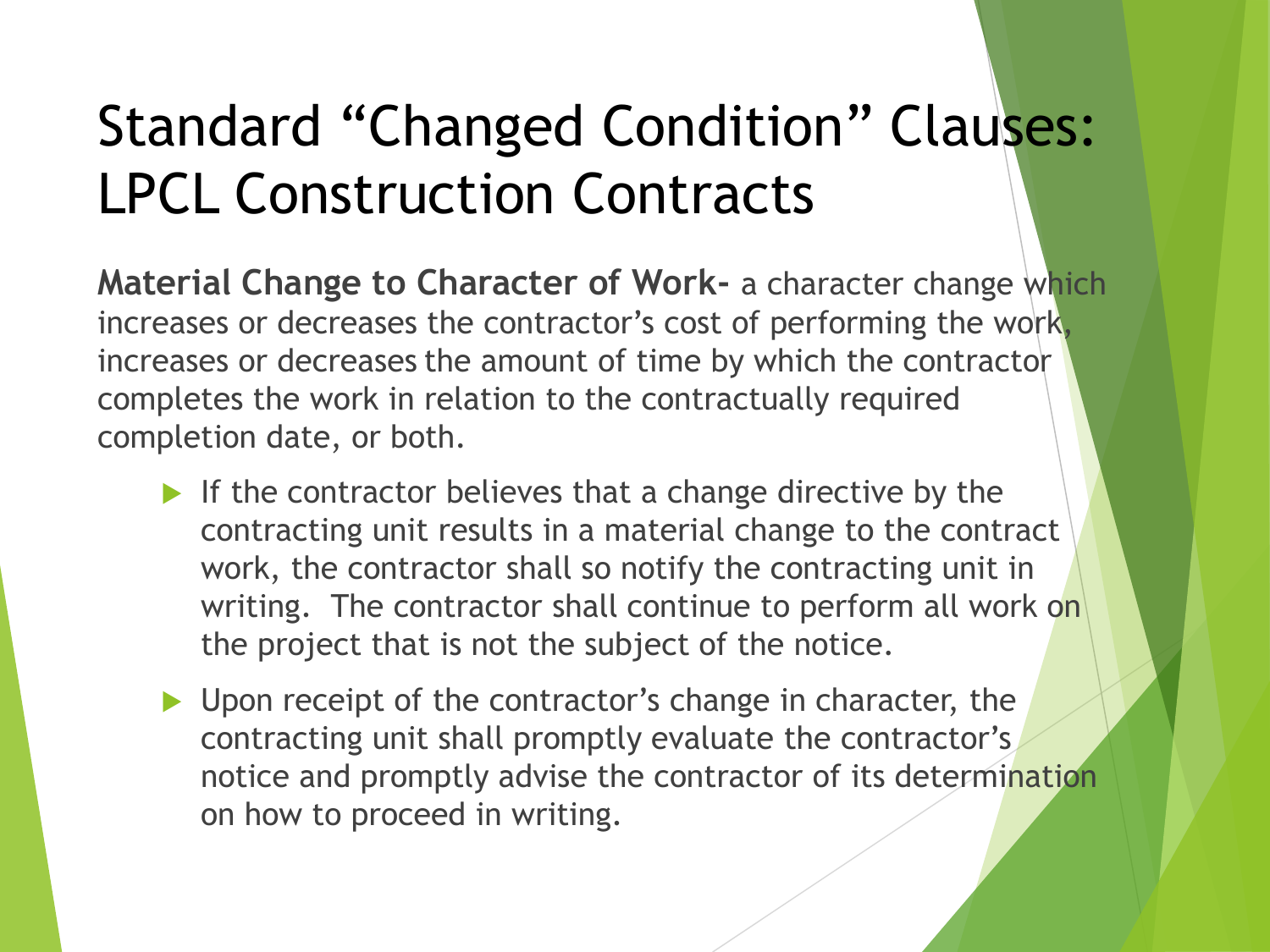#### **Material Change to Character of Work**

- If the contracting unit determines that a change to the contractor's work caused or directed by the contracting unit materially changes the character of any aspect of the contract work, the contracting unit shall make a fair and equitable upward adjustment to the contract price and contract completion date.
- The basis for any such price adjustment shall be the difference between the cost of performance of the work as planned at the time of contracting and the actual cost of such work as a result of its change in character, or as otherwise mutually agreed upon by the contractor and the contracting unit prior to the contractor performing the subject work.
- If the contracting unit determines that the contractor is not entitled to additional compensation or time, the contractor shall continue the performance of all contract work, and shall be entitled to pursue a claim against the contracting unit for additional compensation or time attributable to the alleged material change.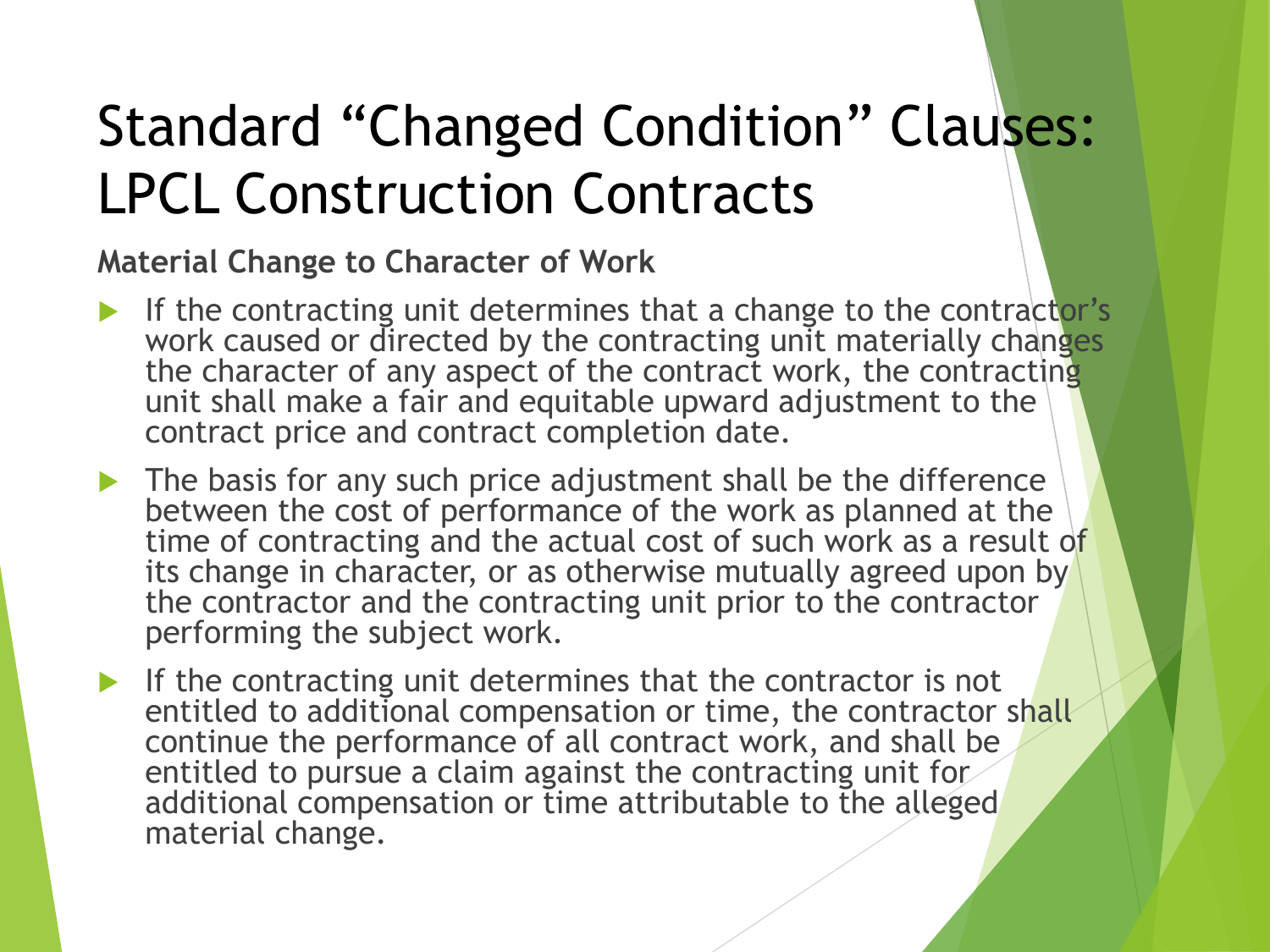**Change in Quantity of Work**

- "bid proposal quantity" means the quantity indicated in the bid proposal less the quantities designated in the project plans as "if and where directed."
- $\blacktriangleright$  Minor Change in Quantity: If the quantity of a pay item is cumulatively increased or decreased by 20 percent or less from the bid proposal quantity
- Major Change in Quantity- If the quantity of a pay item is cumulatively increased or decreased by more than 20 percent from the bid proposal quantity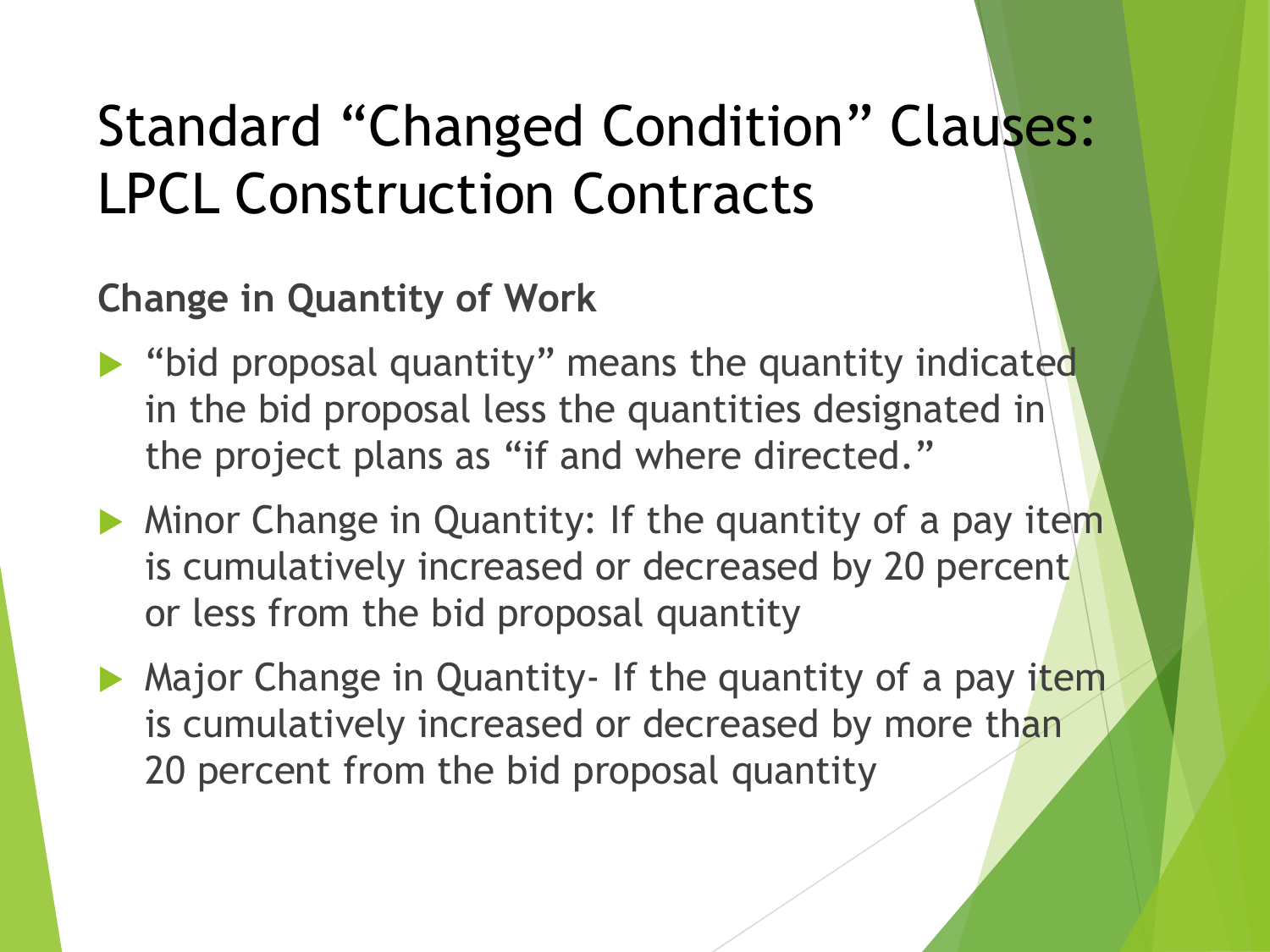#### **Change in Quantity of Work**

- For any minor change in quantity, the contracting unit shall make payment for the quantity of the pay item performed at the bid price for the pay item.
- For a major increase in quantity, the contracting unit or contractor  $\frac{m}{2}$ request to renegotiate the price for the quantity in excess of 120 percent of the bid proposal quantity.
	- If a mutual agreement cannot be reached on a negotiated price for a major quantity increase, the contracting unit shall pay the actual costs plus an additional 10 percent for overhead and an additional 10 percent for profit unless otherwise specified in the original bid.
- For a major decrease in quantity, the contracting unit or contractor may request to renegotiate the price for the quantity of work performed.
	- If a mutual agreement cannot be reached on a negotiated price for a major quantity decrease, the contracting unit shall pay the actual costs plus an additional 10 percent for overhead and an additional 10 percent for profit unless otherwise specified in the original bid; provided, however, that the contracting unit shall not make a payment in an amount that exceeds 80 percent of the value of the bid price multiplied by the bid proposal quantity.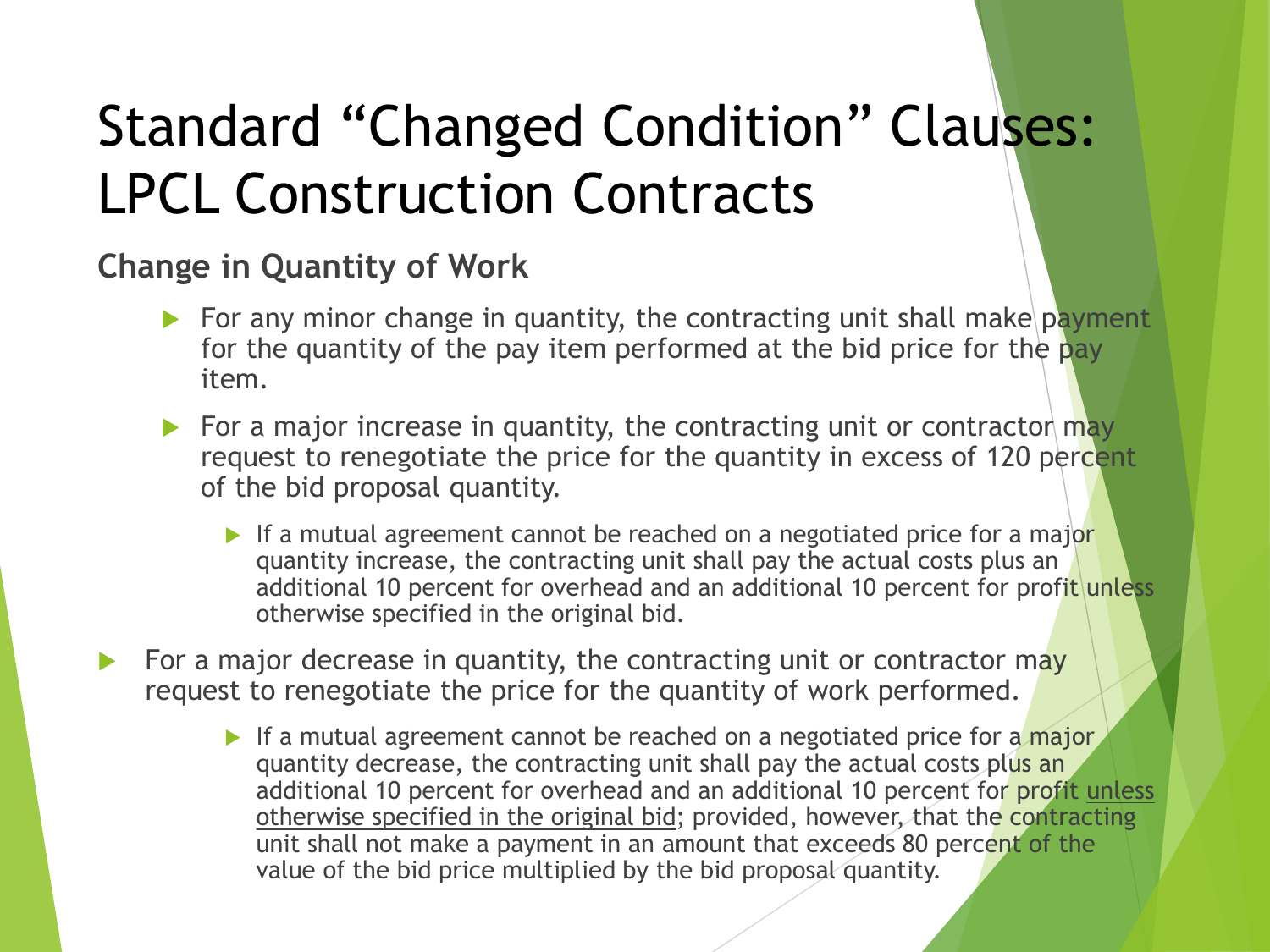P.L. 2017, c.206, effective January 1, 2019

- Allows fire districts to move their annual elections to November starting with the 2019 general election.
	- **Process must be initiated by Board of Fire Commissioners**
	- The soonest a board of fire commissioners election can be shifted to November is for the 2019 general election.
	- ▶ Once moved to the November general election, fire district annual elections cannot be changed back to February
- If the boundaries of the fire district do not coincide with existing election districts, the county board of elections may revise or adjust the boundary lines of any election district to coincide with the fire district's boundaries.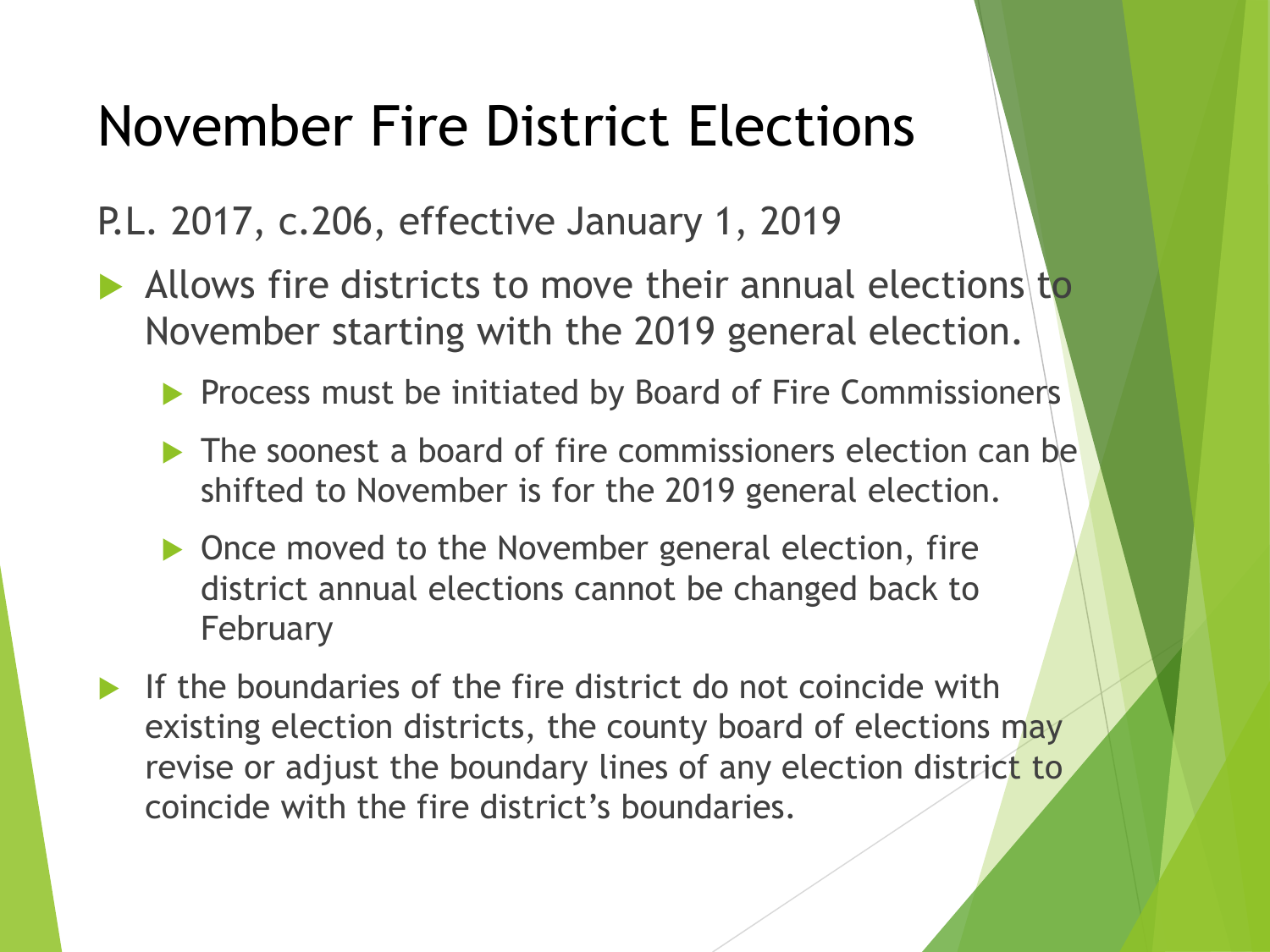- $\triangleright$  Subject to the adoption of an authorizing municipal ordinance, the Board of Fire Commissioners may also revise or adjust the boundaries of the fire district to coincide with election district boundaries.
- Any fire district whose boundaries have been adjusted to facilitate November elections shall notify the Division of Local Government Services of the boundary change.
- $\triangleright$  The subdivision of a single fire district into multiple districts, or the consolidation of multiple fire districts into a single district, to facilitate a November fire district election is subject to prior Local Finance Board approval.
- If the annual fire district election has been shifted to November, the terms of the fire commissioners then in office would be extended to until 12 Noon on the first Tuesday in December of the years in which their terms expire.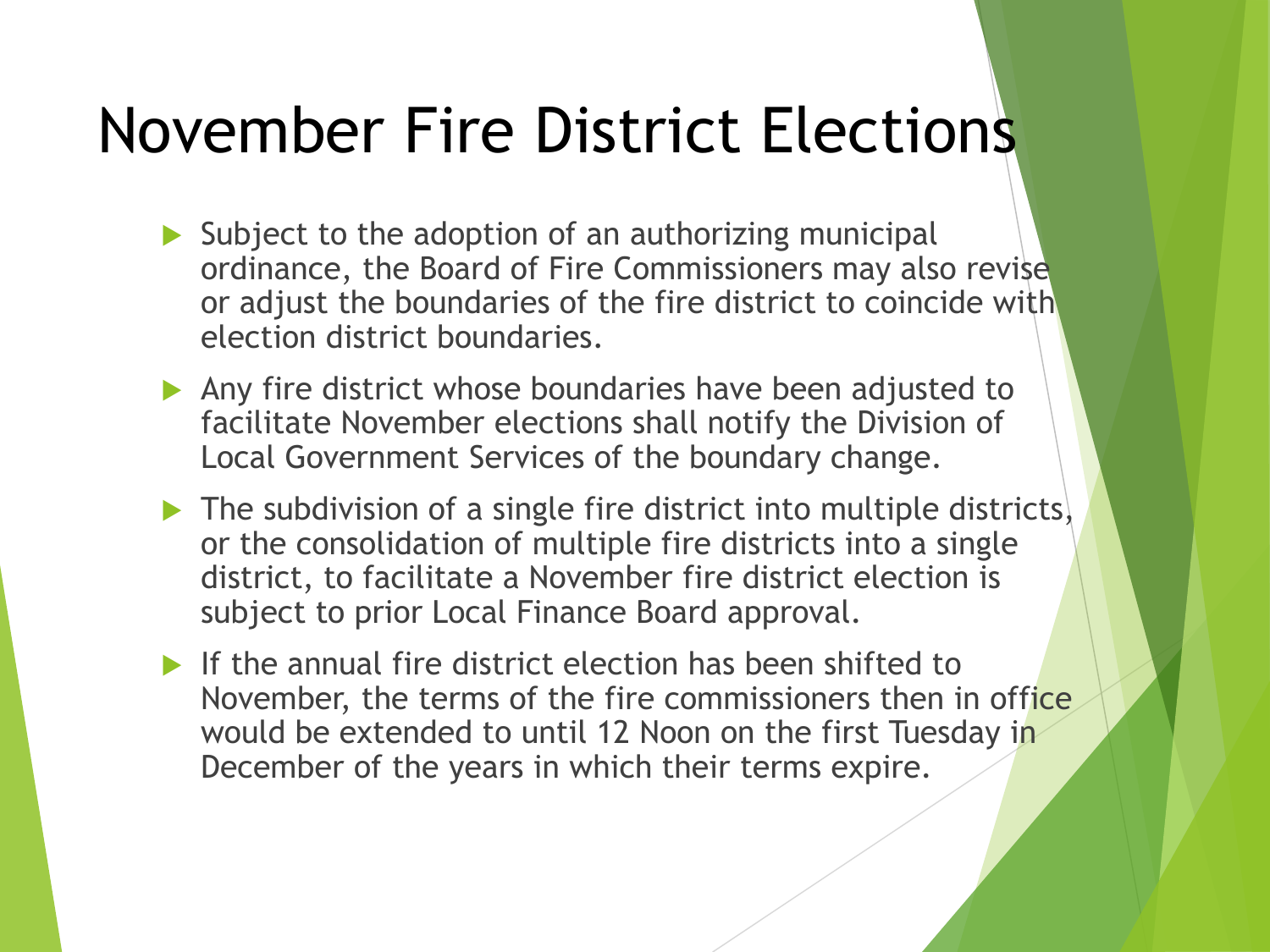- $\blacktriangleright$  For fire districts moving their annual elections to the November general:
	- $\blacktriangleright$  there will be no public vote on the district budget.
	- referendums to exceed 2% levy cap and release restricted fund balance will be held on the third Saturday in February.
	- **SPECIAL MEETINGS TO APPROVE CAPITAL APPROPRIATIONS** for inclusion in the next succeeding annual budget (N.J.S.A. 40A:14-84) will have more stringent notice requirements (two publications w/in 21 days of vote), but will only require a 2/3 majority vote of the board of fire commissioners' full membership in lieu of a public vote.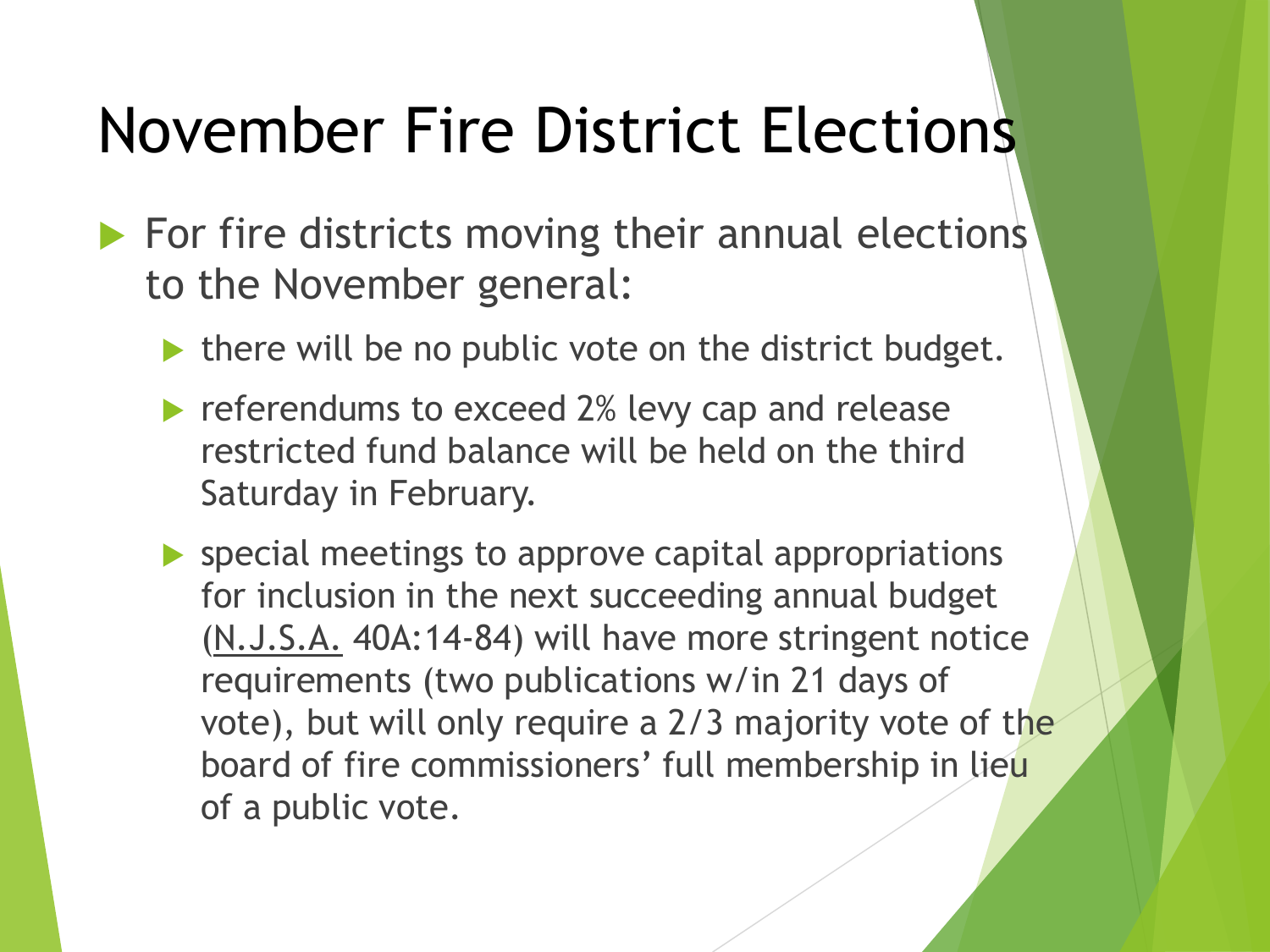- The law also amended N.J.S.A. 40A:14-84 to expand the categories of structures for which fire district can make capital appropriations, regardless of when a fire district holds its annual elections.
	- **Effective January 1, 2019, the new law permits capital** appropriations for buildings other than firehouses, such as those for administrative, communications, training, and fire apparatus maintenance purposes. Please note that fire districts cannot begin the process of approving a capital appropriation under the provisions of the new law until January 1, 2019.
- Any necessary implementing regulations will be incorporated into the readoption of N.J.A.C. 5:31, the chapter dealing with authority budgets
- Please review Local Finance Notice 2017-23 for further details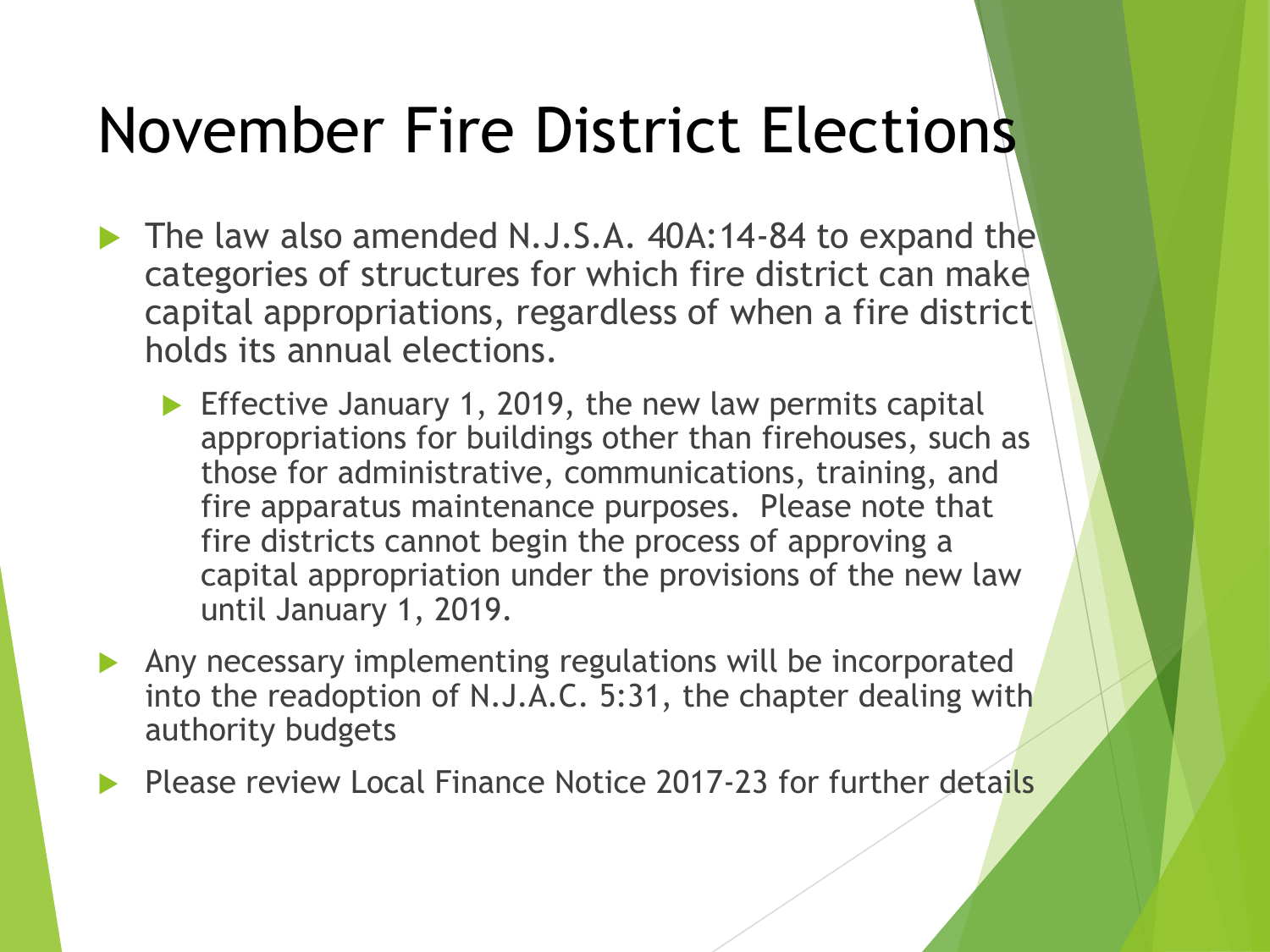## Certification of Compliance w/ EEOC Guidance

#### P.L. 2017, c.183

Amends the Local Budget Law to require municipal and county governing bodies to certify compliance with certain Federal civil rights requirements when submitting their approved budgets with DLGS

Must certify that the municipality's or county's hiring practices comply with the United States Equal Employment Opportunity Commission's 2012 "Enforcement Guidance on the Consideration of Arrest and Conviction Records in Employment Decisions Under Title VII of the Civil Rights Act of 1964,"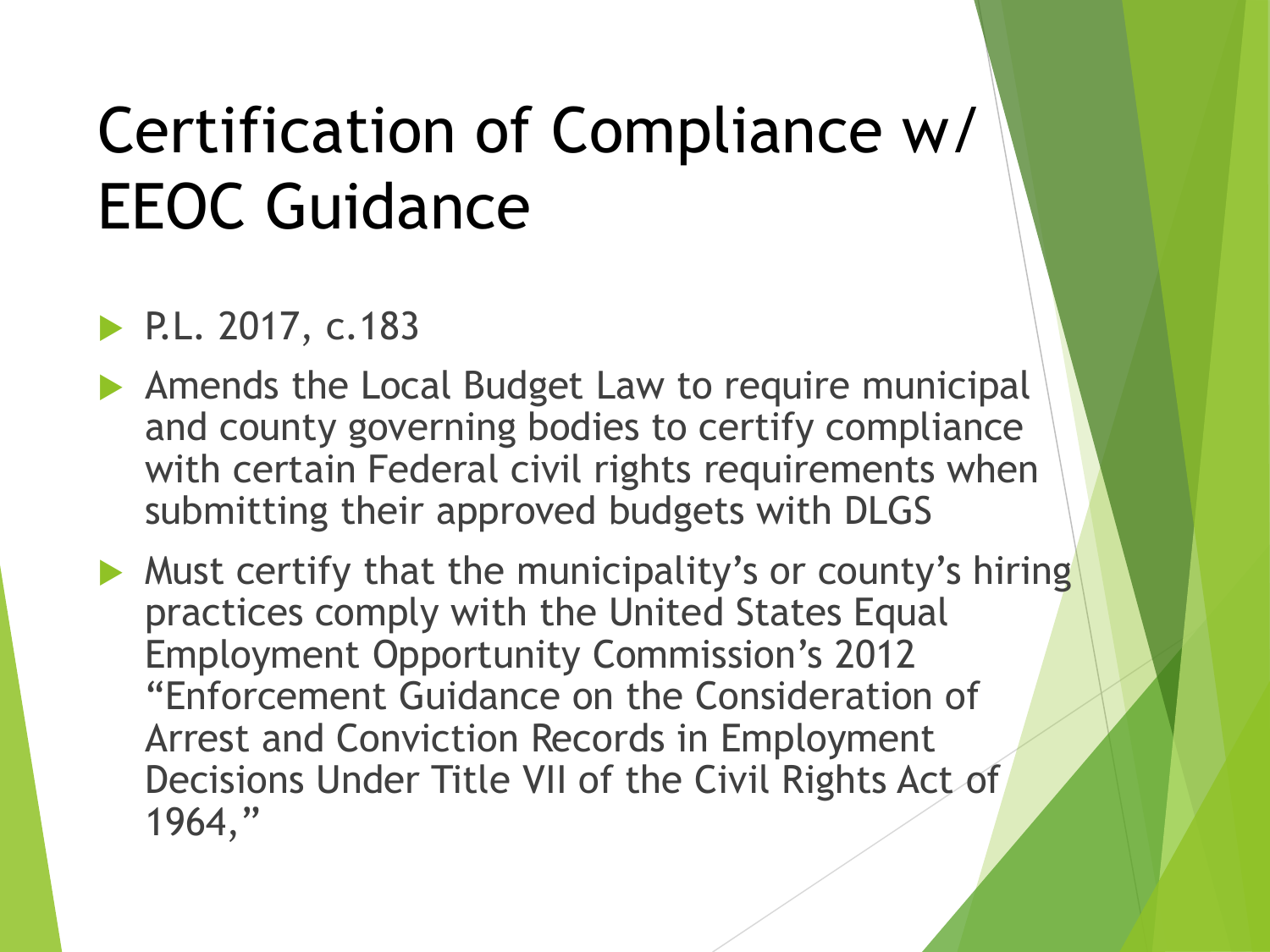## Certification of Compliance w/ EEOC Guidance

- EEOC's Enforcement Guidance discusses how an employer's use of criminal history records when deciding whether to select, promote, and retain employees may in some instances violate Title VII's prohibition against employment discrimination on the basis of race or national origin.
- **Disparate Treatment** 
	- when an employer treats criminal history information differently for different applicants or employees based on their race or national origin.
- Disparate Impact
	- ▶ when an employer's neutral policy (e.g. excluding all applicants from employment based on certain criminal conduct) may disproportionately impact some individuals protected under Title VII **and** the policy is not job related and consistent with business necessity.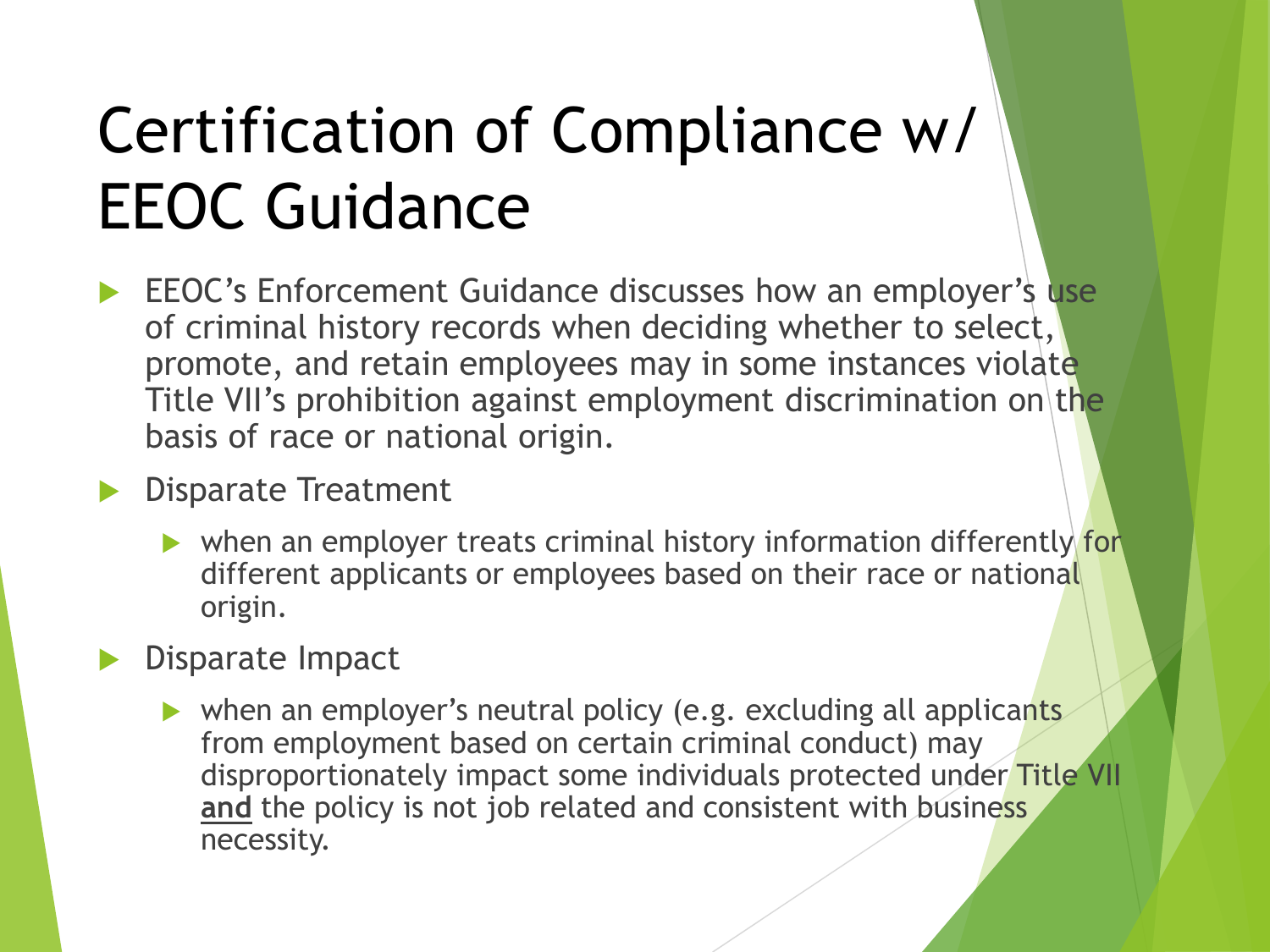#### Investment in Local Government & School District Short-Term Notes

P.L. 2017, c.310 – signed Jan. 16, 2018

- **Permits local governments and school districts to** purchase short-term notes issued by local governments and school districts
- Maturity date no later than 397 days
- Must be authorized by cash management plan
- $\blacktriangleright$  Subject to certain restrictions, local government investment pools and government money market mutual funds may also invest in these short-term notes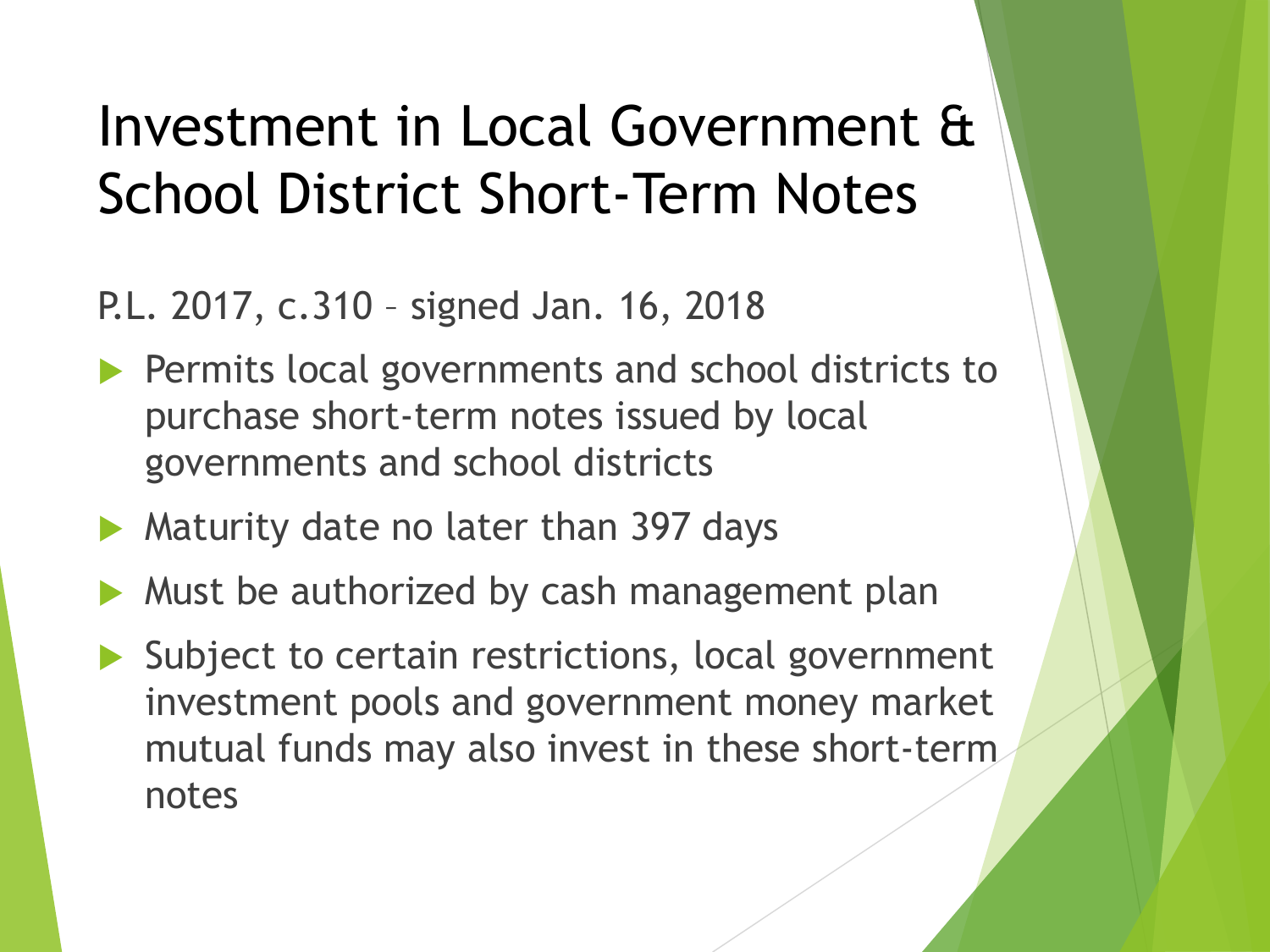## Referendum to Increase Municipal Library Tax

- P.L. 2017, c. 260 signed 1/8/18
- Referendum to raise library tax above  $1/3$  of a mil.
- General Election Question can be submitted by:
	- Governing body; or
	- Petition signed by municipality's registered voters equal to 15% of total voting in prior general election
- Submission deadline is 90 days prior to general election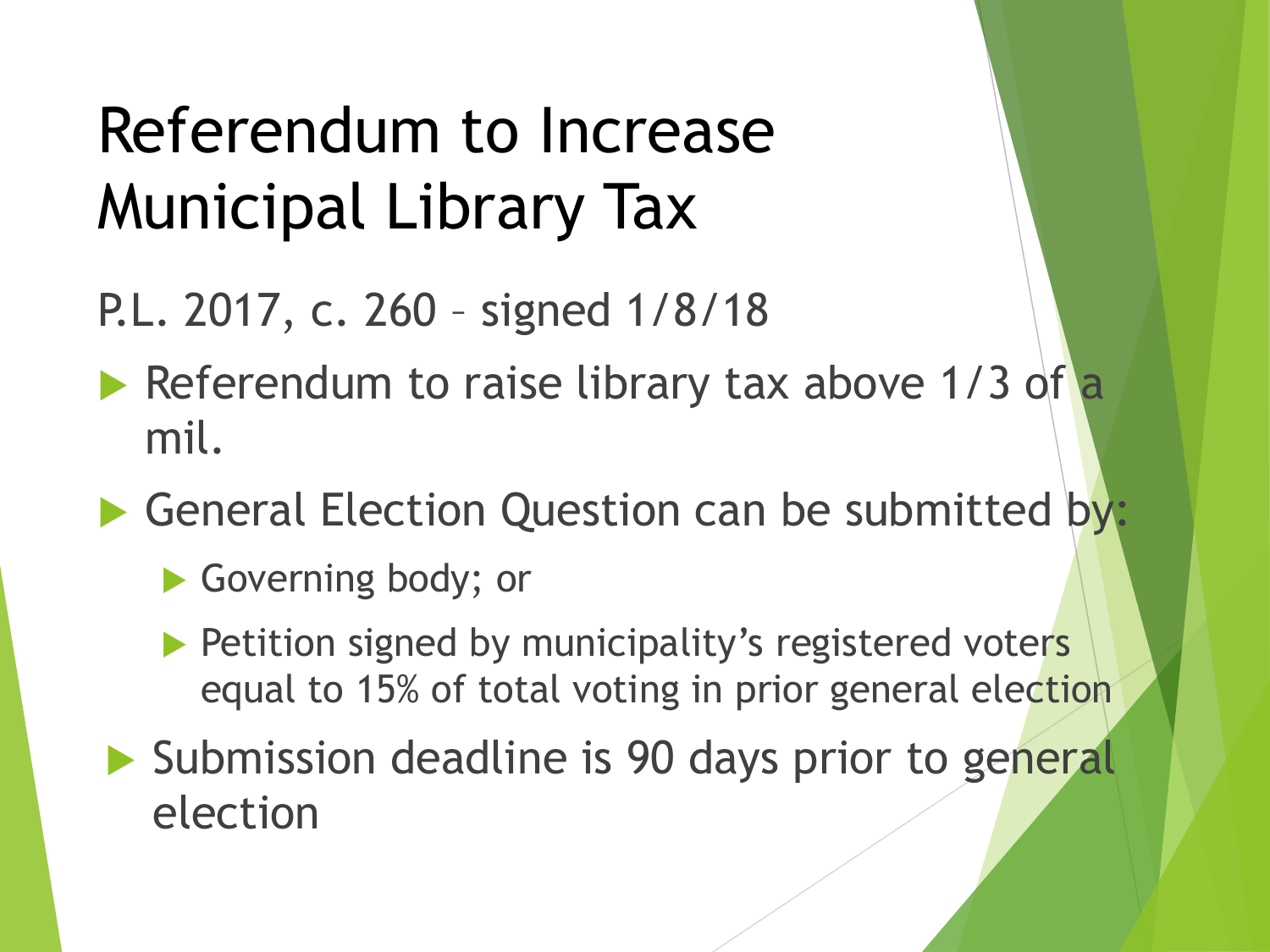## Referendum to Increase Municipal Library Tax

- If successful, higher library tax rate expires:
	- after 10 years; or
	- $\blacktriangleright$  after the tax year in which a new proposition establishing a different tax rate is approved
- A library tax referendum shall not be submitted to voters more than once in any three-year period
- ▶ One or more municipalities in a joint municipal library system may do same; but could trigger renegotiation of underlying agreement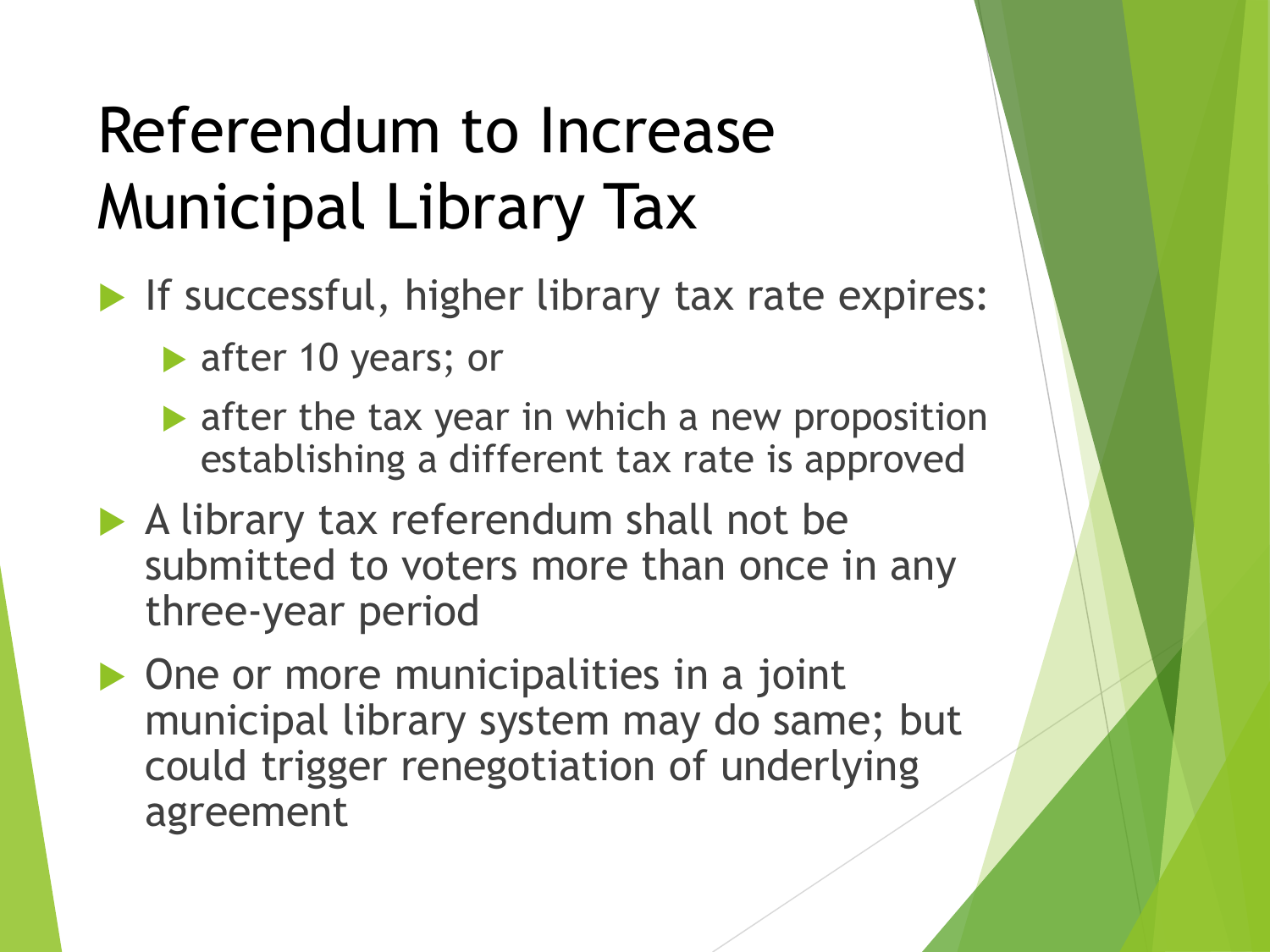## Parking Authority as Redevelopment Entity

P.L. 2017, c.253 – effective Jan. 8, 2018

- Municipality may authorize its parking authority to serve as a redevelopment entity under "Local Redevelopment & Housing Law (40A:12A-1 et seq.)
- Subject to Local Finance Board approval
- Revenues from parking fees shall be used solely to construct & maintain parking structure
- Executive director & commissioners shall be required to undergo training similar to that for similar positions in a redevelopment authority or housing authority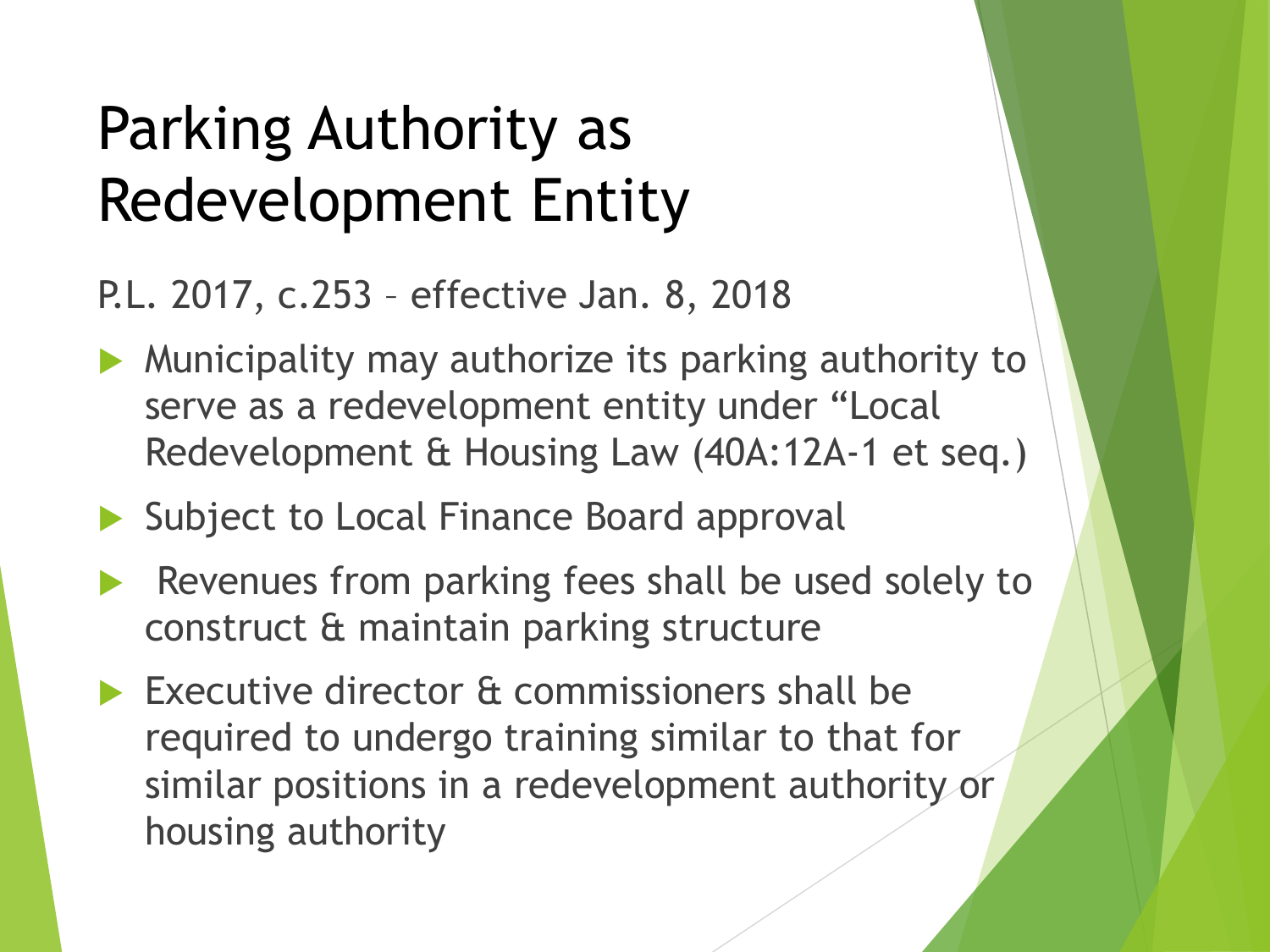## Special Assistance Registry

#### P.L. 2017, c. 266 – signed 1/8/18

- $\blacktriangleright$  For public safety purposes, municipalities may require municipal clerk to maintain a list containing the names and addresses of residents who identify themselves as being in need of special assistance in an emergency
- $\blacktriangleright$  Identifies special circumstance of each individual
- Resident must request to be placed on the list
- List solely for use by police, fire, first aid
- List must be updated monthly; exempt from OPRA
- If list created, notice of list and how to get on it shall be distributed w/ annual tax bill
- **Municipal clerk shall provide each landlord filing a certificate** of registration with the notice to pass on to their tenants